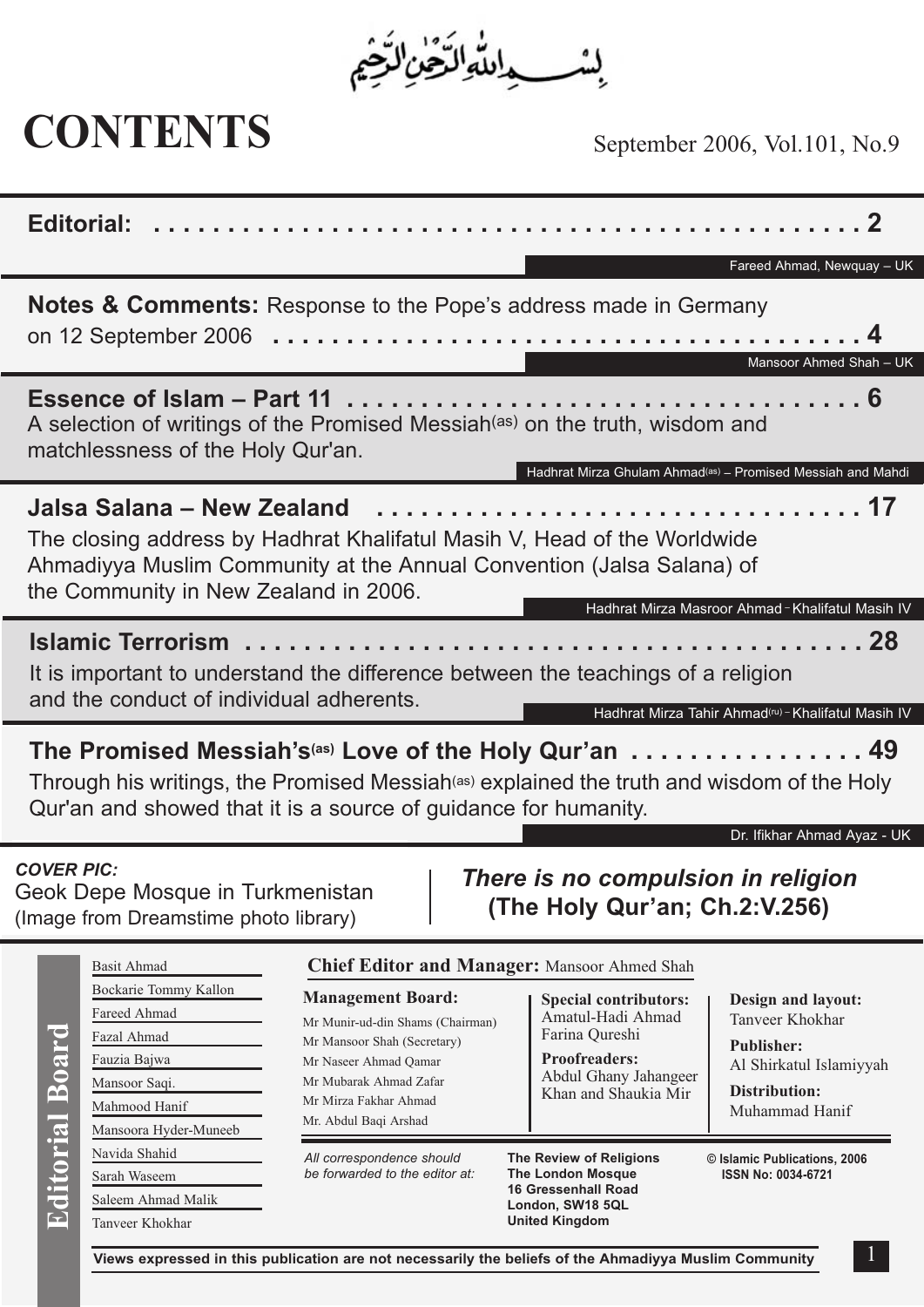## **EDITORIAL**

**Fareed Ahmad – Newquay, UK**

In this issue of *The Review of Religions* our lead article is the address given by Hadhrat Mirza Masroor Ahmad, Head of the worldwide Ahmadiyya Muslim community in which he warns of the dangers of becoming obsessed with the material world. He presents a timely reminder that a prophet was sent to the world in this age when materialism was held higher than God. He cautions us to note that this is nothing short of *Shirk* (associating partners with God) as noted by the prophet of this time. He quotes the Promised Messiah<sup>(as)</sup> who wrote,

*In this age of enlightenment and wisdom, no one really gets involved in outright shirk, or idolatry as such. However, in this age of materialistic advancement, the worship of material means has increased considerably.*

*Hidden idolatry is that one respects something as one respects Allah or loves*

*something when one should respect Allah, or one is afraid about it or depends on it totally*

Islam tells us that it is only God Who is able to help, guide and protect man and it is only God Who has promised that He will help His servants. Thus, worship is not a hollow meaningless exercise but an act that exists solely for man's benefit. This issue of worship is of such fundamental importance in Islam that it is actually the subject of the Quran's commandment, in which God says,

*O ye men worship your Lord Who has created you and those who were before you that you may become righteous.* (Ch. 2: V.22)

This verse also reinforces the fact that worship exists for man's benefit and this can be further gauged from the use of the word *Rabb* in the above verse.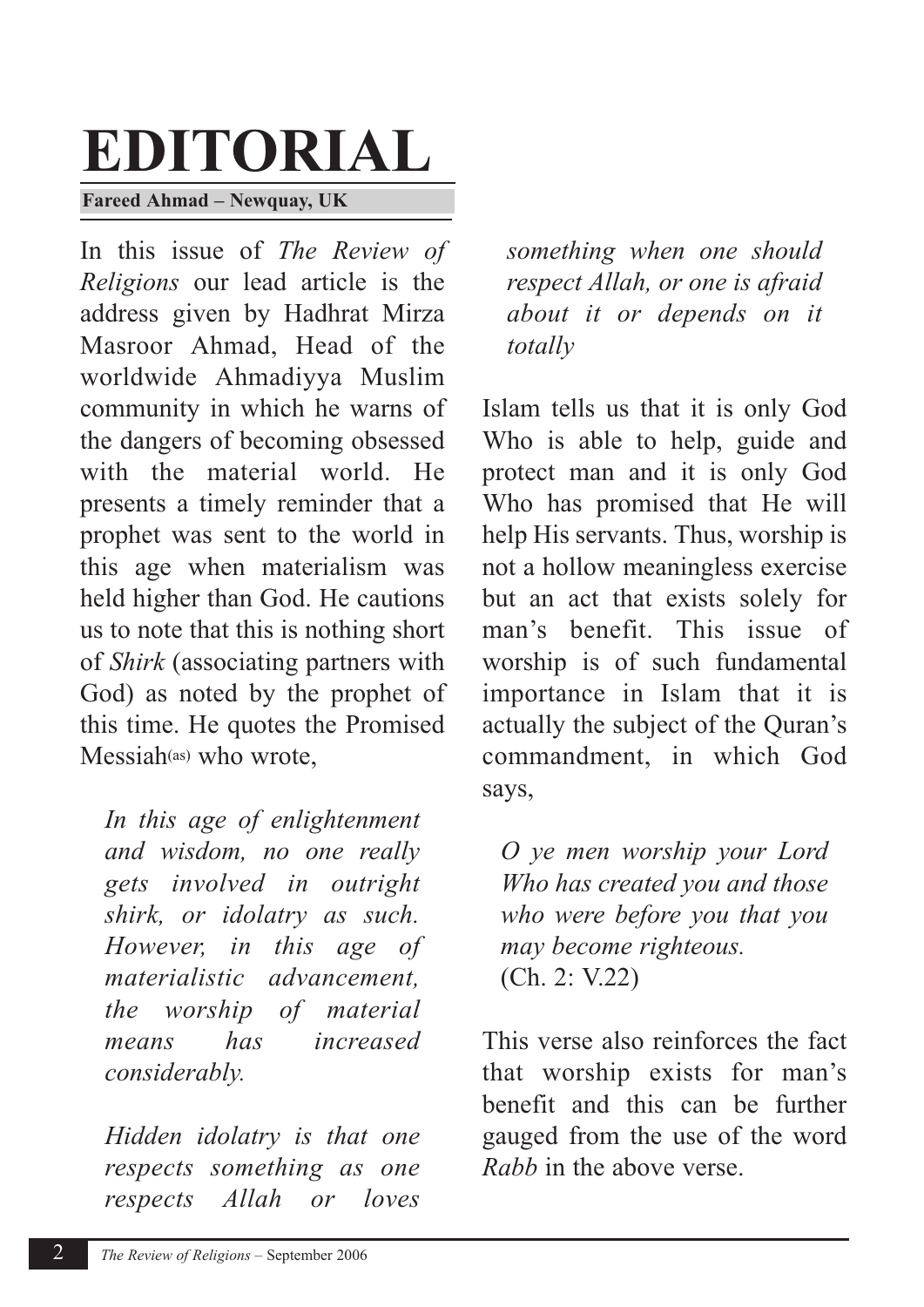*Rabb* does not merely indicate God as the Master or Lord of all but it also has the wider meaning of Him being the Creator and Sustainer. Being a sustainer implies that He is a living God Who provides for His creation, and such provision is not restricted to mere survival but extends much further to encompass the complete development of man. God is thus as a Being 'Who creates and then develops by degrees'1 and enables man to perfect the latent powers within him2.

Worship therefore is a system for our own development and benefit. It is also a reminder that rather than seeking help from that which has been created we should turn to the source of creation Himself and drink from that pure fountain that has given life and sustenance to everything around us.

#### **References**

1. The Holy Qur'an: Five Volume Commentary by Hadhrat Mirza Bashiruddin Mahmood Ahmad(ra) Ch  $2$ . V22, note 28.

References to the Holy Qur'an item count 'Bismillah...' (In the Name of Allah...) as the first verse of each Chapter. In some non-standard texts, this is not counted and should the reader refer to such texts, the verse quoted in *The Review of Religions* will be found at one verse less than the number quoted.

In this journal, for the ease of non-Muslim readers, '(saw)' or 'saw' after the words, 'Holy Prophet', or the name 'Muhammad', are used. They stand for *'Sallallahu 'alaihi wa sallam'* meaning 'Peace and blessings of Allah be upon him'. Likewise, the letters '(as)' or 'as' after the name of all other prophets is an abbreviation meaning 'Peace be upon him' derived from *'Alaihis salatu wassalam'* which are words that a Muslim utters out of respect whenever he or she comes across that name. The abbreviation 'ra' or (ra) stands for *'Radhiallahu Ta'ala anhu* and is used for Companions of a Prophet, meaning Allah be pleased with him or her (when followed by the relevant Arabic pronoun). Finally, 'ru' or (ru) for *Rahemahullahu Ta'ala* means the Mercy of Allah the Exalted be upon him.

In keeping with current universal practice, local transliterations are preferred to their anglicised versions, e.g. Makkah instead of Mecca, etc.

2. ibid.

3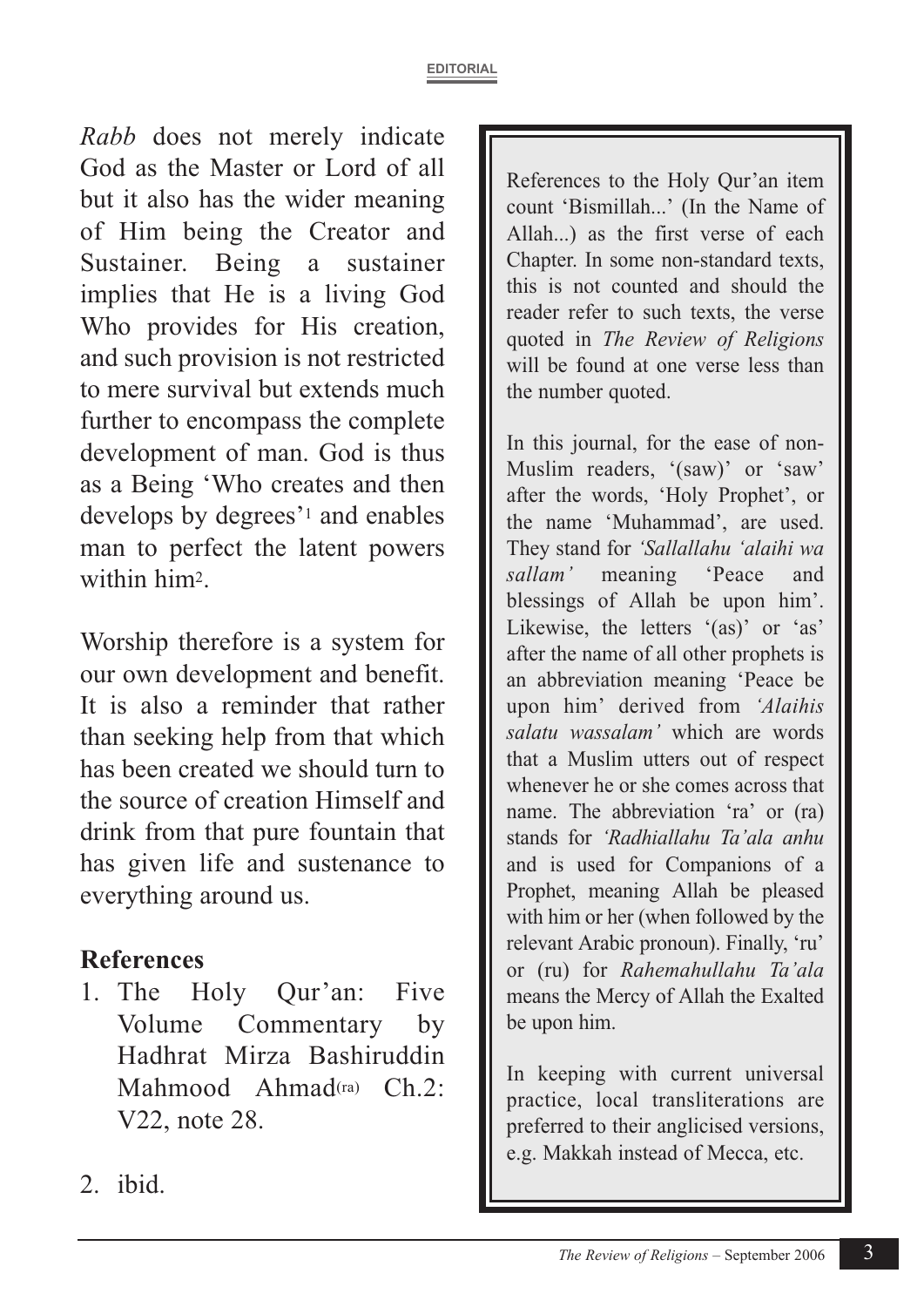# **Comments Notes &**

#### **STOP PRESS!**

As we go to press, the predictable response from certain ill-guided Muslims following the Papal address at the University of Regensburg on 12 September has dominated the media. Little was said about the injustice of the invasion of Lebanon, even less about the mistreatment of the socalled prisoners of war or about the irresponsible comments by the Vatican and how far they have thrown the tottering Christian-Muslim dialogue and inter-faith understanding.

The Pope quoted Professor Theodore Khoury (Muenster) on the part of the dialogue carried on around 1391 by the Byzantine emperor, Manuel II Paleologus and a Persian on the subject of Christianity and Islam and the truth of both and states, "Without descending to details, such as the treatment accorded to those who

have the 'Book' and the 'infidels', he turns to his interlocutor…in these words: 'Show me just what Muhammad brought that was new, and there you will find things only evil and inhuman, such as his command to spread by the sword the faith he preached. The emperor goes on to explain in detail the reasons why spreading the faith through violence is something unreasonable. Violence is incompatible with the nature of God and the nature of the soul. "God is not pleased by blood, and not acting reasonably ("syn logo") is contrary to God's nature. Faith is born of the soul, not the body. Whoever would lead someone to faith needs the ability to speak well and to reason properly, without violence and threats.'

These allegations are not new but have been recycled from the past.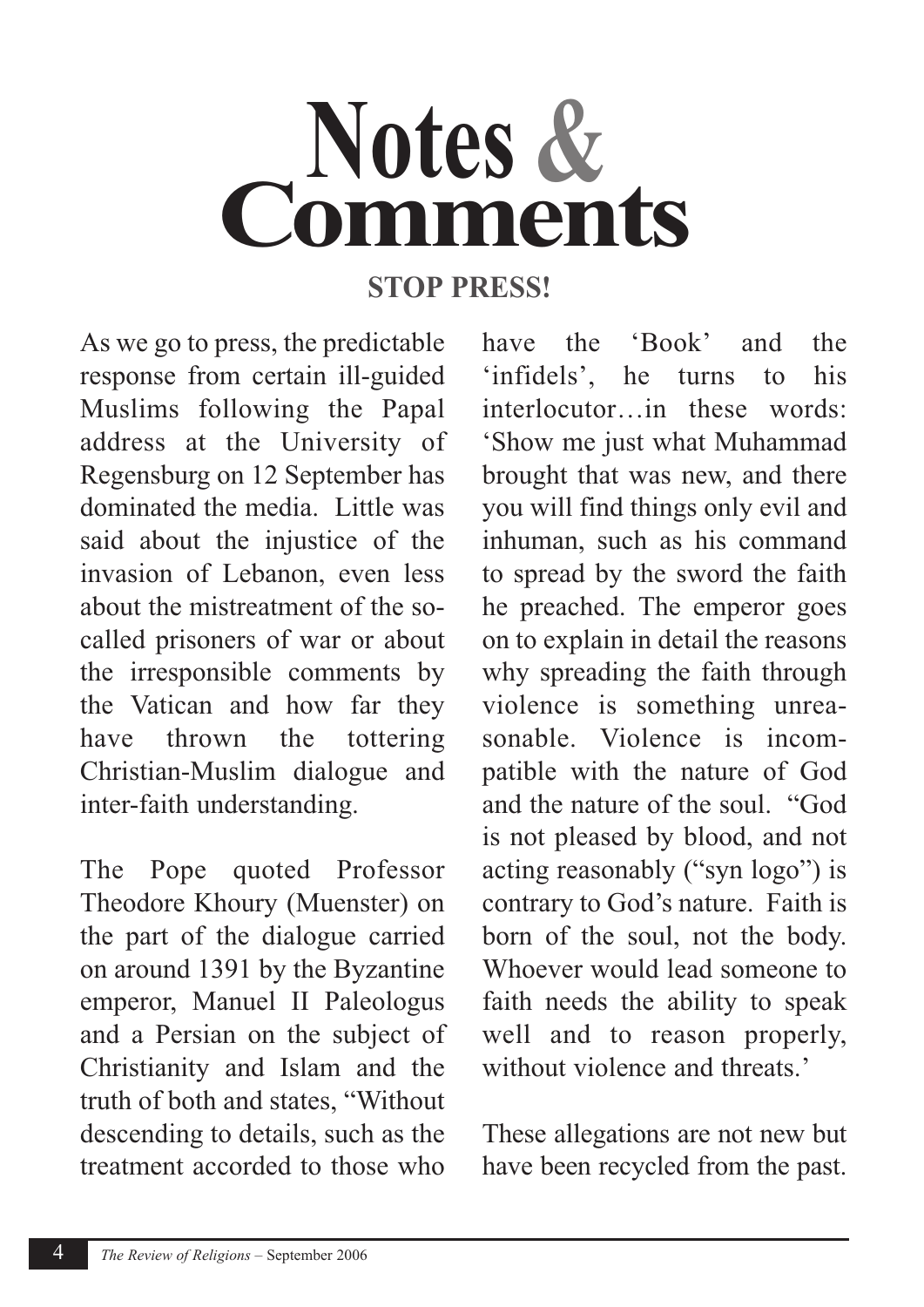There is not a single teaching of Islam that is evil or inhuman. Despite the best efforts by its opponents, there has not been found any shred of evidence to prove that Islam was spread by the sword. The entire world knows that these are untrue accusations that have been squarely dismissed. Why the Pope chose this particular passage is beyond belief. It seems that the Pope forgot the quote from the passage chosen by him to speak well and to reason properly. One can never reason with distorted lies from the past.

Had the Pope forgotten that at the time of this dialogue, the Spanish Inquisition was at its full swing? Was this dark blot on Christianity not evil and opposed to humanity? If he wanted to illustrate the point about violence not chiming with God's nature then why did he not use the Inquisition as a case in point since its historicity is beyond doubt?

Perhaps, we are being unkind and should not have gone back so far but should have looked at the present. The followers of Jesus Christ(as) have been commanded to turn the other cheek but we do not see this in the wars being fought by the 'Christian nations' in the Middle East and beyond. It is a sad fact that more blood has been shed by Christian nations than anyone else. Who threw the bomb on Hiroshima? How much blood was shed by the First and Second World Wars? These deeds were not committed by Muslims.

One hopes that Muslims will act responsibly and in accordance with the beautiful teachings of Islam rather than make a fool of themselves and give the opponents of Islam the glee to laugh at their response. True guidance is only available in true Islam and not the version pedalled by narrow-minded Muslim clerics.

*Mansoor Ahmed Shah*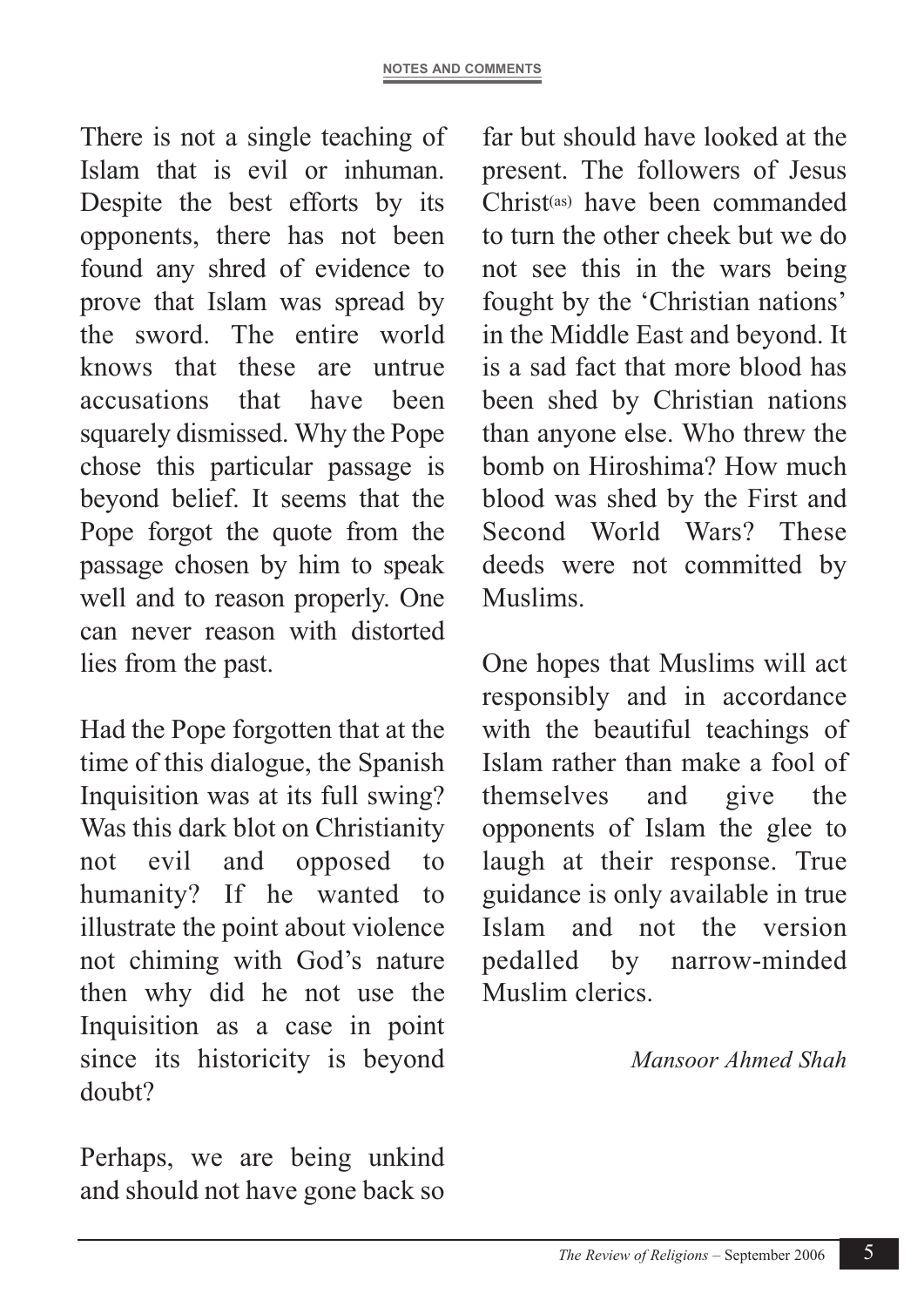### **ESSENCE OF ISLAM**: *Purpose of Scriptures – Part 11*

This series sets out, in the words of the Promised Messiah(as), Hadhrat Mirza Ghulam Ahmad, a summary of his exposition of four outstanding topics: ISLAM; ALLAH, THE EXALTED; THE HOLY PROPHET(saw) and THE HOLY QUR'AN. The original compilation, in Urdu, from which these extracts have been translated into English, was collated with great care and diligence by Syed Daud Ahmad Sahib, Allah have mercy on him and reward him graciously for his great labour of love. Amin. The English rendering is by the late Sir Muhammad Zafrullah Khan, may Allah be pleased with him, and is quoted from *The Essence of Islam,* Volume 1. All references throughout, unless otherwise specifically mentioned, are from the Holy Qur'an.

#### **Purpose of Scriptures**

We are a witness and testify before the whole world that we have found in the Holy Qur'an the reality that leads to God. We have heard the voice of God and have witnessed the signs of the mighty arm of Him Who has revealed the Qur'an. We believe that He is the True God and is the Master of the worlds. Our heart is filled with this certainty as the ocean is filled with water. We, therefore, invite everyone to this faith and to this light on the basis of enlightened perception. We have found the **true light** which dispels all darkness and which really renders the heart cold to all that is beside God. This

is the only way by following which a person emerges from the grip of passion and the darkness of the ego as a snake sloughs off its skin. *(Kitab-ul-Bariyyah, Ruhani Khaza'in, Vol. 13, p.65)*

It is an obvious fact that the great merit of anything lies in its fulfilling the purpose for which it has been made. For instance, if a bullock is purchased for ploughing land its merit will be judged by the degree to which it is able to discharge its function of ploughing. In the same way, it is obvious that the true purpose of a heavenly Book is that it should rescue its followers from every sin and the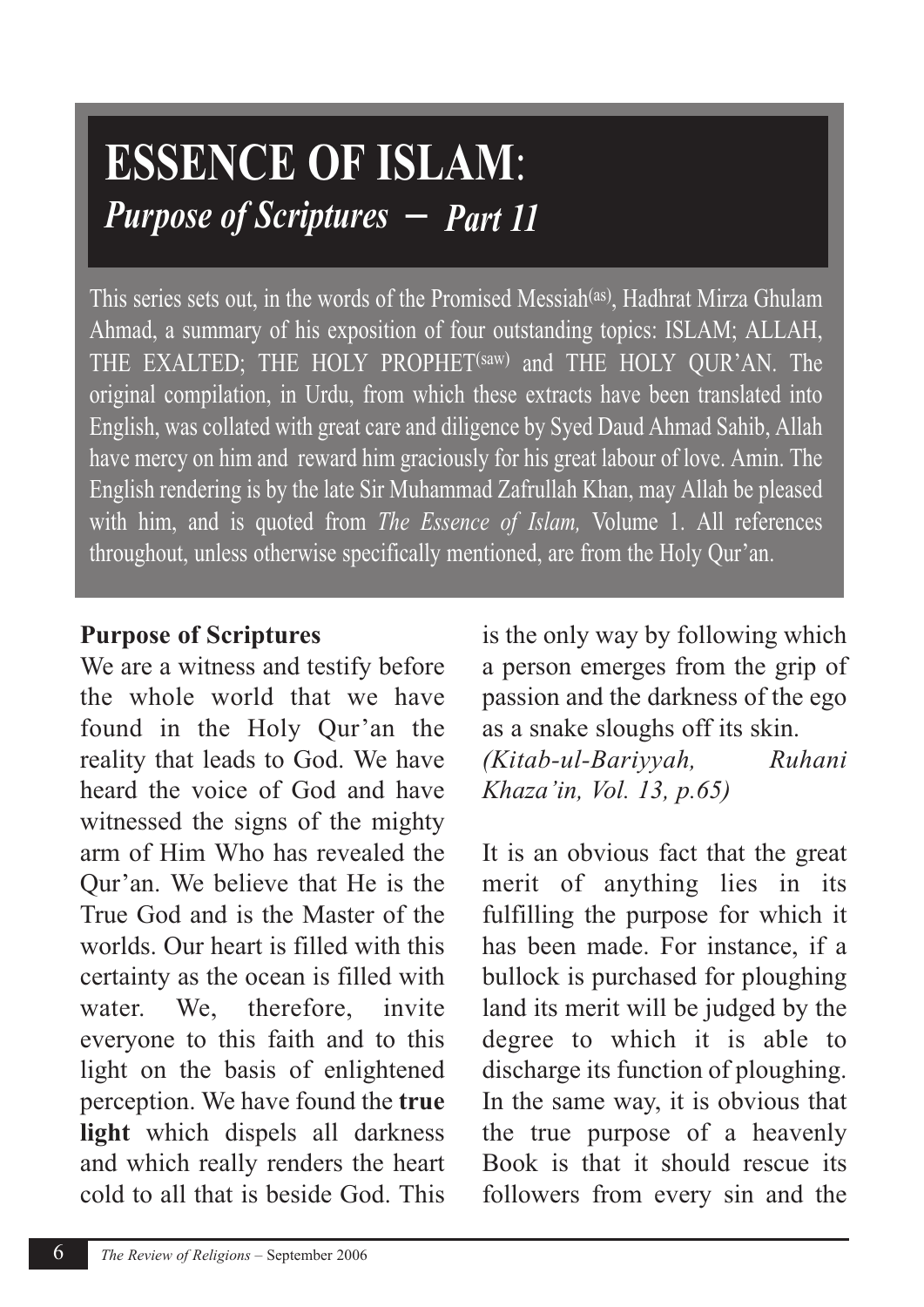sinful life through its teaching and influence, and its power of reform and spiritual qualities, and should bestow a pure life upon them, and after purifying them, should bestow upon them full insight for the recognition of God and should establish a relationship of love and devotion between them and the Peerless Being, Who is the Fountainhead of all joys. In truth, this love is the root of salvation and this is the paradise on entering which all fatigue, bitterness, pain and torment are removed. Without doubt, the living and perfect revealed Book is the one which should lead a seeker after God to his goal and, rescuing him from a low life, should lead him to the True Beloved, meeting Whom is salvation itself. It should rescue him from all doubts and should bestow such perfect under-standing upon him as if he can see God. It should establish such strong relationship between God and him that he should become a faithful servant of God and God should be so benevolent towards him that He should make a distinction between him and those beside him with diverse types of His help and support and should open the gates of His understanding to him.



**The founder of the Ahmadiyya Muslim community was Hadhrat Mirza Ghulam Ahmad(as).**

The founder of the Ahmadiyya Muslim community was Hadhrat Mirza Ghulam Ahmad(as). In 1891, he claimed, on the basis of Divine revelation, that he was the Promised Messiah and Mahdi whose advent had been foretold by Muhammad, the Holy Prophet of Islam (peace and blessings of Allah be upon him) and by the scriptures of other faiths.

His claim constitutes the basis of the beliefs of the Ahmadiyya Muslim community.

If a book fails to discharge this duty, which is its real purpose, and seeks to establish its merit by making other irrelevant claims, it would be like a person who claims to be an expert physician, but when a patient is brought to him and he is asked to heal him, he replies that he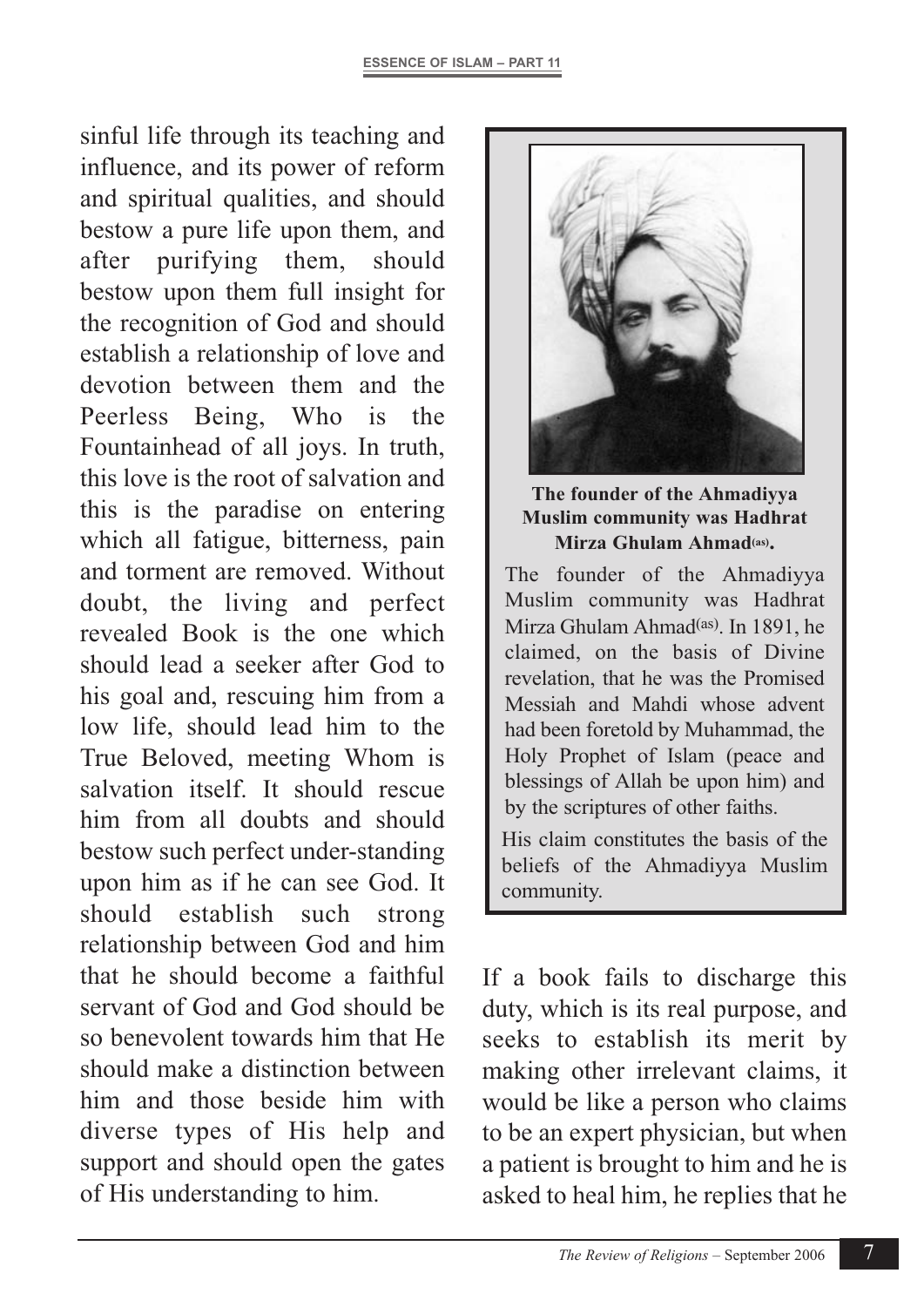is unable to heal him, but that he knows how to wrestle, or that he is an expert in astronomy or philosophy. It is obvious that such a person would be called a jester and would deserve the condemnation of all reasonable people. The chief purpose of a Book of God and a Messenger of God is to rescue the world from a life of sin and to establish a holy relationship between God and the world. It is not their purpose to teach people subjects of secular study and to instruct them in worldly inventions.

It is not difficult for a reasonable and just person to understand that the purpose of a Book of God is to lead people to God, and to make them believe in Him as a certainty, and to stop them from committing sin by impressing the majesty and awe of God upon their hearts. Of what use is a book which cannot cleanse a heart, nor can bestow such pure and perfect understanding as should make one hate sin? The attraction of sin is a dangerous leprosy which cannot be healed till the manifestations of the living understanding of God, and the signs of His awe, greatness and power, descend like rain and till a person perceives God with His aweinspiring powers as a goat perceives a tiger which is only two steps away from it. Man needs to be freed from the fatal passion of sin. The greatness of God should so occupy his heart that it should rid him of the overpowering desire of passion which falls upon him like lightning and instantly consumes his store of righteousness.

Can such impure passions as attack repeatedly like epilepsy and destroy all sense of piety be wiped out by any self-conceived concept of God? Or can they be suppressed by one's own thinking, or be blocked by an atonement whose suffering has not been personally experienced? Certainly not. This is not a matter of indifference but in the estimation of a wise person it is worthy of consideration above all else as to how he might safeguard himself against the ruin which confronts him on account of his daring and his lack of relationship with God, the root of which is sin and disobedience. It is obvious, that a person cannot give up a certain pleasure for the sake of a conjecture. It is only a certainty that can rescue one from another certainty. For instance, if we are certain that there are a number of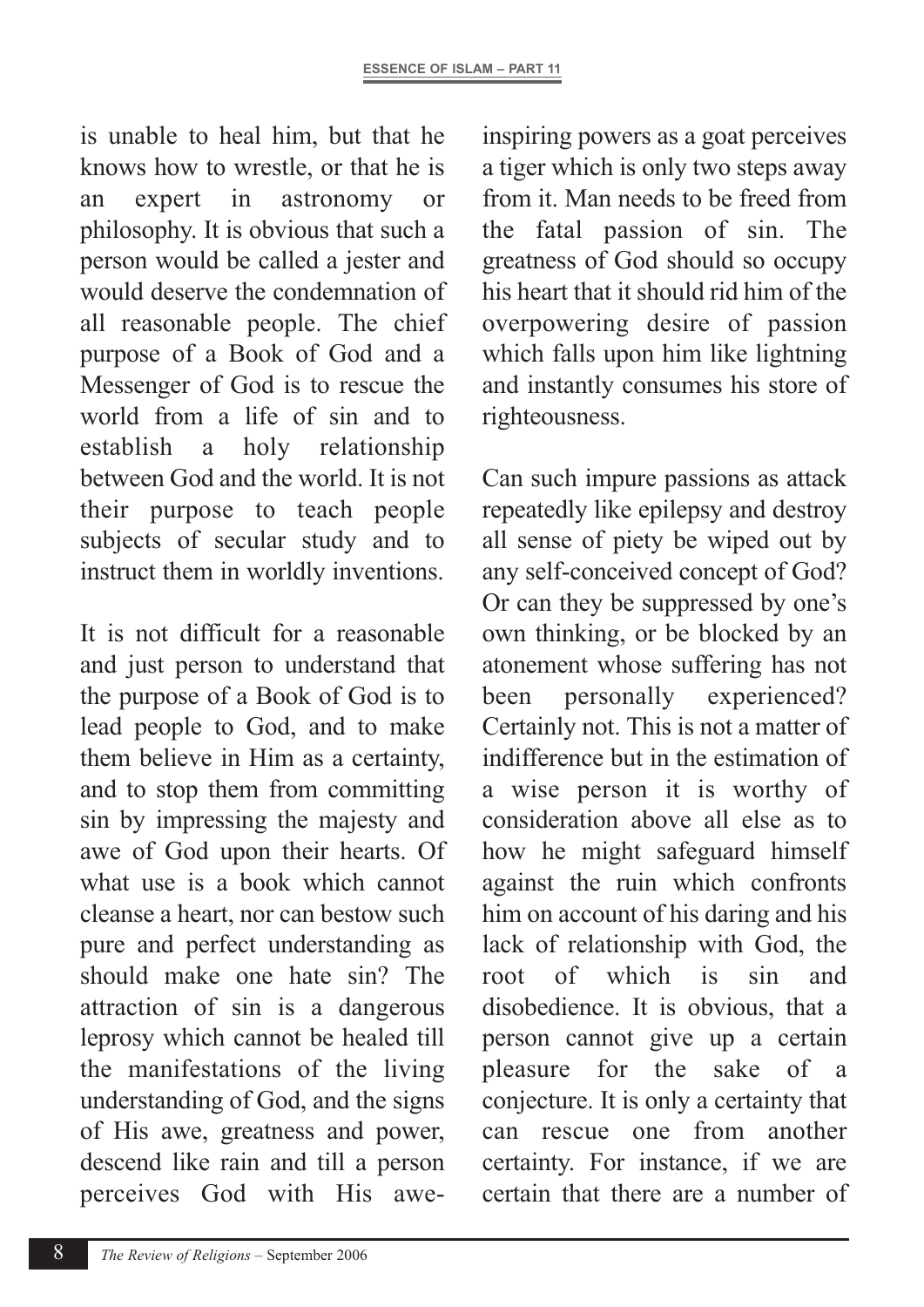deer in a forest whom we can easily catch, we are incited by that certainty to enter the forest for that purpose; but if we are also certain that there are half a hundred lions in the forest and thousands of bloodthirsty pythons, we would be dissuaded from making the attempt. Thus, sin cannot be avoided without this degree of certainty. It is only iron that can break iron. There should be that certainty of the greatness and awe of God which should tear up the curtains of heedlessness, and should make the body tremble, and should make death appear near. The heart should be so overcome by fear that all relationship with the sinful ego should be cut asunder and one should be drawn by hidden hands towards God and the heart should be filled with certainty that God Who is truly present does not leave a daring offender without punishment. What shall a seeker after true purity do with a book which does not fill this need?

#### **SUPREMACY OF THE HOLY QUR'AN:**

#### **Holy Qur'an Fulfils the Purpose of the Scriptures**

I wish to convey it to everyone that the Holy Qur'an is the Book which fulfils all these needs. Through it, a person is drawn to God and his heart grows cold to the love of the world. For those who follow it, God, Who is hidden beyond the hidden, in the end manifests Himself and displays those powers of which outsiders have no notion, and informs of His existence by the affirmation: **I am present**.

But the Vedas certainly do not possess this quality. They are like a worn out bundle whose owner is dead or is not traceable. The Permeshwar towards whom the Vedas call is not proved to be living. Indeed, the Vedas put forward no proof that their Permeshwar exists. The misleading teaching of the Vedas has rendered it doubtful that one could find the Creator through His creation; inasmuch as, according to the teachings of the Vedas, souls and particles are all eternal and uncreated, then how can one discover the Creator through that which is uncreated? Also, the Vedas shut the door of Divine revelation and deny the fresh Signs of God. According to the Vedas, Permeshwar cannot display a Sign in support of His special servants which should be beyond the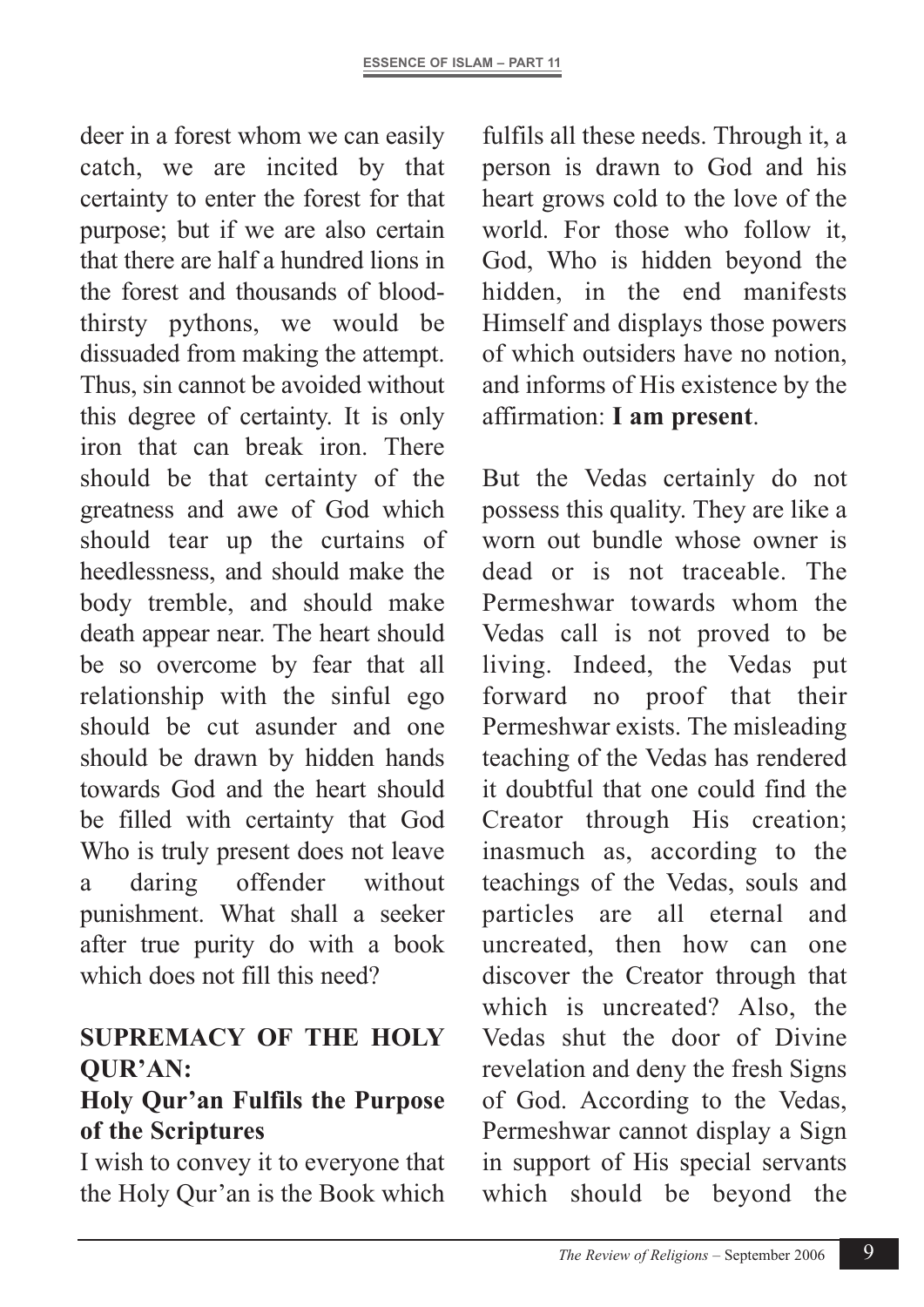knowledge or experience of the average person. The utmost that can be said about the Vedas is that they affirm the existence of God like an average being, and do not put forward any certain proof in support of the existence of God.

In short, the Vedas cannot bestow that understanding which comes fresh from God and conveys a person from earth to heaven. However our observation and experience, and of those who have passed before us, is witness that the Holy Qur'an draws its true follower to itself through its spiritual effect and its inherent light and illumines his heart, and then, by displaying great signs, creates such a strong relationship with God as cannot be cut asunder by a sharp sword. It opens the eye of the heart, banks up the dirty spring of sin, honours one with the delicious converse of God, discloses that which is hidden and helps acceptance of prayer and gives information of it. God Almighty, through His aweinspiring signs, makes it manifest to everyone who opposes a true follower of the Holy Qur'an that He is with that servant of His who follows His Word. *(Chashma-e-*

*Ma'rifat, Ruhani Khaza'in, Vol. 23, pp. 305-309)*

God, in whose meeting is man's salvation and eternal happiness, cannot be found without following the Holy Qur' an. Would that people could see that which I have seen and they could hear that which I have heard and give up following stories and run towards reality. The means of obtaining perfect knowledge. through which one can see God, the cleansing water which removes all doubts. and the mirror through which one can behold that High Being, is the converse with God which I have just mentioned. He whose soul seeks the truth should arise and search for it.

I say truly that if souls were inspired by true search and hearts felt true thirst, people would look for this way and would search for it. I assure the seekers that **Islam** alone gives the good news of this way, for other people have since long sealed up the possibility of revelation. Be sure that this seal is not set by God, but as man has deprived himself of this favour, he seeks excuses for its absence. As it is not possible that we should be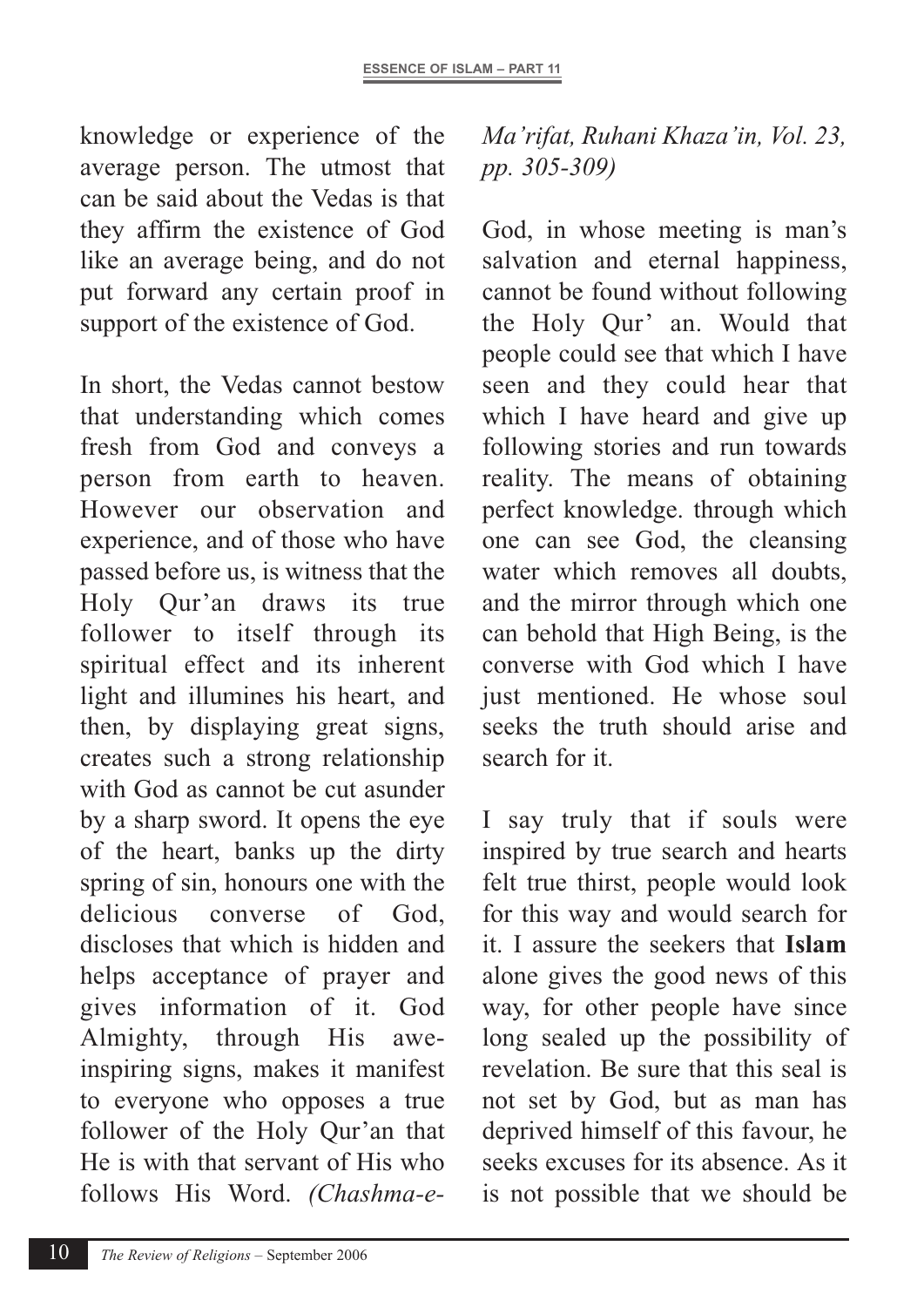able to see without eyes, hear without ears, or speak without a tongue, in the same way, it is not possible that we should be able to behold the countenance of the sweet Beloved without the Holy Qur'an. I was young and am now old, but I have found no one who might have drunk of this clear understanding without this holy fountain.

*(Islami Usul ki Philosophy, Ruhani Khaza'in, Vol. 10, pp.442-443)*

The straight path and the principal means which is full of the light of certainty and constant experience, and is the perfect guide for our spiritual welfare and our intellectual progress, is the Holy Qur'an which is charged with the settlement of all the religious contests of the world. Each and every word of it consistently carries thousands of repeated confirmations and it contains a large quantity of the waters of life for us and comprises many rare and priceless jewels which are hidden in it and are being displayed every day. It is an excellent touchstone whereby we can distinguish between truth and falsehood. It is the one bright lamp which shows the way of truth. Without doubt,

the hearts of those who have a relationship with the straight path are drawn to the Holy Qur'an. Gracious God has so fashioned their hearts that they are drawn towards this Beloved like a lover and find no rest elsewhere, and hearing a plain and clear directive from it, they listen to nothing else. They accept joyfully and eagerly every verity contained in it. In the end, it becomes the means of illumination of the heart and lighting up the conscience and of wonderful disclosures. It leads everyone to the heights of progress according to their capacities. The righteous have always been in need of walking in the light of the Holy Qur'an.

Whenever Islam has been confronted with any other religion in consequence of some new condition of the age, the sharp and effective instrument that has immediately come to hand is the Holy Qur'an. In the same way, whenever philosophic thought has been given publicity in opposition to it, the Holy Qur'an has destroyed that poisonous plant and has so humiliated it as to provide a mirror to its students which shows up the true philosophy which is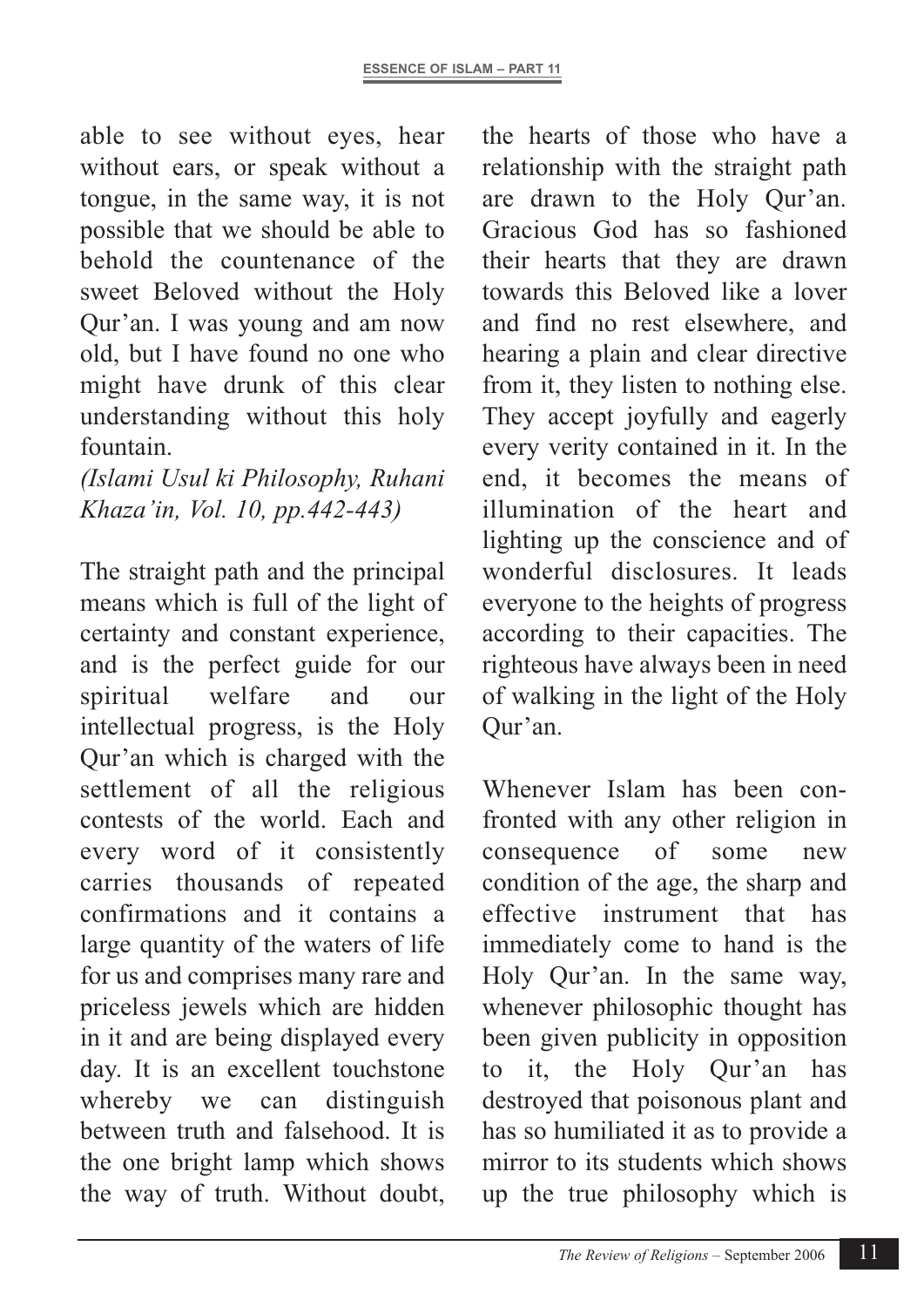contained in the Holy Qur'an alone and nowhere else.

In the modem age, when Christian missionaries started their propaganda and made an attempt to draw away unintelligent and ignorant people from the Unity of God and to make them worship a humble creature and employed every kind of sophistry for dressing up their doubtful ideas and thus created a storm in India, it was the Holy Qur'an which repelled them so that they are not now able to face a well-informed person and their extensive apologetics have been folded up like a piece of paper.

*(Izala-e-Auham, Ruhani Khaza'in, Vol. 3, pp. 381-382)*

#### **Beauty and Perfection of the Holy Qur'an**

I call Allah to witness that the Holy Qur'an is a **rare pearl**. Its outside is light and its inside is light and its above is light and its below is light and there is light in every word of it. It is a spiritual garden whose clustered fruits are within easy reach and through which streams flow. Every fruit of good fortune is found in it and every torch is lit from it. Its light has penetrated to

my heart and I could not have acquired it by any other means. And Allah is my Witness that if there had been no Qur'an I would have found no delight in life. I find that its beauty exceeds that of a hundred thousand Josephs. I incline towards it with a great inclination and drink it into my heart. It has nurtured me as an embryo is nurtured and it has a wonderful effect on my heart. My self is lost in its beauty. It has been disclosed to me in a vision that the garden of holiness is irrigated by the water of the Qur'an, which is a surging ocean of the water of life. He who drinks from it, comes to life; indeed, he brings others to life. *(A'ina-e-Kamalat-e-Islam, Ruhani Khaza'in, Vol. 5, pp. 545-546)*

The expression *Khatam-an-Nabiyyin* which has been applied to the Holy Prophet<sup>(saw)</sup> demands that the Book that was revealed to him, should be the most perfect of all books and should comprise all excellences; and indeed so it is. The rule is that whatever degree of spiritual power and inner perfection is possessed by the person upon whom the word of God descends, the same degree of power and majesty is possessed by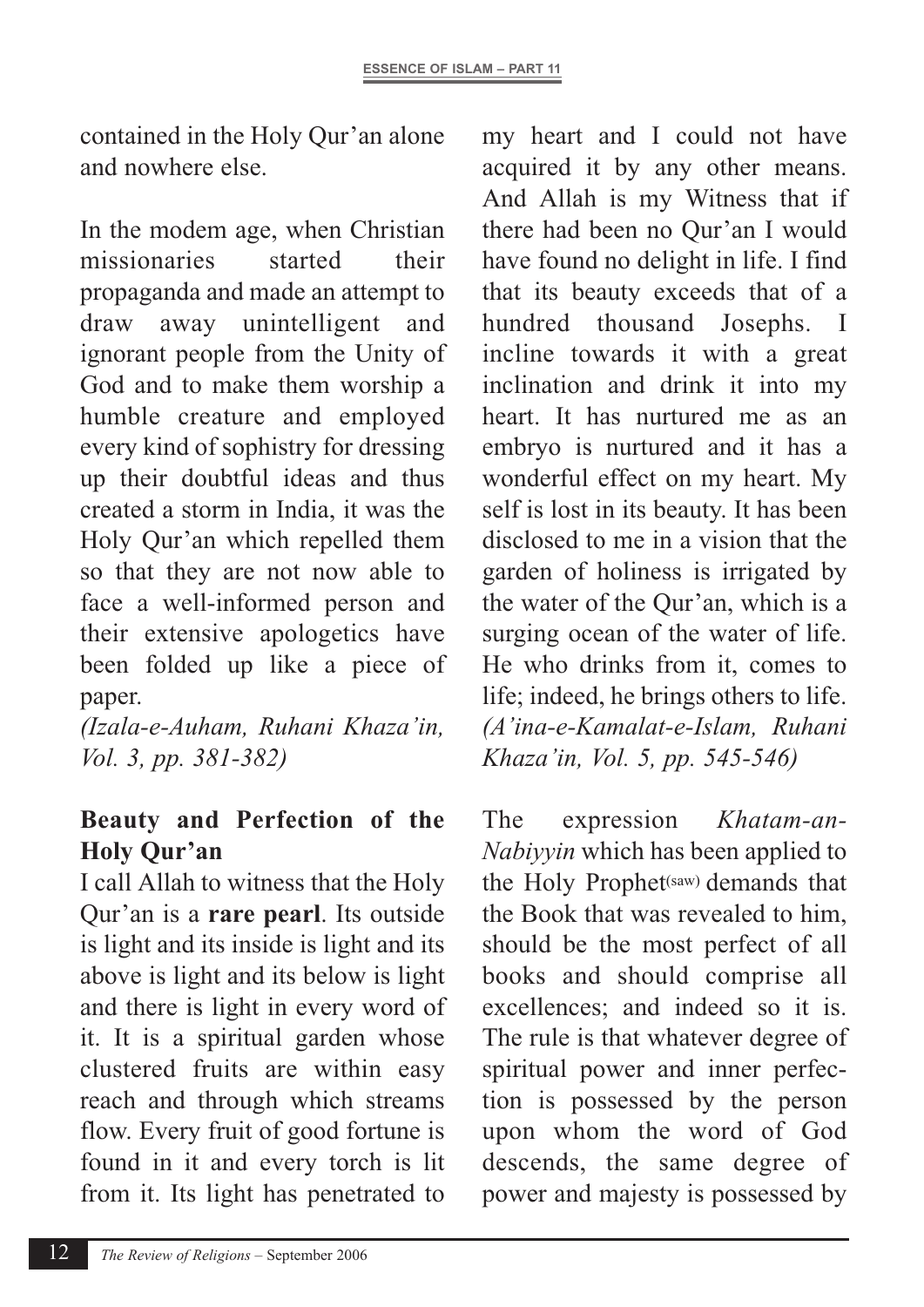that word. As the spiritual power and inner perfection of the Holy Prophet<sup>(saw)</sup> were of the highest degree, which no one exceeded or will exceed, therefore the Holy Qur'an occupies that high station and rank which has not been reached by any of the previous books or scriptures. The capacity and spiritual power of the Holy Prophet<sup>(saw)</sup> were the highest of all, and all excellences had reached their climax in him. Therefore, the Holy Qur'an that was revealed to him is also perfect and as the excellences of Prophethood reached their climax in him, the excellences of the miracle of the word reached their climax in the Holy Qur'an. Thus he was the *Khatam-un-Nabiyyin* and his Book was the *Khatam-ul-Kutub.* From the point of view of every aspect of a miraculous word, the Holy Qur'an is at the highest stage.

The perfection of the Holy Qur'an is seen and its miraculous character is proved from every point of view, that is to say, from the points of view of excellence of composition, of the sequence of its subjects, of its teaching and its perfection and of the fruits of its teaching. That is why the Holy Qur'an has not

demanded its match from any particular point of view, but has issued a general challenge demanding a match from any point of view. From whichever point of view it is looked at, it is a miracle. *(Malfuzat, Vol. III, pp. 36-37)*

The Holy Qur'an is a miracle the like of which never was and never will be. The door of its graces and blessings is always open, and it is bright and manifest in every age as it was in the time of the Holy Prophet<sup>(saw)</sup>. It should also be borne in mind that the speech of everyone corresponds to his high resolve. The higher the resolve and determination and the purpose of the speaker, the same will be the case with his speech. Divine revelation also follows the same rule. The higher the resolve of the person to whom Divine revelation is vouchsafed, the higher will be the character of the revelation. As the circle of the resolve, capacity and determination of the Holy Prophet<sup>(saw)</sup> was very wide, the revelation that came to him had the same high rank. No one else will ever attain the same degree of resolve and courage inasmuch as his message was not for any limited time or for any particular people, as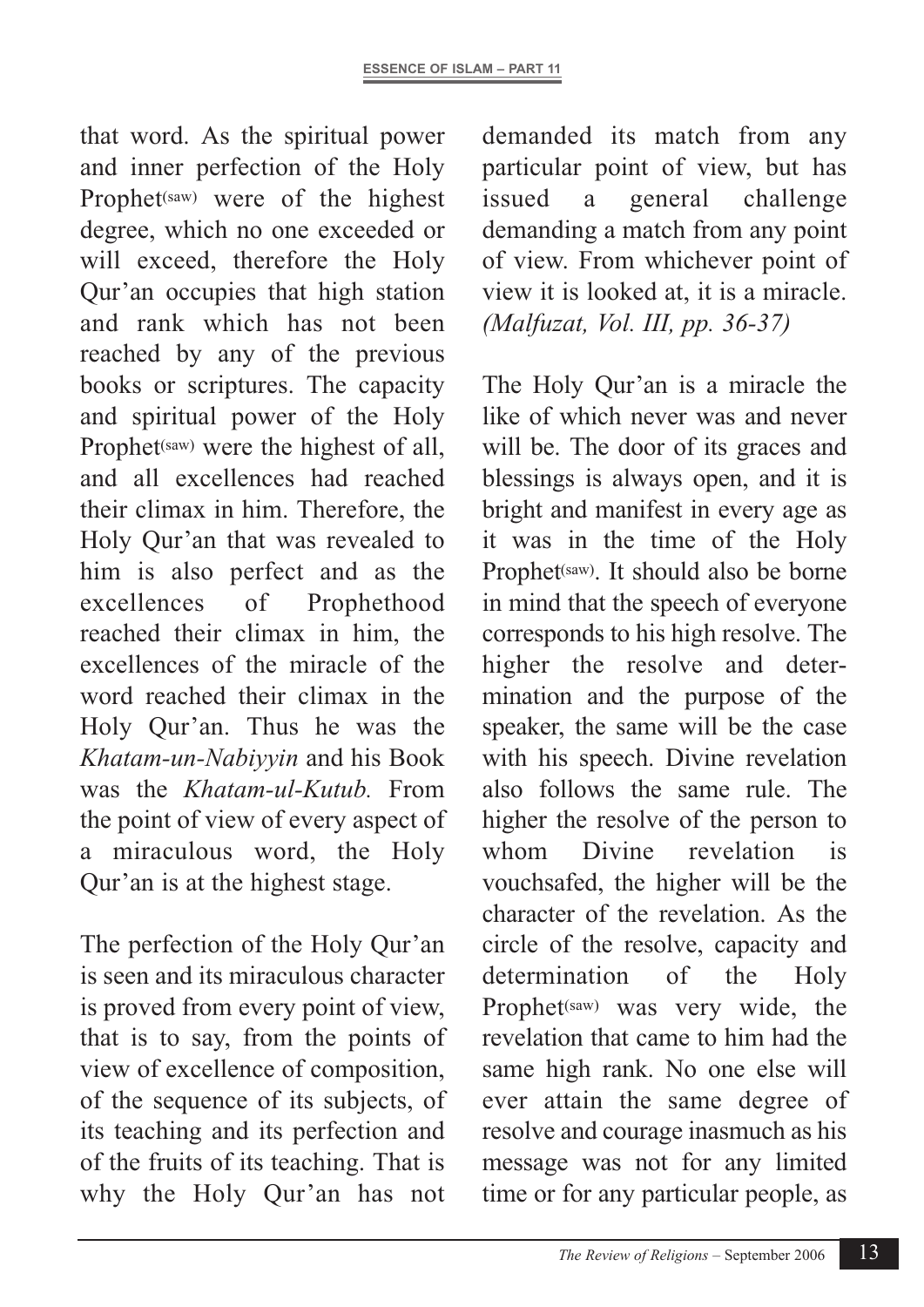was the case with the Prophets before him. It was said to him:

*Say, O mankind! truly I am a Messenger to you from Allah.*  (Ch.7:V.159) and again:

*We have sent thee not but as a mercy for all peoples.* (Ch.21:V.108)

Who can match him, the range and scope of whose Prophethood is so vast! It is an article of faith with us that if any verse of the Holy Qur'an is again revealed to anyone else, the scope of his revelation will never be as vast as that of the Holy Prophet<sup>(saw)</sup>. *(Malfuzat, Vol. III, p.57)*

The fine verities pertaining to religion, and all the learning pertaining to the subject of Divinity, and conclusive arguments in support of the truth together with the mysteries and insights that are set out in the Holy Qur'an, are such that human faculties collectively are not able to discover them nor can the intelligence of an intelligent person alight on them on its own. A consideration of past ages has shown that no philosopher

or wise man was able to discover all that knowledge. But in this case, there is a wonder upon wonders, that is to say, that knowledge and insight were bestowed upon one who was entirely unlearned. He had never seen a school nor read a book nor kept company with any learned or wise person. He lived his life among wild people, was born and brought up among them and kept company with them. The Holy Prophet<sup>(saw)</sup>being unlettered is a matter so patent that no historian of Islam is unaware of it.

*(Barahin-e-Ahmadiyya, Ruhani Khaza'in Vol. I, pp. 561-563)*

#### **Matchlessness of the Holy Qur'an**

Whatever comes into being by the exercise of God's perfect power, whether it is a part of creation, or it is a Holy Book literally revealed by Him, it is necessary that it should possess the quality that no one out of creation should have the power to produce its like. This is proved in two ways: one is by way of deduction. God is One and without associate in His Being, attributes and works, and this does not admit of any partnership with Him in any of His creations, words or actions. If such partnership were per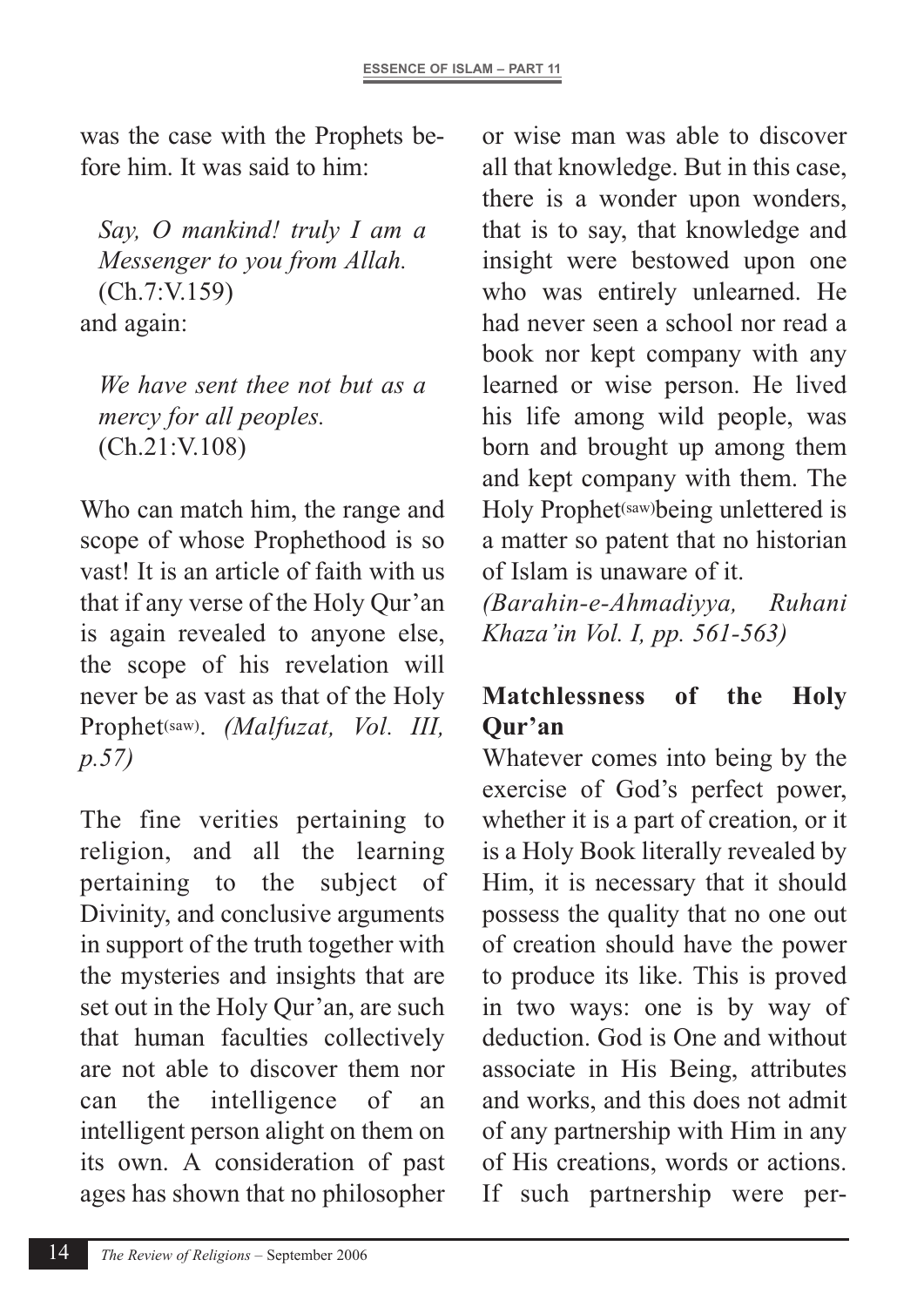missible in respect of any of His creations, words or actions, then it would be permissible in all His attributes and actions, and as such it would be permissible that there should be another God. That which possesses all Divine attributes would be God and that which possesses some of the attributes of the Divine, would be a partner of God in respect of those attributes, and this is contrary to reason. It follows that it is necessary that God should be One without associate in all His attributes and words and actions, and His Being should be free from all those inconsistencies which would lead to someone being His partner.

Secondly, it is proved by observation of all those things which have been created by God that none of them could be created by man, not even the least of them like a fly, a mosquito or a spider. On observing their shape and formation, one sees such wonders that furnish conclusive proof of the existence of the Creator of the universe. Besides all these arguments, it is clear to every wise person that were it permissible that someone other than God could have the power to create that which

God has created by His power, then no part of creation could be cited as proof of the existence of the True Creator and the matter of His recognition as the Creator would become doubtful; for if some of those things that have been created by God Almighty could be created by someone else, then there is no reason why someone else cannot create everything that God has created.

Now that it is established that it is necessary that that which God has created should be matchless and its matchlessness is conclusive proof of its being from God, this is a complete refutation of the proposition that it is not necessary that the Divine word should be matchless, or that its being matchless is no proof of its being from God … Matchlessness is a speciality of the work and word of God. Every wise person knows that the principal means that reason has for establishing the Godhead of the Divine is that everything that proceeds from God is so matchless that it is conclusive proof of the Unity of the Creator. Had this means not been available, the way of reason reaching God would have been closed.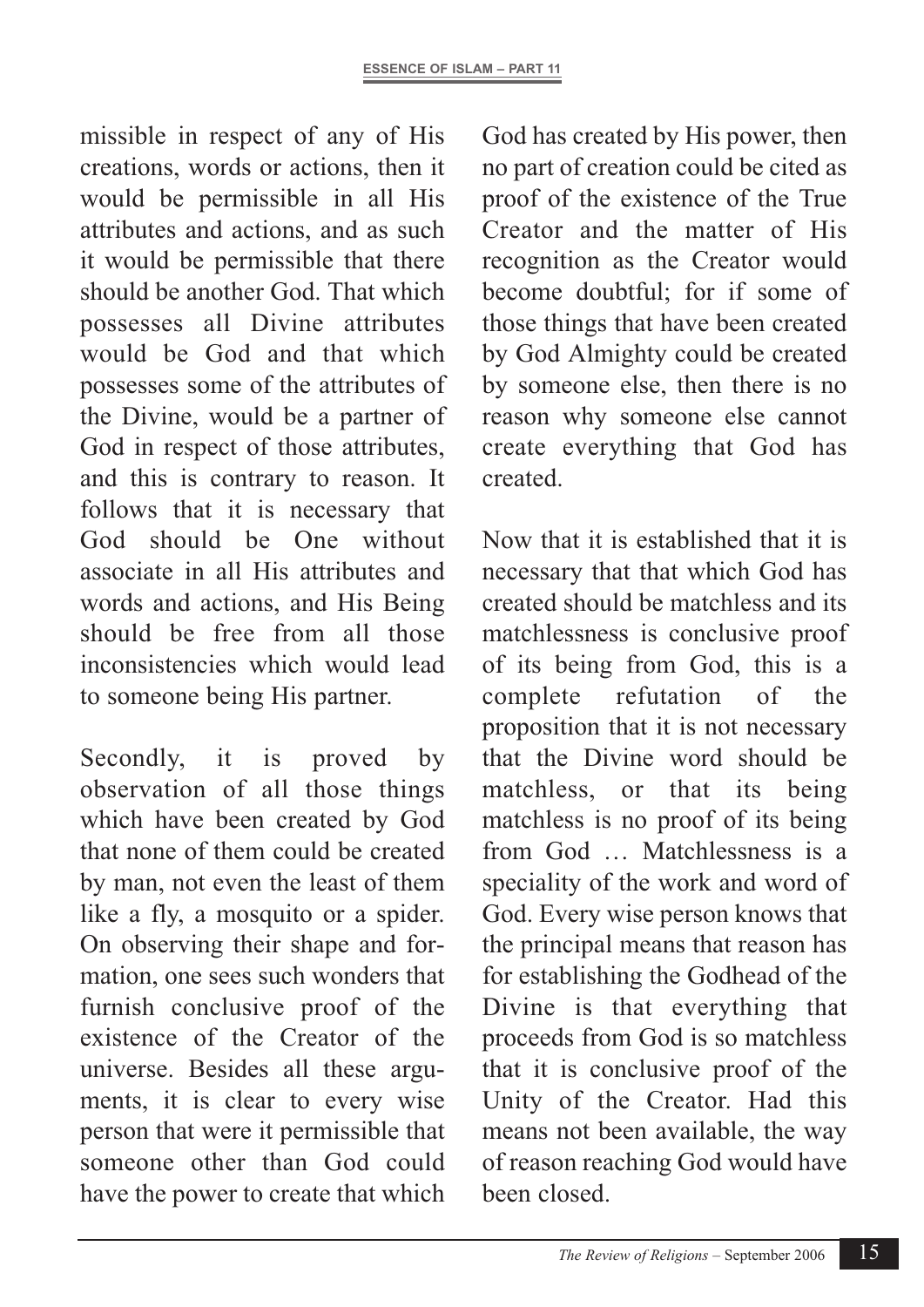*(Barahin-e-Ahmadiyya, Ruhani Khaza'in, Vol. 1, pp. 149-182)*

The Holy Qur'an is a Book which has proclaimed its own matchlessness and has claimed its own greatness, its wisdom, its truth, the beauty of its composition and its spiritual lights. It is not true that the Muslims have themselves put forward these excellences on behalf of the Qur'an. It sets out its own merits and excellences and puts forward its matchlessness and peerlessness as a challenge to the whole of creation and calls out loudly: **Is there any contestant?** Its verities and fine points are not confined to two or three which would leave room for doubt on the part of an ignorant person, but are like the surging ocean and are visible in every direction like the stars of heaven. There is no truth that lies outside it. There is no wisdom that is not comprised in it. There is no light that is not obtainable through following it. These things are not without proof and are not mere words. It is an established and clearly proved verity which has been shining through 1,300 years. We have set out this verity in great detail in this book and have expounded the fine

points of the Qur'an at such length as to constitute a surging ocean for the satisfaction of a seeker after truth.

*(Barahin-e-Ahmadiyya, Ruhani Khaza'in, Vol. 1, pp. 662-665, footnote 11)*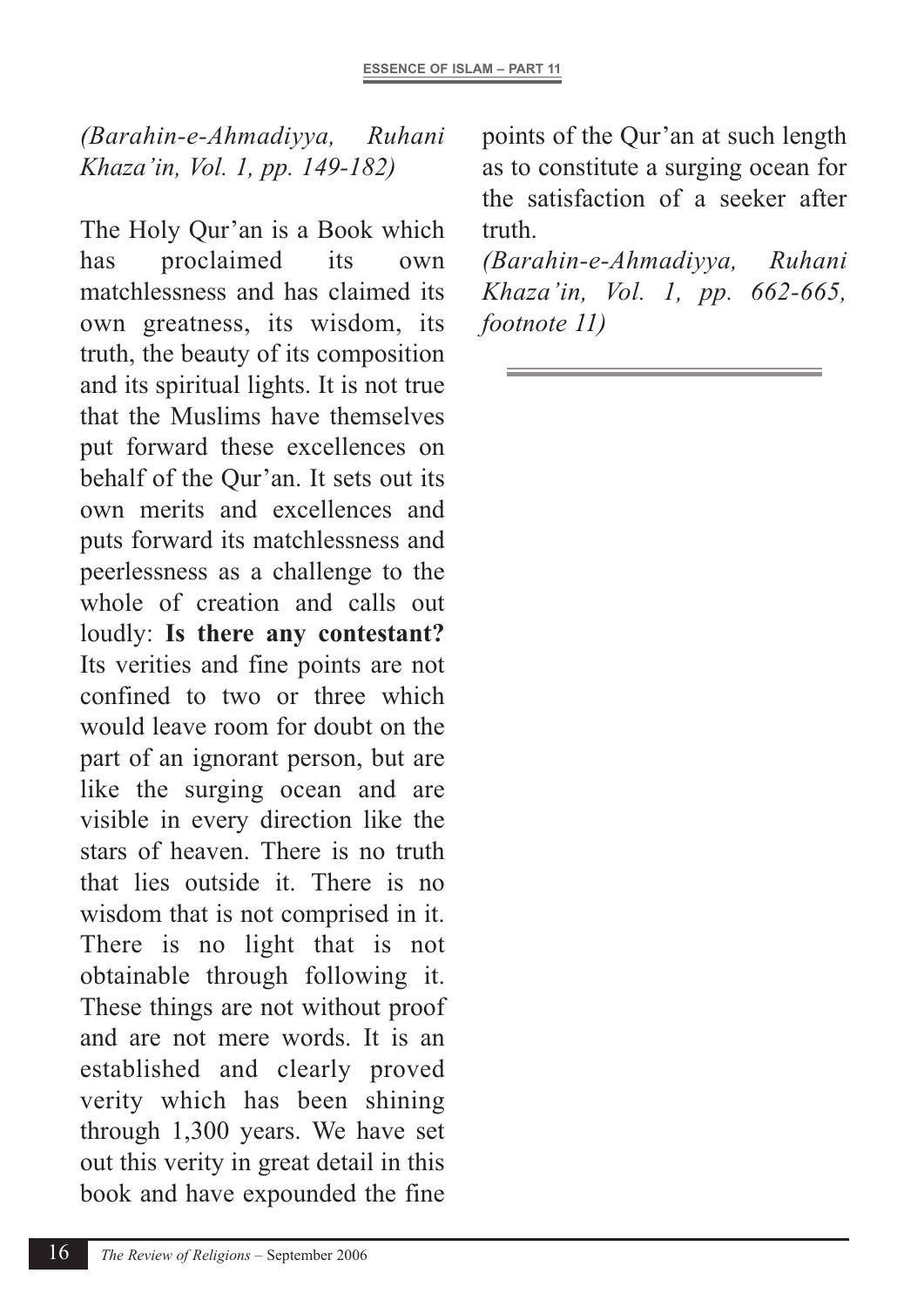## **JALSA SALANA:**  NEW ZEALAND ADDRESS

*Text of the address delivered by the head of the worldwide Ahmadiyya community Hadhrat Mirza Masroor Ahmad – Khalifatul Masih V, at the conclusion of the Jalsa Salana in New Zealand, April 2006.*

By the Grace of Almighty Allah, the Jalsa Salana of New Zealand is coming to a conclusion.

This is the first Annual Convention held in the presence of the Khalifa of the time. Secondly, although not this address, the Friday Sermon before it was broadcast directly to the world through MTA International. This is the age when, in accordance with the prophecies of the Holy Prophet(saw), the message of Islam was to spread in all corners of the world through his spiritual son. The world was to contract into one global village and the new inventions were to aid and assist the Promised Messiah(as) in this task. Today, your country has also become a witness to the fact that the message of Ahmadiyyat, that is true Islam, has reached here through the Promised Messiah(as) and is being heard all over the world.

An Ahmadi should not be content simply because all new inventions have been pressed into the service of the true servant of the Holy Prophet<sup>(saw)</sup> for the spread of his message. Nor should one be happy merely because Allah the Almighty, through His Grace, has provided you the opportunity to join Ahmadiyyat. These are the Blessings from the Almighty Allah that He has bestowed on us and on the Jama'at of the Promised Messiah<sup>(as)</sup>. It is certainly our good fortune that Allah enabled us to accept the Promised Messiah(as). It is the Favour and Beneficence of Almighty Allah that we have been included amongst those responsible to fulfil the prophecy of the Holy Prophet(saw).

We are fortunate indeed that Almighty Allah has enabled us to convey to the Promised Messiah(as) in accordance with the prophecy of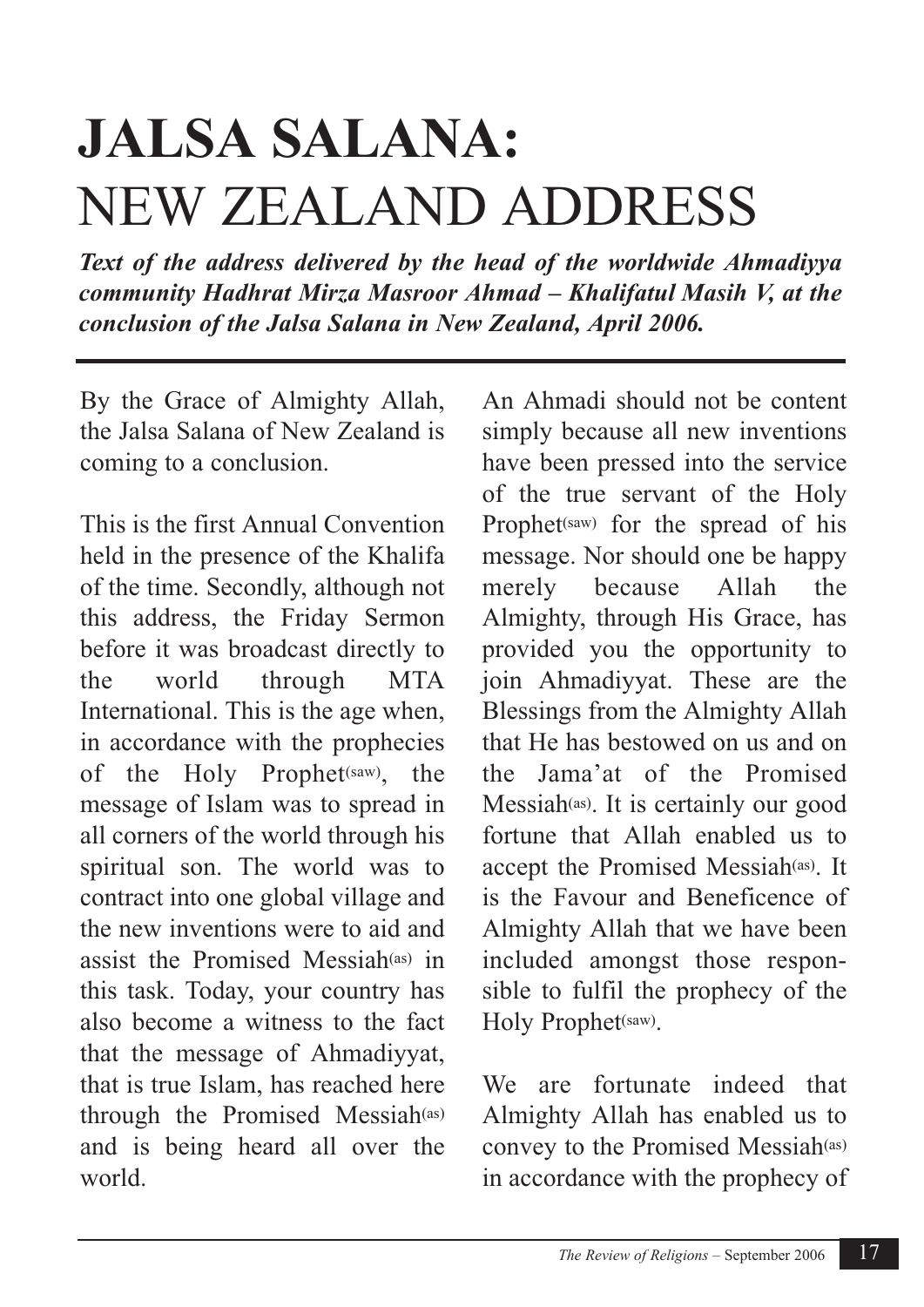the Holy Prophet<sup>(saw)</sup> his greetings of peace. All these are blessings of Allah the Almighty.

Having received so many blessings, we have certain responsibilities that we should bring about special reformation in ourselves. This is because the Reformer, the Messiah and the Mahdi, with whom we associate ourselves, and announce that that Messiah and the Mahdi that was supposed to come, according to the prophecies of the Holy Prophet<sup>(saw)</sup>, has come and that we are his followers.

We invite: 'O people of the world, join this Community if you want to improve yourselves in this world and have a good life in the Hereafter.' So if we do not realise our responsibilities and do not bring about changes in our lives after accepting Ahmadiyyat, then our claims and slogans will be hollow. The world will ask us the difference between them and us. If having believed in the Promised Messiah(as) we do not cause any reformation to occur within us, there would be no visible difference in our lives and theirs.

In fact, we may be doubly guilty.

Therefore, this is a serious moment for every Ahmadi to ponder. He should assess his own life and see how he can transform his life to fulfil the expectation that our Imam expects from each one of us, and how we should spend our lives. If we develop the realisation of selfassessment, the changes in our lives will begin to occur.

When we assess ourselves, we should see what the Promised Messiah<sup>(as)</sup> expects from us. I place before you the words of the Promised Messiah(as) for selfexamination. He states:

'It must be remembered that not obeying some of the injunctions of Almighty Allah, is tantamount to rejecting all the commandments.'

Allah the Almighty does not like to share if one portion belongs to Satan and the other to Allah the Almighty. This principle has been created so that man can come nearer to Allah the Almighty.

Although it is difficult to achieve nearness to God and it requires a sort of death, yet in this is the existence of real life. Blessed is he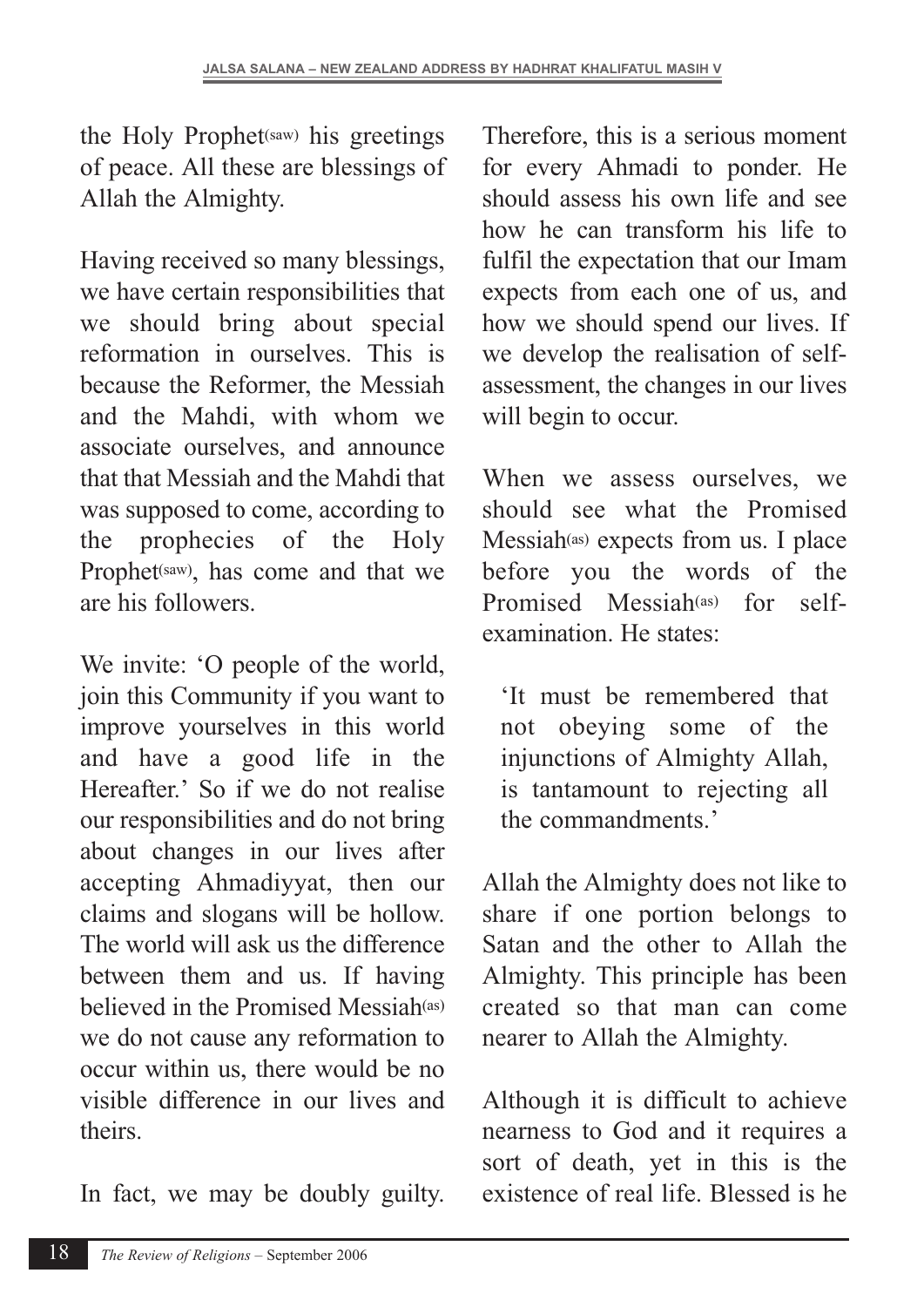who throws out the satanic portion from his life. As a result, his household and his self and his town become recipients of that blessing.

But if he receives only a small portion, then it will not be a blessing until he affirms his 'Ba'ait' by his conduct. In itself, 'ba'ait is nothing. Just as a person will not be happy with you if you talk a lot but do not deliver, likewise Allah the Almighty has the highest self-respect amongst the most respected. Can it be that on the one hand you obey Him and on the other obey His enemies? This would be hypocrisy.

One should not care about Tom, Dick or Harry in this regard. One should remain steadfast to the last breath of one's life.

Evil is of two kinds. One is to associate others with God; not to understand His Magnificence and Majesty; and to be lax in His worship and in His obedience. Second, is to show no affection to his servants; and not to remit the rights that belong to them. It is necessary that one should refrain from both evils. One should remain steadfast in obedience to God and

stand firm on the covenant that one has undertaken in 'Ba'ait'. Do not cause any harm to God's creatures. Study the Holy Qur'an with full attention and act on its injunctions. Avoid frivolous and idle talk and shun idolatrous assemblies. Establish the five-time prayers.

In short, there should be no Divine commandment that you defer. Keep your body clean and purify your heart of any grudge, malice or envy. These are the things that God desires from you."

So, this is a fundamental matter that he has told us about. It is not possible that you accept some of what Almighty Allah says and accept some of what Satan says. There has to be one: you either become the Servant of Allah or you can follow Satan.

Remember that when Satan disobeyed Allah, Allah the Almighty declared him as the rejected and disgraced. Satan promised God, 'I will continue to beguile Your servants. I will continue showing them the worldly attraction and I will sit in the way that leads to You so that I can continue to seduce Your servants.'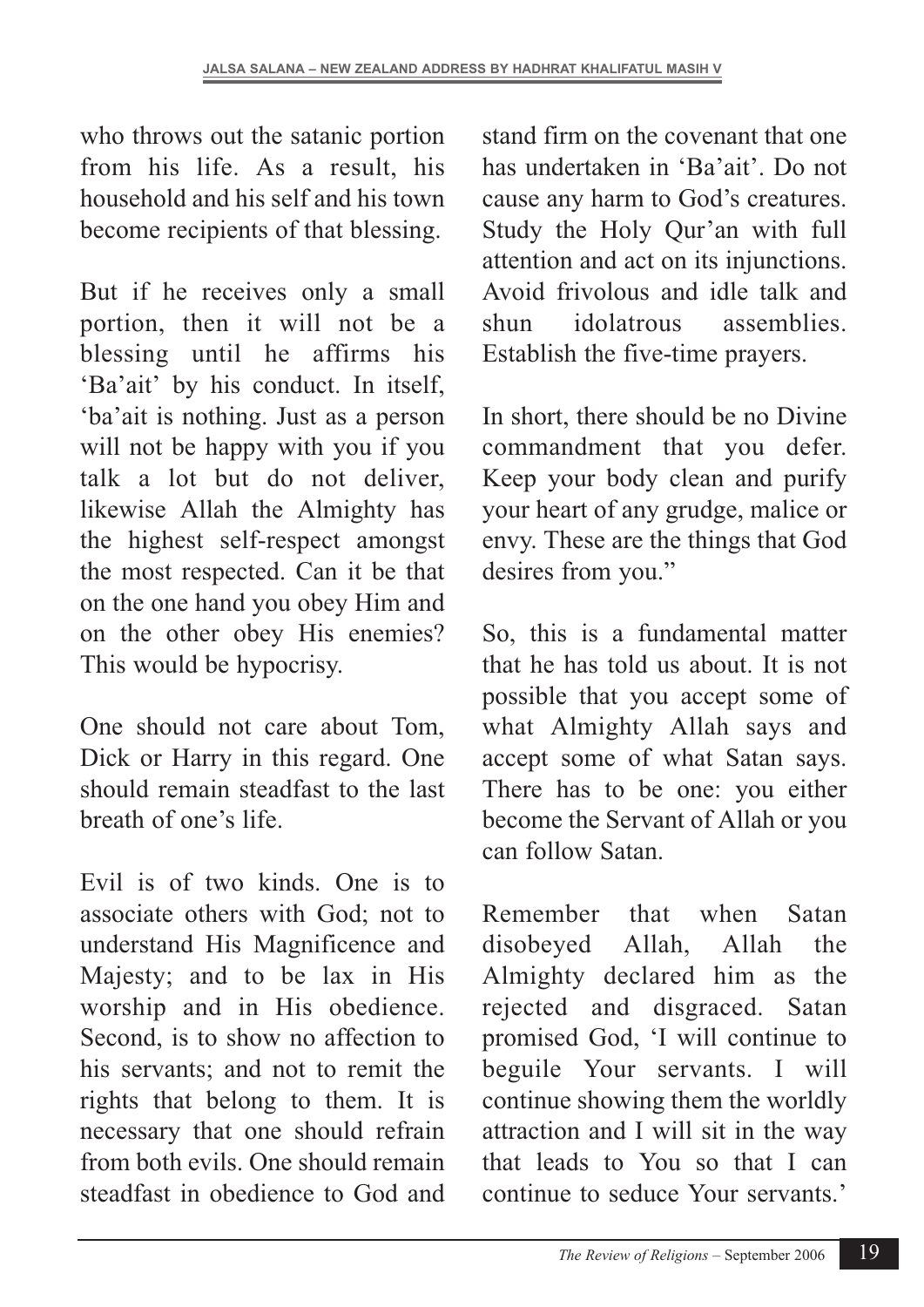Allah the Almighty made it clear to him, 'I will fill Hell with those who listen to you.'

Indeed, ever since the creation of Adam, Almighty Allah had determined that those who associate with Satan would sever their relationship with God Almighty.

Therefore, the first thing that the Promised Messiah**(as)** told us when we accepted Ahmadiyyat was to develop a relationship with Allah the Almighty; and he stated that Allah the Almighty has established Jama'at Ahmadiyya so that those who join this Jama'at are the ones who establish a special relationship with Allah the Almighty. He said, 'There is a custom in this world amongst friends, that a friend does not want the other to keep friendship with his enemy.

Similarly, Allah's self-esteem would not tolerate that one should claim friendship with Allah the Almighty and promise to follow His commandments after taking Ba'ait at the hand of the Promised Messiah**(as)**, and yet associate any partners with Allah.

This is a fundamental command-

ment in the Holy Qu'ran that one who associates partners with Allah cannot be a Muslim. Allah the Almighty has made it very clear that He will never forgive anyone who associates partners with Allah.

As He says:

*Surely, Allah will not forgive that any partner be assocciated with Him.* (Ch.4: V.49)

meaning that Allah will never forgive that any partner is associated with Him. Because of this fundamental commandment, the Promised Messiah**(as)** has made it the first condition of 'Ba'ait' that the one taking 'Ba'ait' should promise with total sincerity that, in future, he would avoid associating partners with Allah the Almighty until he enters his grave. In other words, he would make it compulsory for himself that he would not go anywhere near this association.

The Promised Messiah**(as)** has given a very fine explanation of this association. If we look at our everyday life, we would be horrified lest we come under the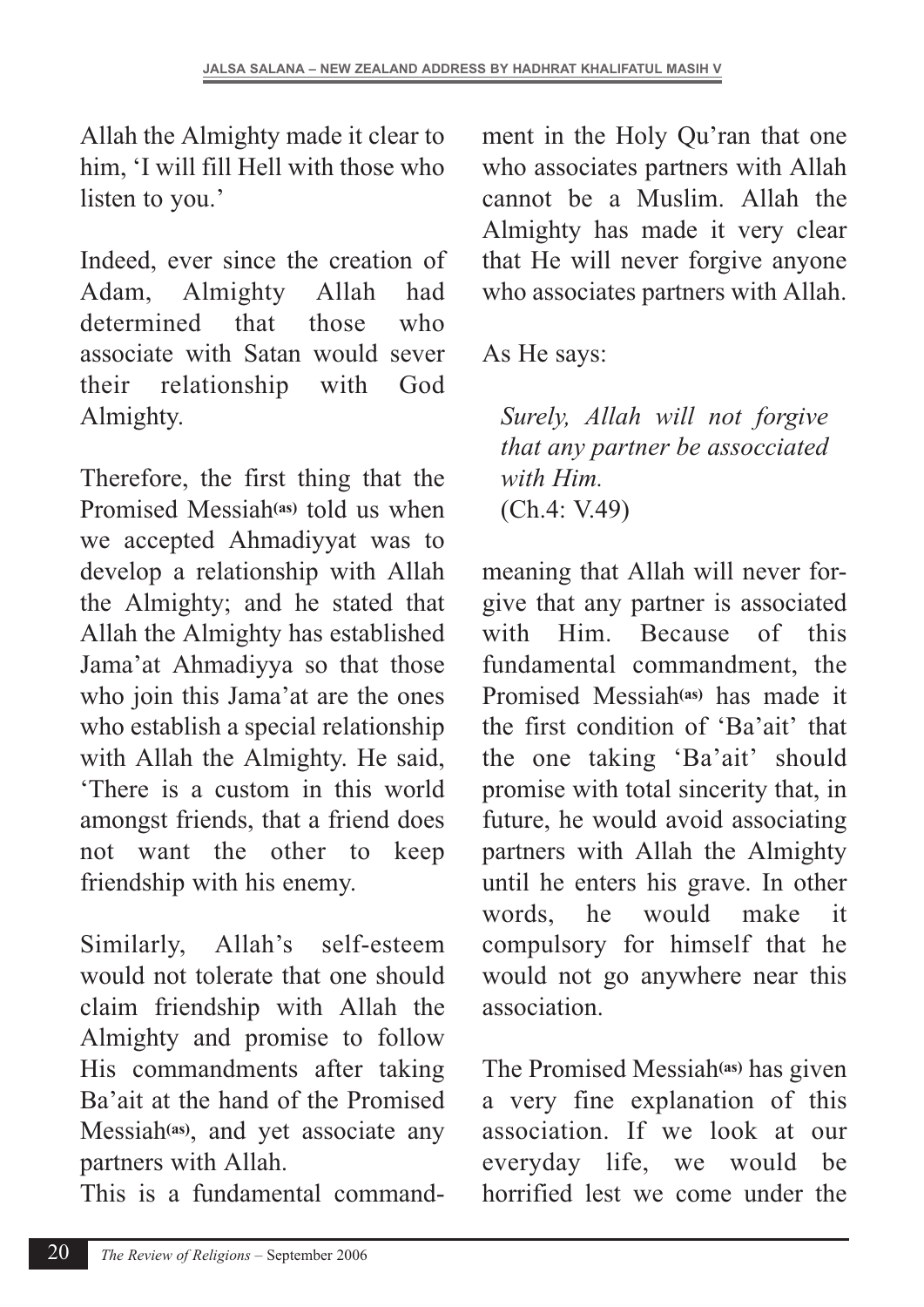displeasure of God. He states, 'Shirk' (associating partners with Allah) does not only mean that stones or inanimate objects are worshipped.

In fact shirk is that the worldly means are worshipped and emphasis is placed on 'worldly gods.' Then he states, ' The other kind of shirk is to place too much reliance on worldly means like saying that had such and such had not happened, I would have died. This is also a shirk.<sup>'</sup>

He said: 'In this age of enlightenment and wisdom, no one really gets involved in outright *shirk*, or idolatry as such. However, in this age of materialistic advancement, the worship of material means has increased considerably.'

The Promised Messiah**(as)** further states, 'Hidden idolatry is that one respects something as one respects Allah or one loves something when one should respect Allah, or one is afraid about it or depends on it totally.' See, to what depths of idolatry, he has drawn our attention.

Some people do not perform their Salat on time or because they are busy in their worldly work and pursuits, they sometimes forget that it needs to be observed on time. They cannot say their Prayers at work or at their place of business.

This only means that they consider their work or their business more important than the worship of God the Almighty. Instead of believing God Almighty as their Provider, they consider their work or their business as the source of their income.

Had they placed God Almighty above everything and had thought that whatever they receive is due to the blessings of Allah, they would have first thought of worshipping Him and prostrating before Him.

It is the five prayers which if performed with total devotion and purity of heart, that show that the person has the real fear of Allah the Almighty in him and before Him everything else is insignificant.

Therefore, every Ahmadi should firmly keep in mind that our Provider, our Sustainer and Creator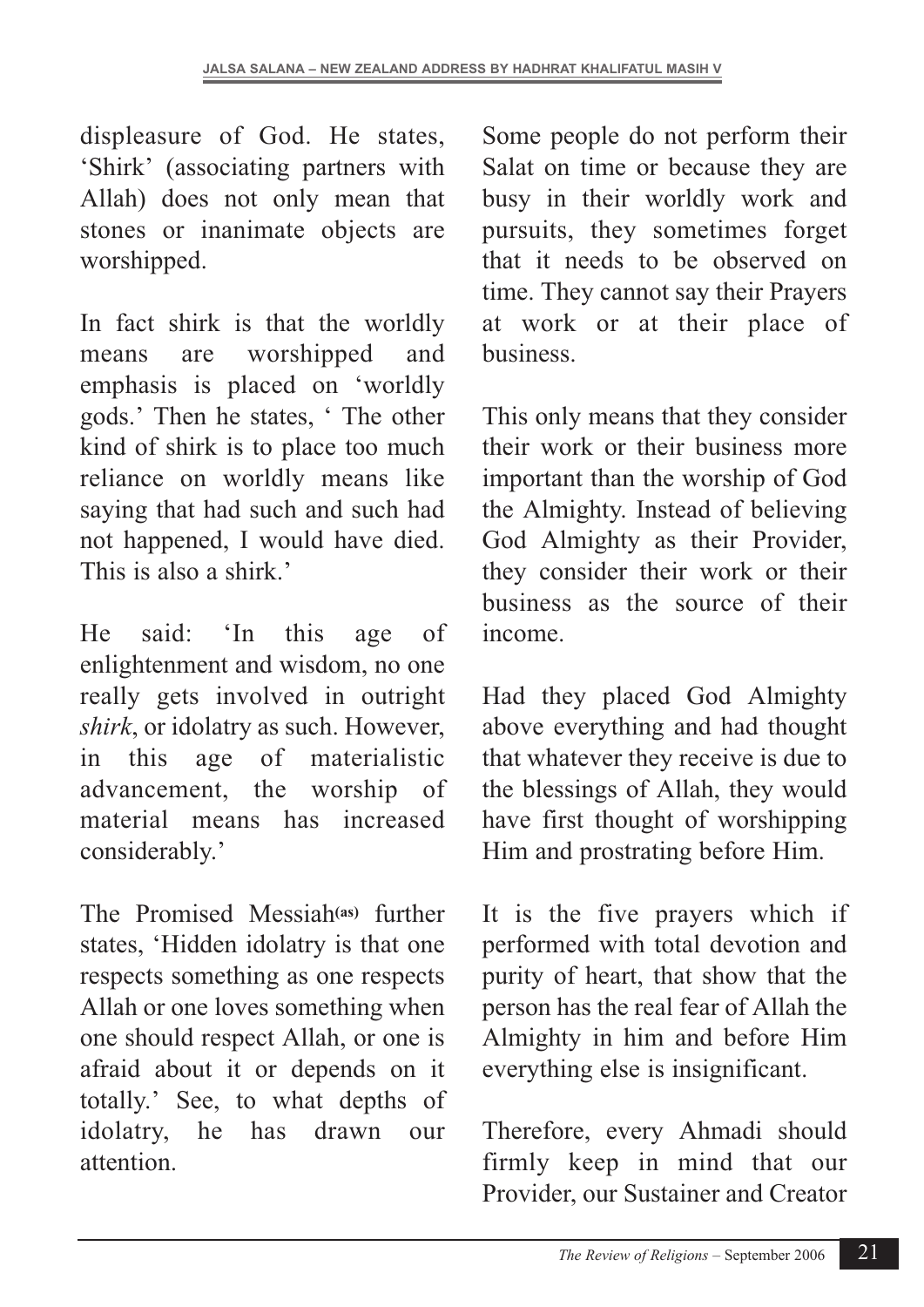is our Allah. He is the One who nurtures us and He is our Sustainer.

In short, the highest sin is to associate anything or anyone with Allah the Almighty and specially the hidden idolatry. Another form of idolatry is to tell a lie in order to gain some benefit or advantage. Lies are told in the course of conducting a business or to make false statements in the court of Law to win a case.

Once, the opponents of the Promised Messiah**(as)** filed a suit against him. The nature of the case was such that, in the opinion of the lawyers, if the Promised Messiah**(as)** did not make the statement as the lawyers wanted, they felt certain that he would be found guilty. The fact was that the Promised Messiah**(as)** had sent by post a manuscript to a press for publication. In the same package that contained the manuscript, he enclosed a letter of instructions in a separate envelope.

According to the rules of the post office, this was an offence. Because of the enmity of the owner of the press, the owner informed the post office about the offence and the post office instituted a criminal case in the court against the Promised Messiah**(as)**. The proposal of the lawyers was to say that he did not personally place that letter in the parcel.

The Promised Messiah**(as)** categorically stated that he would never tell a lie and that he was not going to offend his God out of fear of some punishment. When the case started, the judge asked him if he had included the envelope in the packet. The Promised Messiah**(as)** replied, 'Yes!' and said that the subject matter of the letter was related to the subject of the manuscript and that he never intended to insert that letter to save any money. The judge was so impressed by this statement, that he acquitted the Promised Messiah**(as)** .

Besides this case, the Promised Messiah**(as)** was involved in many other court cases but he always spoke the truth and always submitted himself to God Almighty.

The Holy Prophet Muhammad**(saw)** was also worried about his followers that they may fall into the practice of idolatry. One tradition states: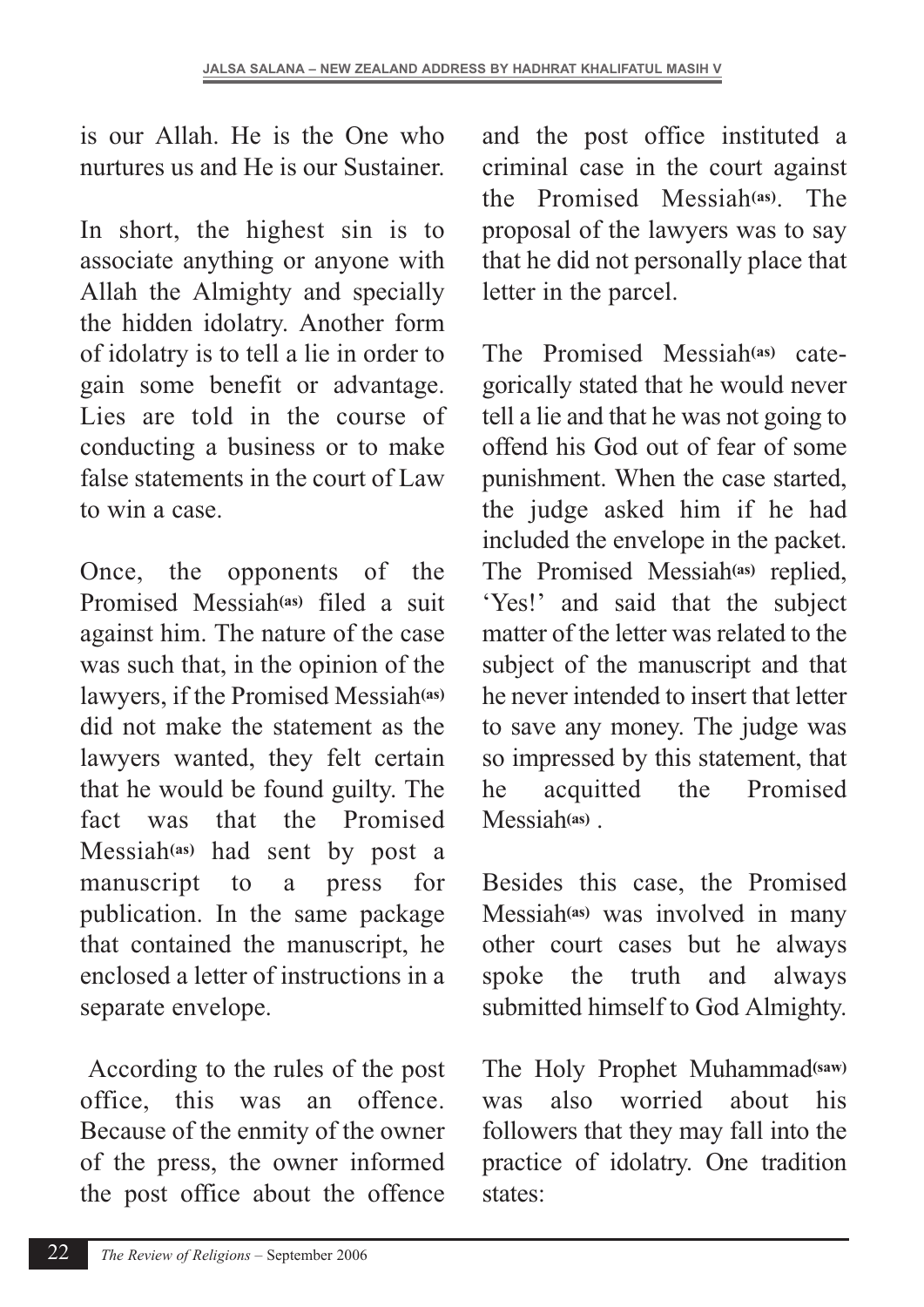'Abada bin Nasi told us about Shaddad bin Aws that he was crying.

When it was enquired from him as to why he was crying, he replied, "I have remembered something that I had heard from the Holy Prophet Muhammad(saw) that made me cry. I heard the Prophet of Allah(saw) say:

'I worry about my followers and about their hidden desires and idolatry.' The narrator states that he asked: 'O Prophet of Allah! Do you think your followers will indulge in idolatry after you?'

On this, the Apostle of Allah replied, 'Yes! However, my followers will not start worshipping the Sun or the Moon or idols or stones but they will indulge in hypocrisy in their daily actions and they will suffer from hidden desires.

If any of them started the day in a state of fast and some desire caused any interference with it, then he would abandon the fast and would be occupied with his

desire." *(Masnad Ahmad bin Hanbal; vol. 4, p.124, Beirut publication)*

Keep these matters in mind and look around you. The world is immersed in a lot of artificiality and pretence. Even the Muslims are not exempt from this. Some say their prayers to show-off to others. Some go to perform their Hajj as a false pretence.

There are many other hidden desires. As I have already mentioned, many forego their daily prayers in preference to their worldly pursuits. In fact, the Holy Prophet Muhammad**(saw)** has already said that one who is fasting will break his fast to get involved in other affairs.

The Promised Messiah**(as)** has then said that the second evil is not to fulfil the rights of human beings. It is your duty to treat fellow human beings with affection. End all grievances. Purify yourselves of malice and envy.

It is a fundamental principle that in order to create a peaceful atmosphere of love and brotherhood in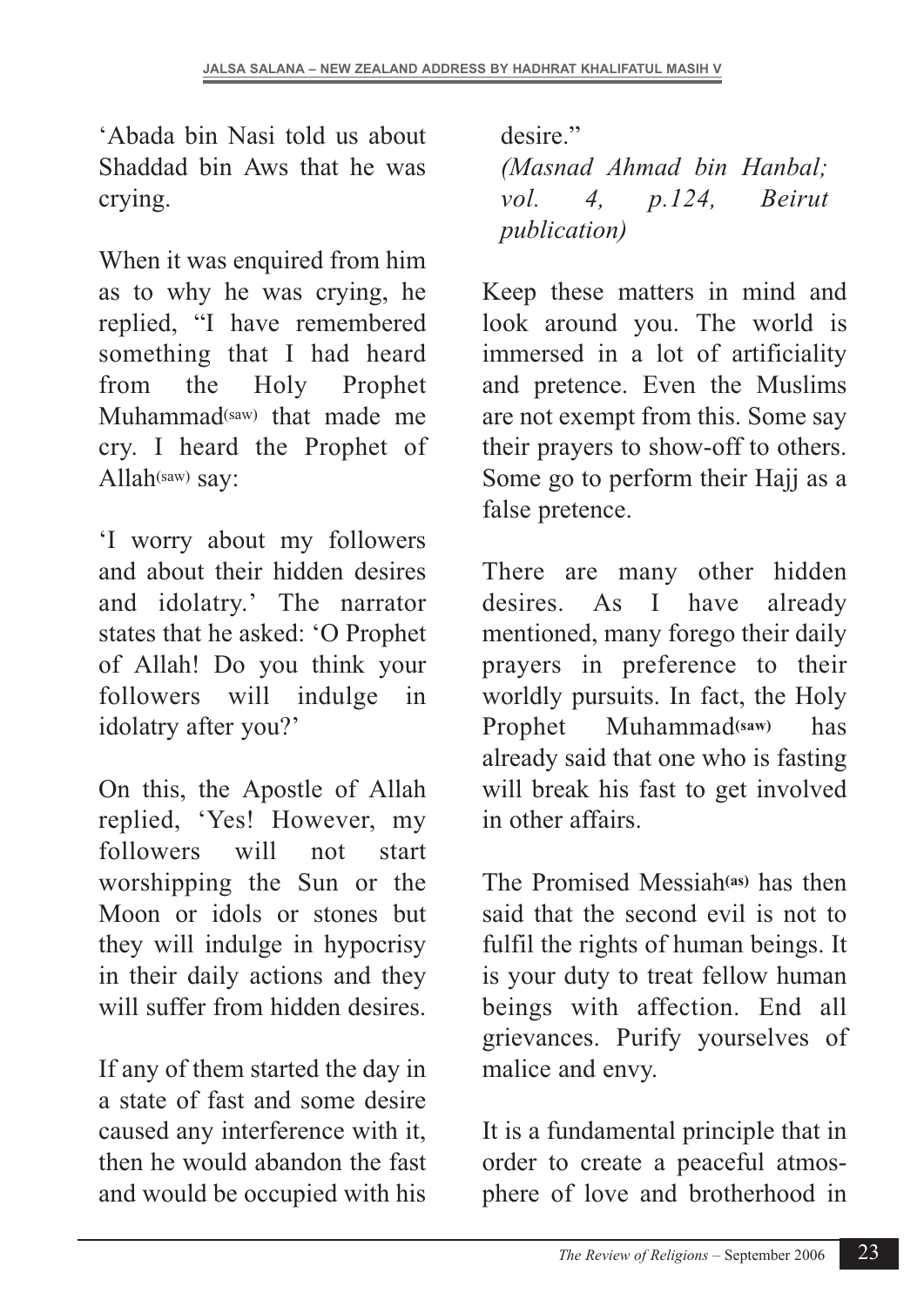any society, one has to sacrifice one's emotions. The more one is able to sacrifice one's feelings, the more his heart would be rid of all grievances and malice and the more he would develop the emotions of love and affection.

The Promised Messiah**(as)** has made it a condition for every Ahmadi that he will not be overcome by sensual desires whatever the circumstances. He further stated that it is incumbent on every Ahmadi to desist from causing harm or unnecessary hardship through his emotions to his fellow beings in general and to the Muslims in particular. He should do this neither by his tongue nor by his hands. This is the discharge of the rights due to man and wonderful proclamation of promoting love and affection in society that an Ahmadi makes when he joins Ahmadiyyat.

He who does not act on this injunction, should ask himself if he is being sincere to the promise he made at the time he took his bai'at at the hands of the Promised Messiah**(as)**. How is he going to tell others if he is not being sincere to himself?

In short, when each Ahmadi controls his anger, only then will he win the hearts of others by his conduct and spread the perfume of love and affection in the society.

The Promised Messiah**(as)** says:

'Remember, there is great enmity between emotions and reason. When anger and emotions take over, reason cannot exist. But the one who is patient and shows tolerance, is given a Divine Light that creates in one new powers of reflection and wisdom. Then light manifests light. Because hearts and minds become dark with anger and emotions, this darkness produces further darkness.'

Hence, if you want to enlighten the world, you have to create an environment of love and affection starting from your own homes to the entire society and indeed the world. We will have to curb and control our emotions of anger to spread this Divine light that has been given to us by the true servant of the Holy Prophet Muhammad<sup>(saw)</sup>. In this way, while we will be creating an atmosphere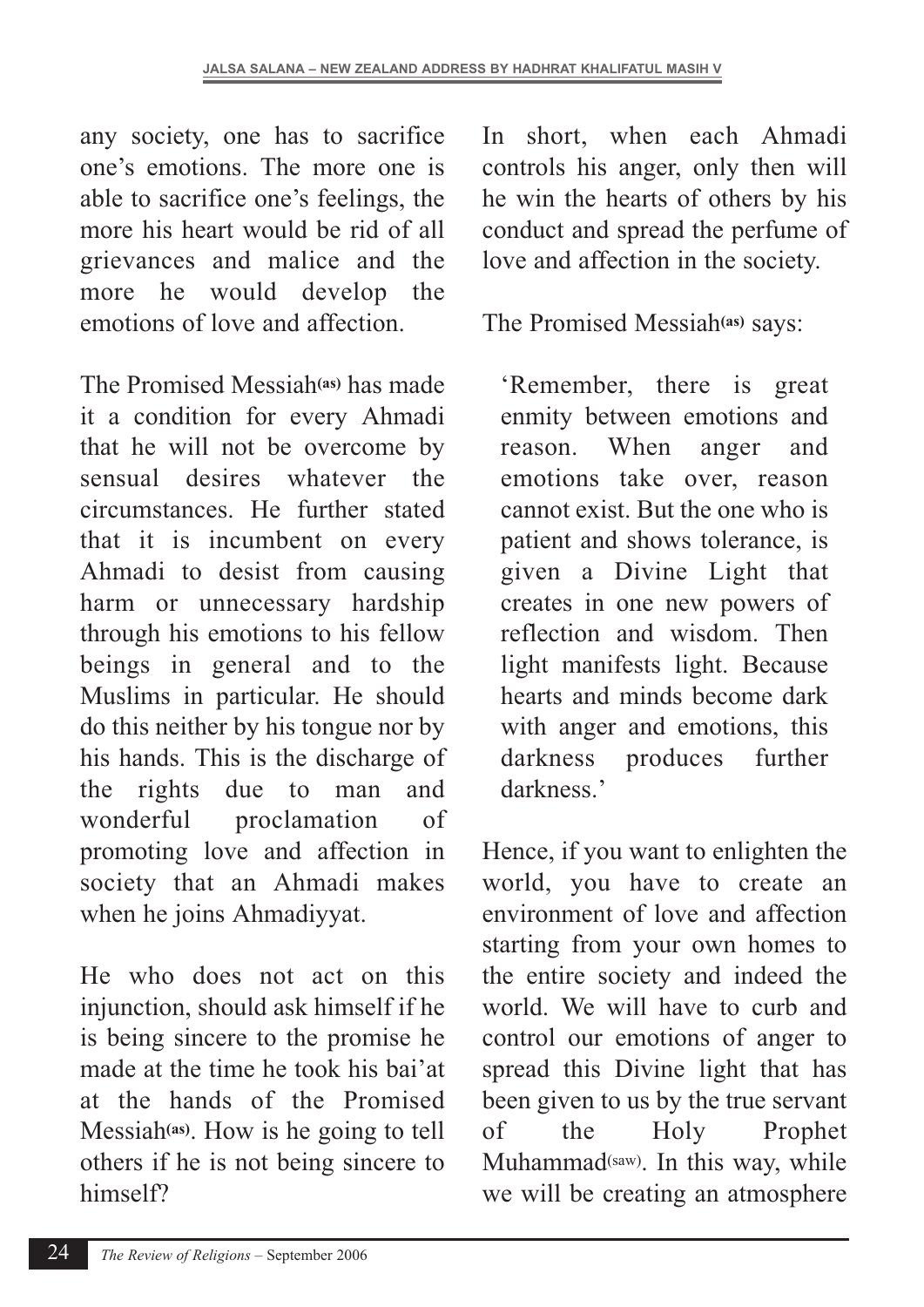of love in our own society, we will also be fulfilling our pledge that we made to the Promised Messiah(as) and be able to absorb the love of Allah the Almighty.

What expectations does the Promised Messiah**(as)** have from his Jama'at?

I mentioned some before. I present another extract that clearly shows how he was occupied day and night in improving the standard of piety in his followers and thinking how he could mould them to discharge the rights that belong to Allah as well as those that belong to mankind.

In this respect, the Promised Messiah**(as)** states:

'Until a man keeps his affairs with Allah clean and clear, and fulfils these two rights, he can achieve nothing.

As I have said these rights are also of two kinds: the rights that belong to Allah and the rights that belong to mankind. The rights that belong to mankind are also of two kinds. First is for him who has

become your spiritual brother in faith, whether he is your real brother or father or son.

They all have a special spiritual affinity. The other is true sympathy for all human beings.

The most significant right due to Allah is to worship Him and this worship should not be based on any personal need.

Indeed, He should be worshipped even if there is no heaven or hell and the love that a creature should feel towards his Creator should not wane in any way. This is why there should be no question of heaven or hell in these rights that belong to Allah.

With respect to the sympathy for all human beings, my faith is that the heart is not fully cleansed until we pray for our enemy.

*Call on Me, I respond.* (Ch.2:V.187)

Allah the Almighty has placed no constraint that if you pray for your enemy, He will not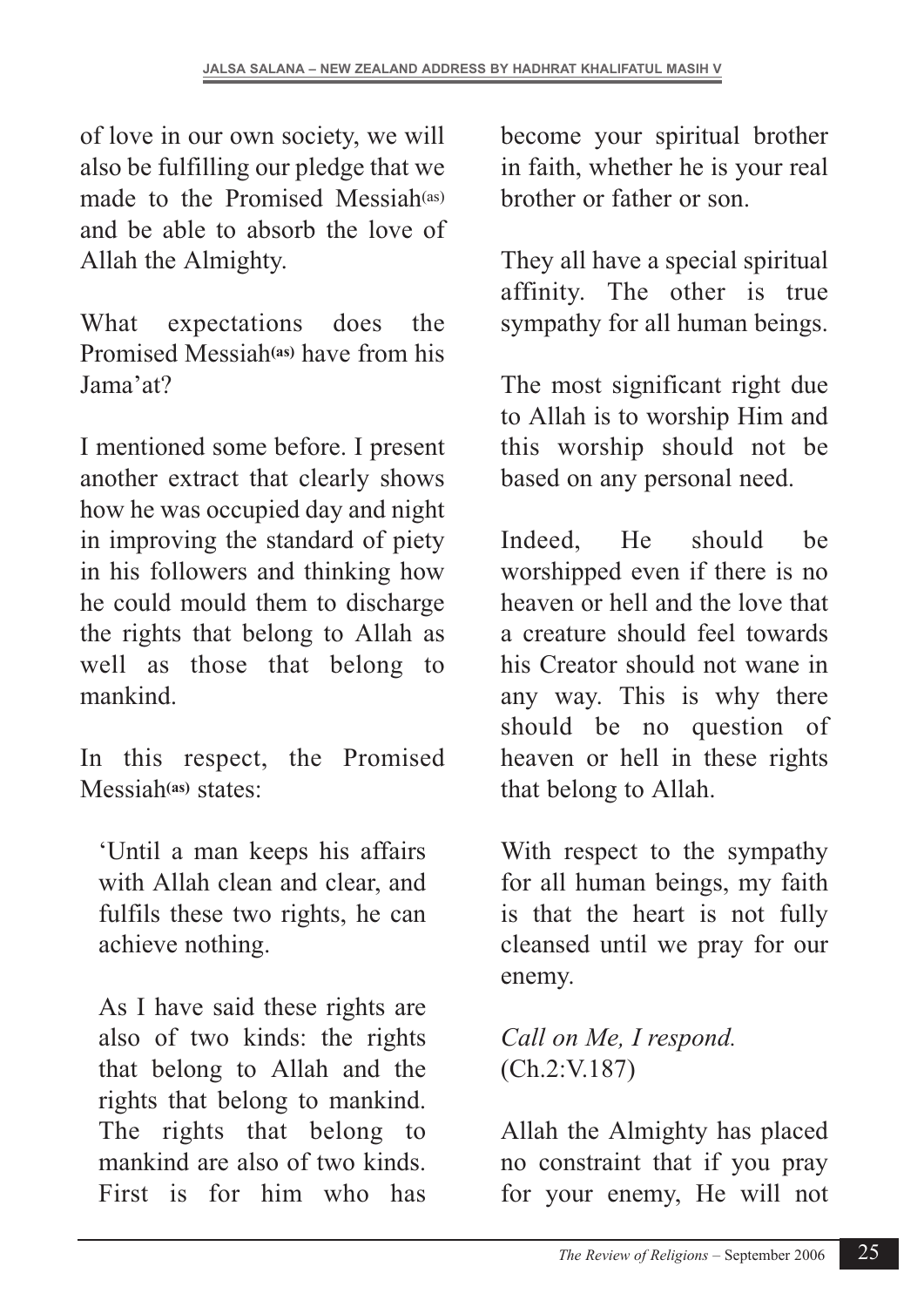accept it. Indeed, it is my religion that praying for your enemy is a practice of the Holy Prophet<sup>(saw)</sup>.

Hadhrat Umar(ra) became a Muslim because the Holy Prophet<sup>(saw)</sup> used to pray often for him. Therefore, you should not hold any personal enmities and you should not become a true tyrant.

I am most grateful that I cannot see a single opponent of mine for whom I have not prayed two or three times. I advise you the same and instruct you the same. Allah the Almighty is as displeased with a person who holds unjust malice and injures others as He is with those who associate partners with Him. He does not want separation on one hand while on the other He does not want any association, that is to say the separation of the human race and the association of partners with Him and this is the very same path that we should pray for the unbelievers. This cleans and opens the heart and raises the spirit. Therefore, as long as our Jama'at does not adopt this

practice, there will be no difference between them and others.

In my opinion, it is essential that if one forms a spiritual friendship with someone and one of his relative is of lower status, then he should treat him with brotherliness and affection and should love him because this is the Glory and Majesty of God.

Therefore, those of you who have developed a relationship with me, should become such a people about whom it is stated in the Holy Qu'ran



meaning that it is such a nation whose companion cannot be ungracious. This is the summary of this teaching that has been presented in

تَمَلَّعُوْا بِاَخْلَاقِ الله

*(Malfoozat; vol. 3, pp. 96-97)* 

In short these are the teachings and the high moral values that the Promised Messiah(as) wants to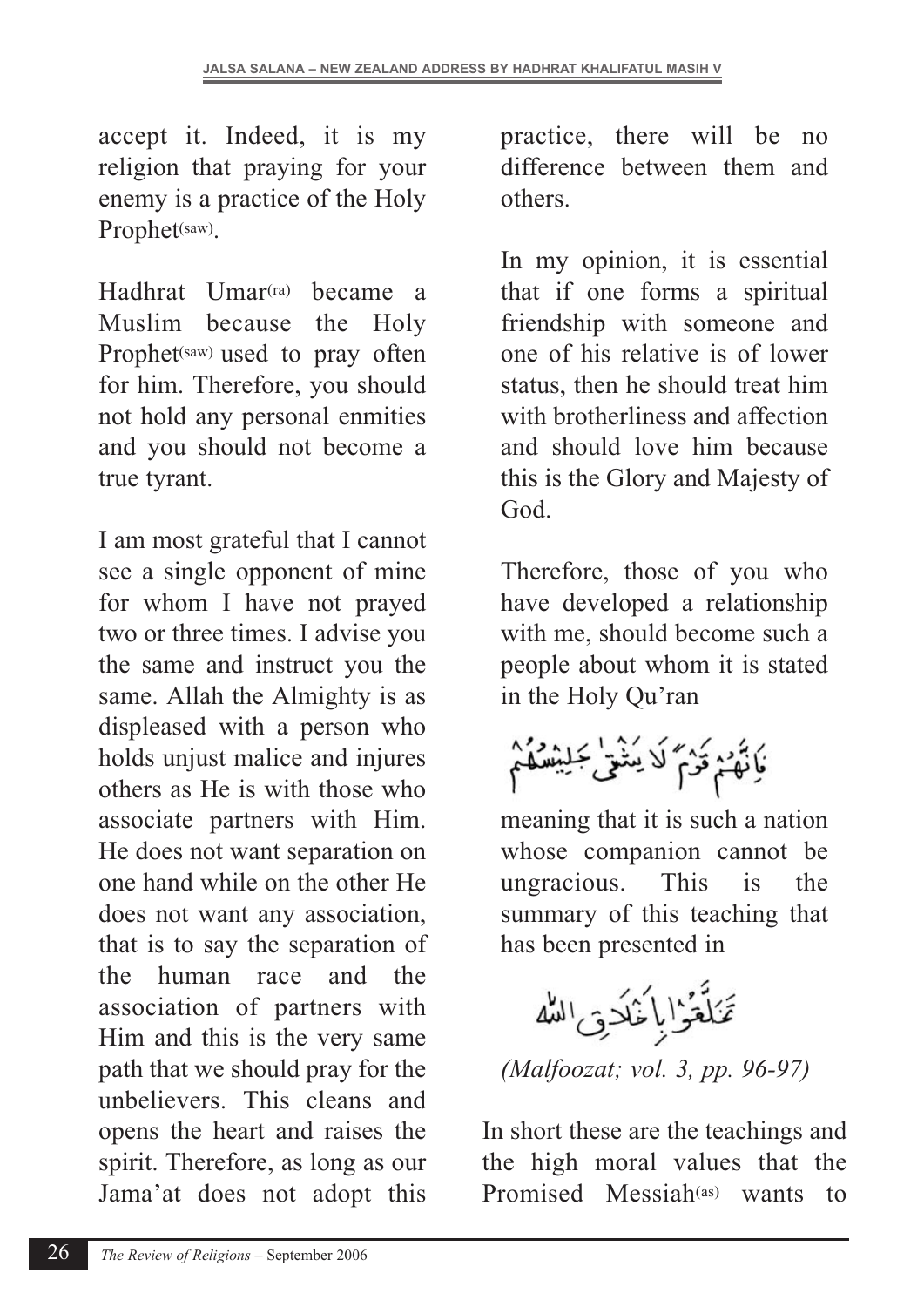inculcate in us. Its summary is that:

- The love for Allah the Almighty and a relationship with Him should be such that it is free of any selfish motives. Worship towards Him because that is the object of worship and it is the realisation that you have to appear face to face before Him and not to obtain any personal benefit.
- Secondly, love and sympathy for fellow-beings should be such that the slightest injury to anyone should become a cause of pain for you, so much so that if your opponent, who is always ready to cause you hardship, encounters any difficulty, you pray for him. Pray for the removal of his hardship and pray for his reform.
- Thirdly, the Promised Messiah(as) said that Allah the Almighty wants to bring His creatures together: firstly, unity between each other and secondly within themselves. This is why Prophets are sent to impart teaching and guidance. Therefore, we, who are in the

Jama'at of the Promised Messiah<sup>(as)</sup>, should try to unite the world. We should also try to create their relationship with Allah the Almighty, because Allah the Almighty does not keep His relationship with the one who does not do this.

If Allah the Almighty severs His relationship with us then the very reason for our life is finished. Hence, it is the responsibility of every Ahmadi that he should create pious changes in his life and thus fulfil the purpose of the advent of the Promised Messiah(as)

May Allah enable us to do so! Whatever spiritual benefit we have gained from this Jalsa, may we be able to make it a part of our lives and may we take away all the blessings, and may we continue to create an environment of love and affection in our society!

May Allah enable us to do that! AMIN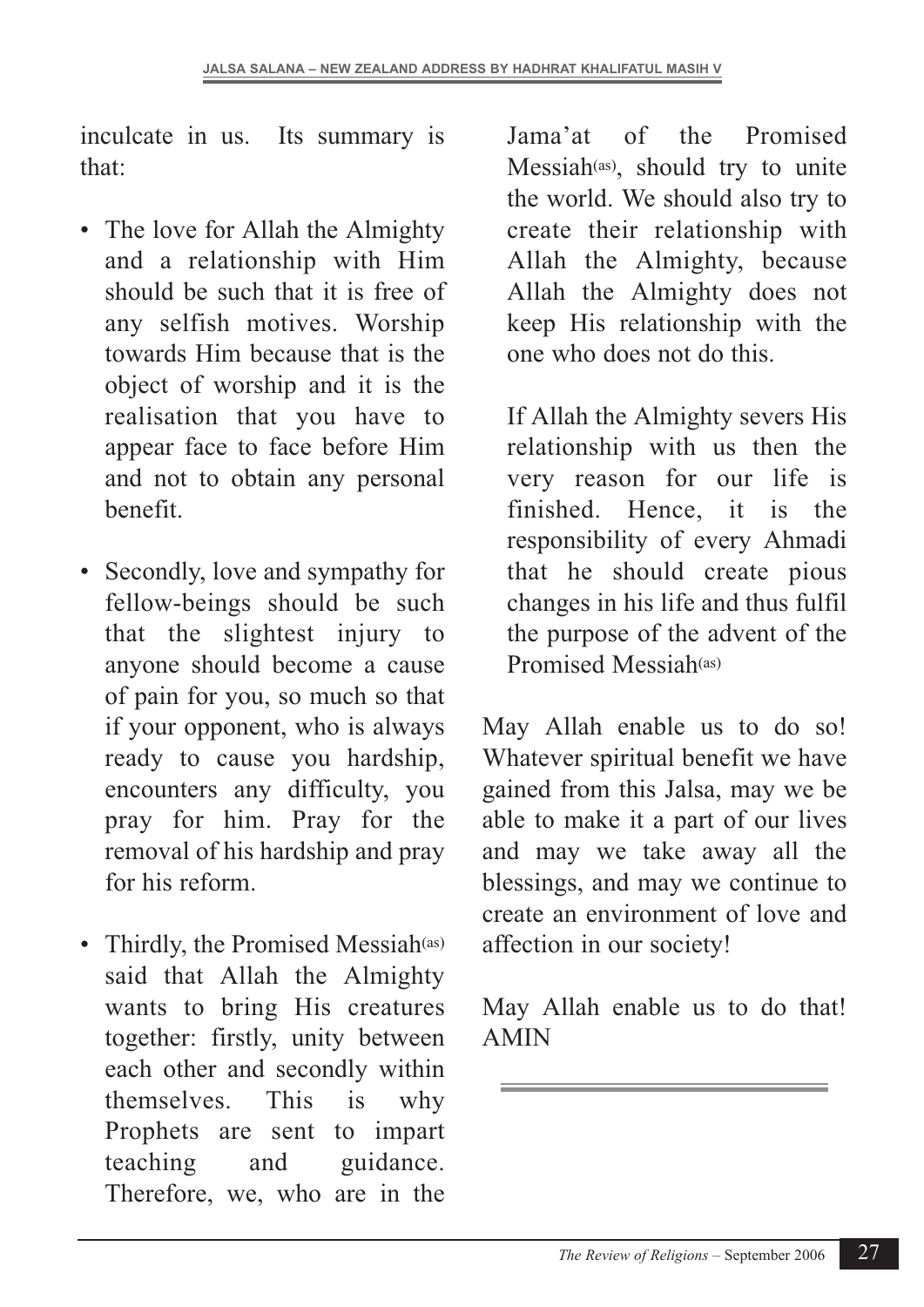### **ISLAMIC TERRORISM –** *Part 9*

*Ninth extract specifically written in 1989 for the book* Murder in the Name of Allah *by Hadhrat Mirza Tahir Ahmad(ru). The labelling of the term 'Islamic Terrorism' represents not only a lack of understanding of the religion but is part of a political agenda designed to exploit Islam.*

What is 'Islamic' terrorism, I wonder? Islam is as closely related to terrorism as light is to darkness or life is to death or peace is to war. They do come into contact with each other, of course, but from directions diametrically opposed. They are found grappling with each other but never walking hand in hand happily together.

However, one cannot deny that on many occasions some Muslims are found involved in terrorist activities either on behalf of a group or on behalf of a country with a predominate Muslim population.

Are there not equally, other groups involved in terrorism and subversion throughout the world? Would it be fitting to label all brands of terrorism by using the same principle which gave birth to the term 'Islamic terrorism' creating a list of Sikh terrorism, Hindu terrorism, Christian terrorism, Jewish terrorism, atheist terrorism, Buddhist terrorism, Animist terrorism and pagan terrorism?

It is not easy to close one's eyes to various brands of terrorism which unfortunately flourish all over the world; in fact, it is impossible for an observer not to be aware of the persecution, bloodshed and murder, often in the name of some purported ideal or noble cause. Terrorism is a global problem and needs to be studied in its larger perspective. Unless we understand the forces behind the violence, we shall not be able to understand why some Muslim groups and states are turning to terrorism to achieve certain objectives.

I am fully convinced that almost every form of communal violence witnessed in the world today, wherever that is and whatever cloak it wears, is essentially political in nature. Religion is not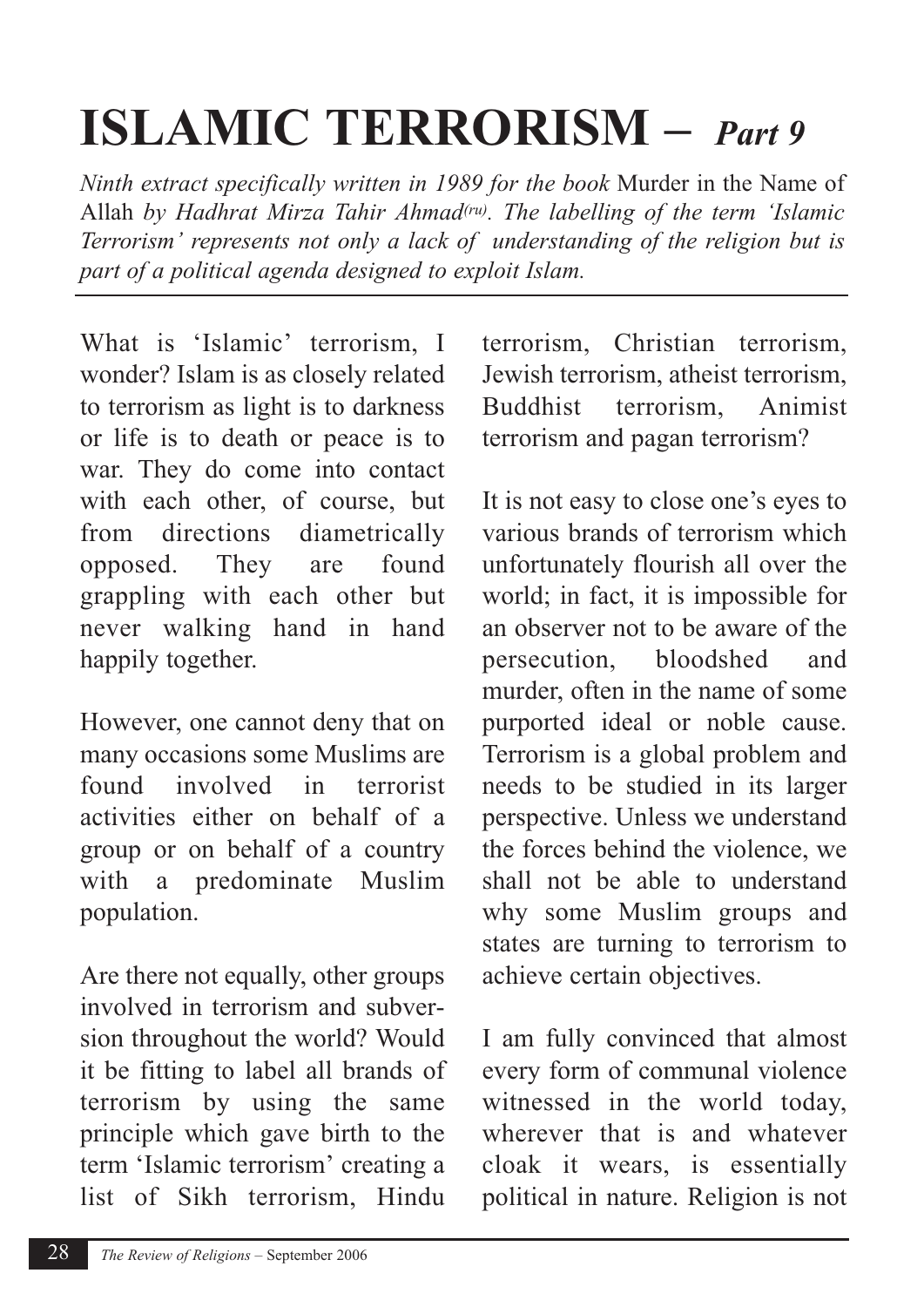the exploiter; it is itself exploited by internal or external political interests.

For instance, we find terrorism generated by racialism – but that, in the final analysis, is essentially political in nature. There are other small expressions of terrorism born out of rebellion and hatred against prevailing social systems and cultures. These are generally regarded as acts of madmen and anarchists. There is a special kind of terrorism which is related to the Mafia's struggle for supremacy; this terrorism is directed by certain factions against other factions within the Mafia. Obviously, this terrorism is really a power struggle and therefore political.

When we examine so-called 'Islamic terrorism', we discover political forces working behind an Islamic facade. More often than not, the real manipulators and exploiters are not even Muslims themselves. Let us turn to some particular illustrations of terrorism in order to diagnose the underlying maladies. We shall begin with Iran and see how Khomeinism came to be born.

It is common knowledge that in the days of the Shah there was great prosperity. The highly ambitious industrial and economic development plans augured a bright future for the country. But can man live by bread alone? As far as Iranians under the despotic rule of the Shah were concerned, the answer was an emphatic 'No'. They wanted to have a responsible share in the running of affairs in their own country. They could no longer just be satisfied with full stomachs. Their hunger for selfrespect and dignity and their craving for freedom and liberation from a highly regimented system of oppression made them more and more restive and volatile. This situation was ripe for a violent and bloody revolution.

If the nature of this imminent revolution had not been essentially Islamic, it would have been a communist revolution and could have been even bloodier and more extreme. The turmoil which was to shake Iran from north to south and east to west was a natural and inevitable consequence of a long political oppression and negation of fundamental human rights and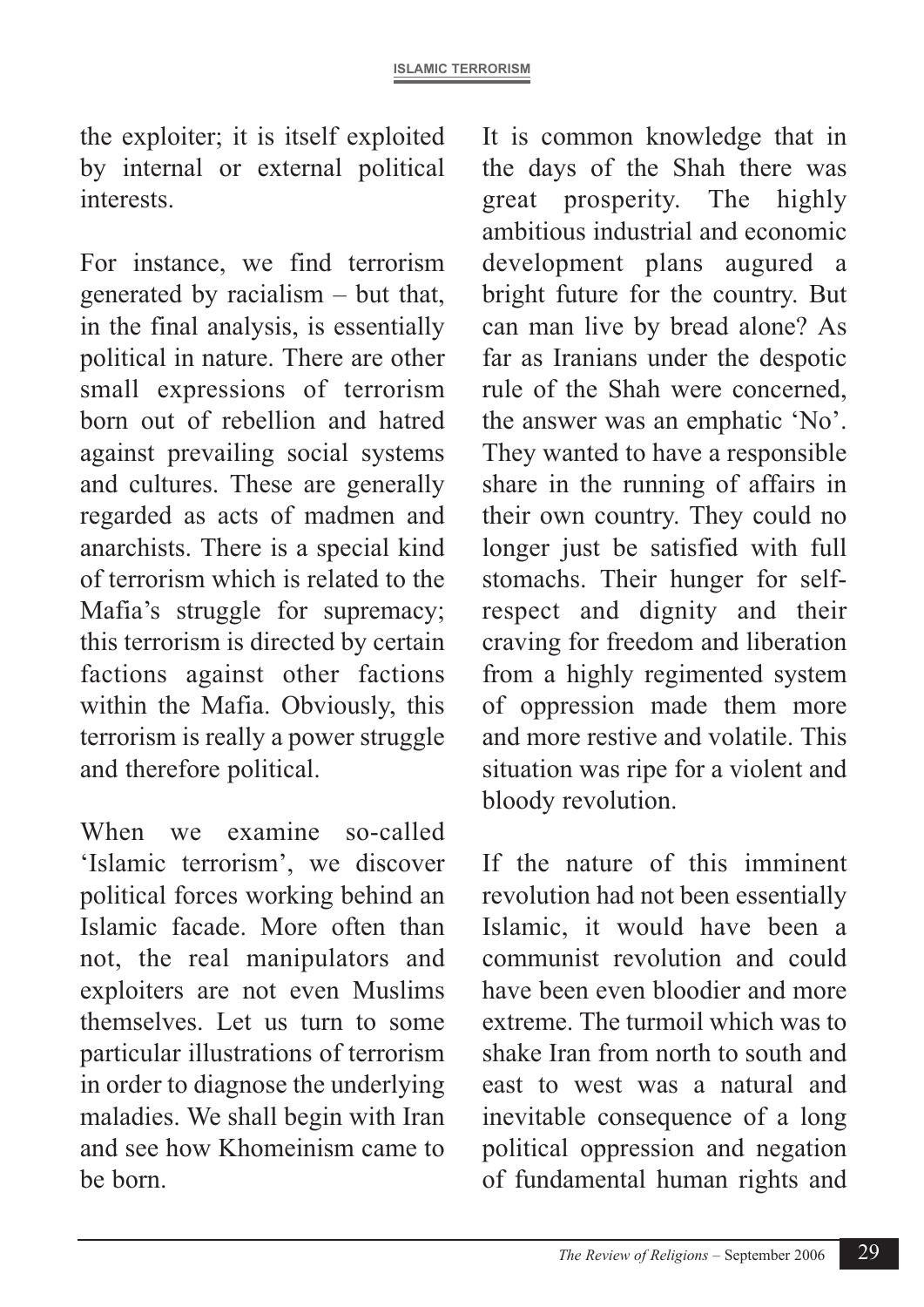liberties, and also of subversion and exploitation by a great Western foreign power. Iran was aware of the fact that the despotic regime of the Shah was fully backed, supported and sanctioned by the government of the United States of America. The people's hatred and urge for revenge did not stop at the toppling of the Shah's regime and the destruction of all internal forces which in one way or another had been responsible for the maintenance of the monarchy.

The consciousness of American support had brought out in the Shah the very worst of his despotic tendencies. He had been held in awe to begin with, but gradually awe gave way to terror. The fear of revolt stiffened his attitude even more with the passage of time. Gradually a police state of the worst type came to be born in Iran. With the passage of time, Iranians became aware that the police state was fully and unequivocally supported by the government of the USA. The Shah played the part of a mere puppet whose strings were tied to the subtle, manipulating fingers of USA. This, as has been

mentioned above, led to a situation ripe for revolution motivated by a consuming fire of hatred.

The situation was capitalised upon by Ayatollah Khomeini. The ideology which he propounded to give colour and complexion to his revolution was Shia Islam. But was it really a love of Shia Islam which generated hatred against the USA, or was the name of Islam a mere facade to hide the underlying motives? Had Khomeini not raised the banner of Islam, would there not have been a revolution in some other name? Is it not a fact that had Khomeini not exploited the situation and given it an Islamic colour and complexion, the same situation of hatred could have been equally well exploited by a nonreligious philosophy such as nationalism or scientific socialism?

In fact Khomeini outpaced forces which were coming fast at his heels and which, given time, might have overtaken him and all he stood for. That is why the situation in Iran became extremely complicated and confused. The basic urge of the revolution was not against communism or any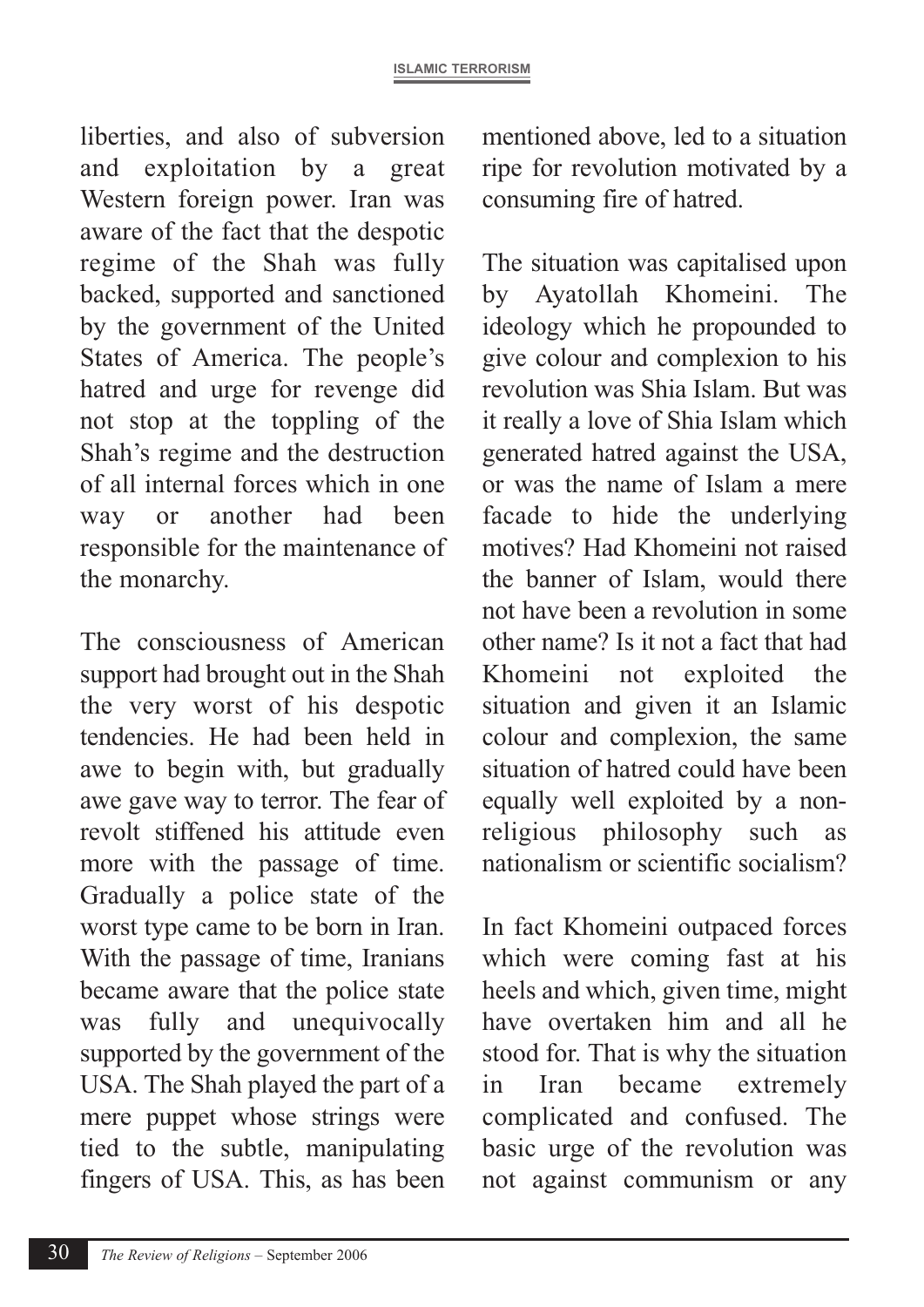leftist philosophy but was aimed at the Shah and his mentors. But because there was a real likelihood of leftist leadership taking over the reins of revolution from Khomeini, he had to fight on three fronts simultaneously. After toppling the Shah, he not only undertook to eradicate and exterminate all supporters of the former Shah, but also to root out American influence wherever it was suspected to be. That in itself could have lent support to the leftist ideology which, if permitted to flourish unchecked, might have succeeded in snatching the power from Khomeini's hands and replacing the Islamic ideology with Marxism-Leninism.

Fortunately for Ayatollah Khomeini, he was shrewd and powerful enough to wield the double-edged sword of Islamic ideology not only against American rightism but as effectively against Russian leftism.

But when all is said and done, it is clear that, whatever else it was, it certainly was not Islam which guided and instructed the Iranian revolution. At best, you can, if you wish, call what happened and is happening in Iran Khomeinism. The real forces at work are not truly and essentially religious in character. Political powers have exploited the reaction of the Iranians against the Shah to achieve purely political ends.

There is a long history of a growing Iranian consciousness of its exploitation and enslavement by foreign powers of one type or another. Despite the fact that a very large majority of Iranians are Muslims, one cannot ignore the fact that Iranians have never been able to forget or forgive the conquest by Arabs of their homelands. Although the wounds appeared to have been healed long ago and many potent factors such as commonality of religion and common enmity against other countries have played an important role in cementing the Iranians to the Arabs, it cannot be denied that there is still an undercurrent of dissatisfaction at the Arab domination of Iran for the past few centuries. One must also bear in mind that in the pre-Islamic era, Iran could boast one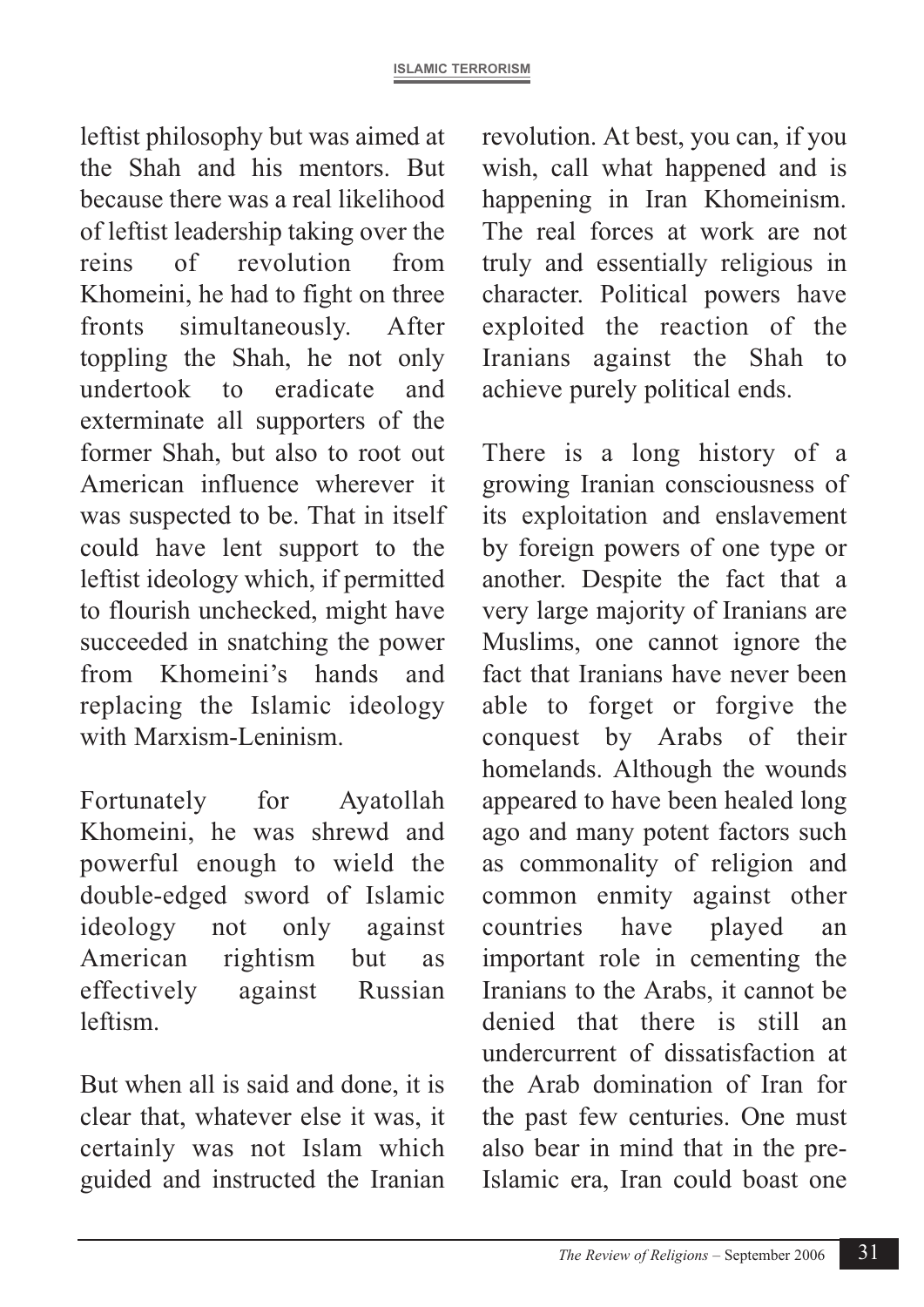of the most powerful and illustrious civilisations ever to have influenced mankind anywhere in the world. At the inception of Islam, the Arabs knew of only two worlds – that in the West, dominated by the Roman Empire, and that in the East, commanded and governed by the Chosroes of Iran. The memories of that remote and glorious past, though subdued to some extent by the strong influence of Islamic brotherhood, could not entirely be wiped out. There always has been a long and lingering shadow of the great Iranian civilisation in the hearts of Iranian intellectuals.

The long history of Iranian-Arab feuds and Iranian punitive excursions into Arabia also left ugly and irritating scars on the Arab minds which even the great healer, time, could not obliterate. This is only human. People throughout the world may sometimes find it difficult to dissociate themselves from the past or to forget injuries and insults to their honour. Such chapters of history are never permanently closed but are opened again and again.

Enough of Arab-Iranian feuds of the past. Let us now turn to more modem times. It is not against the Arabs alone that the Iranians have been nursing their grievances. During the Second WorId War, the Iranians were subjected to a worse kind of domination by predominantly British forces. Whilst in the Arab case there had at least been the redeeming factor of a common cultural and religious bond, in the case of the British the chasm between the ruler and the ruled, rather than narrowing, grew wider. Nor could it be bridged by any social, cultural or religious similarities.

After the decline of British influence, there followed an era of indirect control and subjugation of Third World countries by the major powers through stooges and puppet regimes. It was in this period of neo-imperialism that the Iranian protégé was transferred from the British lap to the American lap. The Shah of Iran thus became a symbol of American imperialism which supported conflicting ideologies to its own as it does today, for example, in Poland, Nicaragua, Israel and South Africa.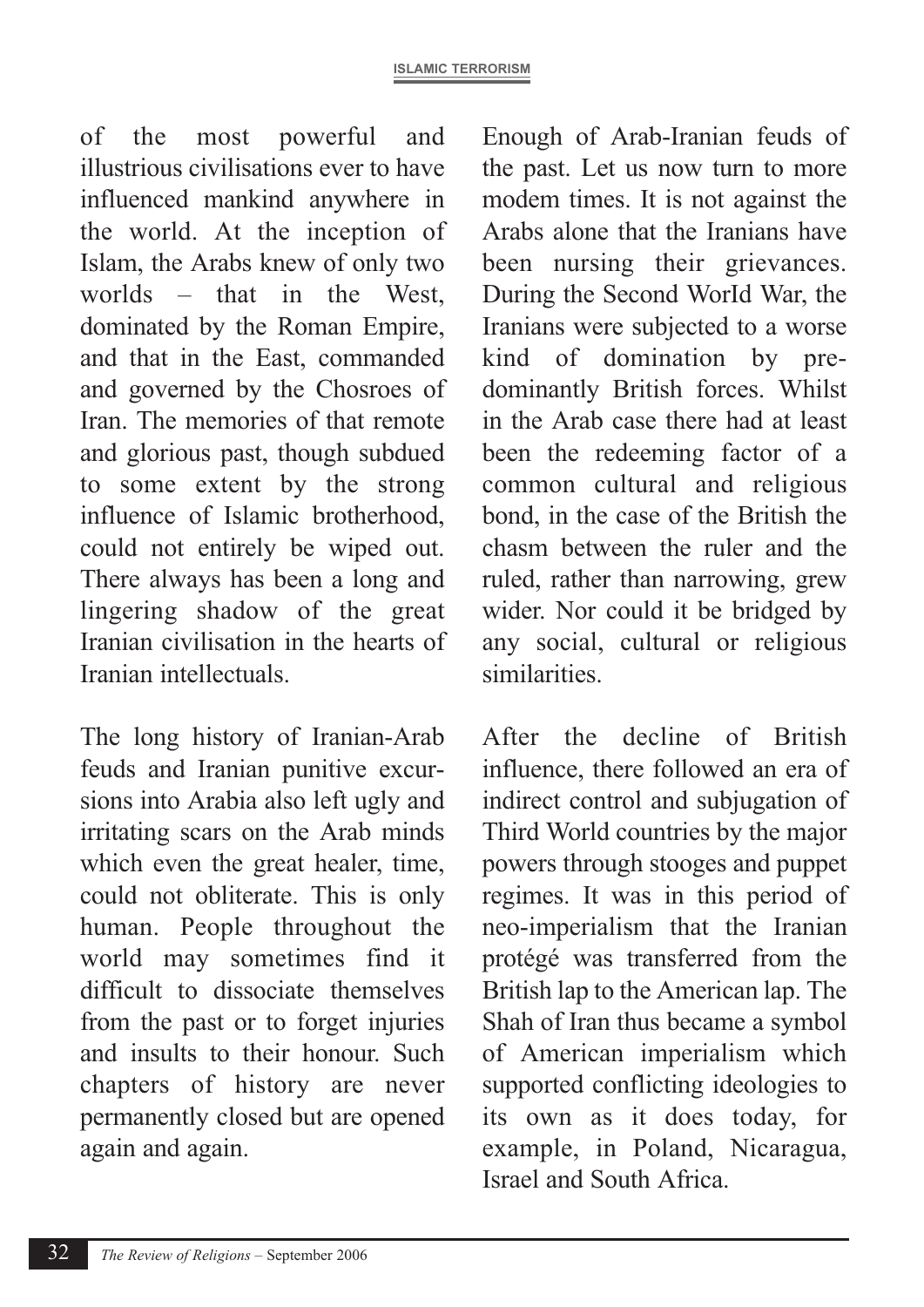The fuel of hatred which was ultimately sparked off by the Khomeinian revolution was not only a product of American oppression but had been accumulating for centuries, like the subterranean reserves of oil and gas. The important point to note is that this hatred was not essentially religious in origin. If Khomeini had not exploited the hatred in the name of Islam, some communist leader would certainly have exploited it in the name of social justice. Whatever religious or irreligious name was given to the revolution, the underlying forces and factors would remain the same.

I have pointed out many times to those who regard excesses committed by Khomeini against some of his own people, and acts of revenge perpetrated in other countries as Islamic in character that Islam as a religion has nothing to do with the expression of Iranian dissatisfaction. In a manner of speaking, the West should treat Ayatollah Khomeini as their benefactor rather than as their enemy. I say this because I am quite positive that if Khomeini had not exploited the situation and given it an Islamic

face in order to support and perpetuate a junta of Muslim 'clergy', the situation would most certainly have been exploited by Iranian leaders of leftist inclination. The same Iran which we see as green sprinkled with red today would have instead appeared to us entirely red. It would be naive to say that the communist leadership created and trained by Dr. Mossadeq had been weakened and enfeebled to such a degree at the time of the Shah's overthrow that it could not have played an effective and revolutionary role at this epoch-making juncture of Iranian history. In fact, the communist leadership was well supported and trained. It was entirely ready to seize an opportunity. But for Ayatollah Khomeini, Iran could well have ended up as a radical Marxist regime. Such an event would have had disastrous consequences for the oil-rich but militarily weak Middle East. So even Khomeinian Islam – however gory and loathsome it may appear to the West – could be seen as a blessing in disguise. The role of Ayatollah Khomeini should be seen in this perspective.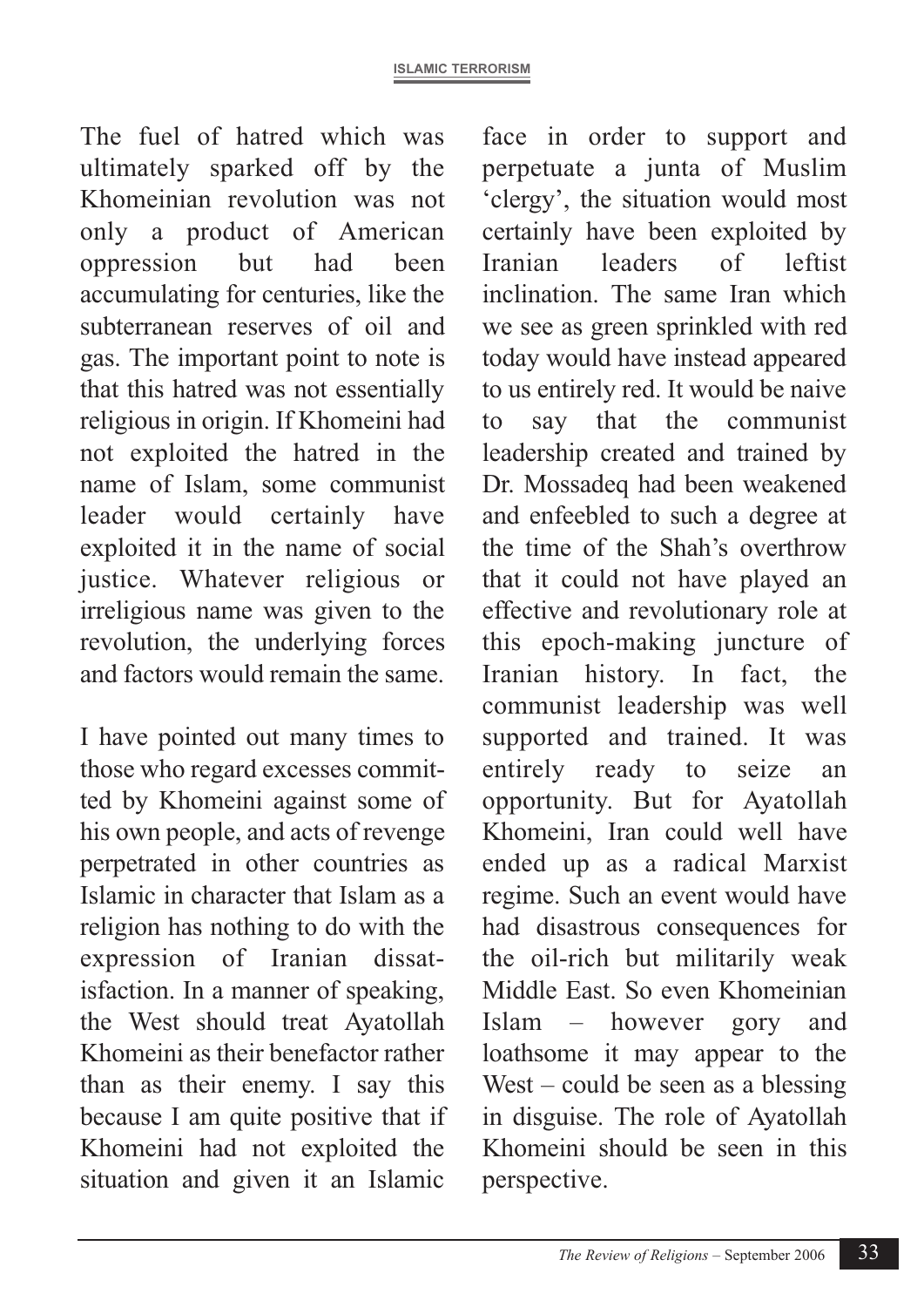The Iraq-Iran war may not appear to be relevant to the subject under discussion but it does throw some light on the nature of explosive events in a part of the world of Islam. Both countries claim to be Muslim and purport to draw their inspiration for hating, destroying, and annihilating each other from the sacred name of Islam.

All the soldiers who died in the battle on the Iraqi side were applauded as great martyrs by the Iraqi media. All the Iranian soldiers who died at the hands of the Iraqis were condemned as infidels dispatched straight to hell by the Iraqi media. Exactly the same story was repeated in reverse day in and day out on the other side of the border in Iran. Whenever an Iraqi soldier was bayoneted to death the battlefield resounded with the cry of 'Allahu Akbar' (God is the greatest). On which side was Islam? One wonders! All this demonstrates the hollowness of these slogans. The only point which can be proved beyond a shadow of doubt is that the Iraqi and Iranian soldiers who laid down their lives for an apparently noble cause were

duped by their leadership. Islam was neither here nor there. The Holy Qur'an states:

*Allah will surely defend those who believe, Allah loves not the perfidious and the ungrateful. Permission to fight is granted to those against whom war is made, because they have been wronged, and Allah indeed has the power to help them. They are those who have been driven out of their homes unjustly only because they affirmed: our Lord is Allah. If Allah did not repel the aggression of some people by means of others, cloisters and churches and synagogues and mosques, wherein the name of Allah is oft commemorated, would surely be destroyed. Allah will surely help him who helps His cause; Allah is indeed Powerful, Mighty.*  (Ch.22:Vs.39-41)

*Whenever they kindle a fire to start a war, Allah puts it out. They strive to create disorder in the land and Allah loves not those who create disorder.* (Ch.5:V.65)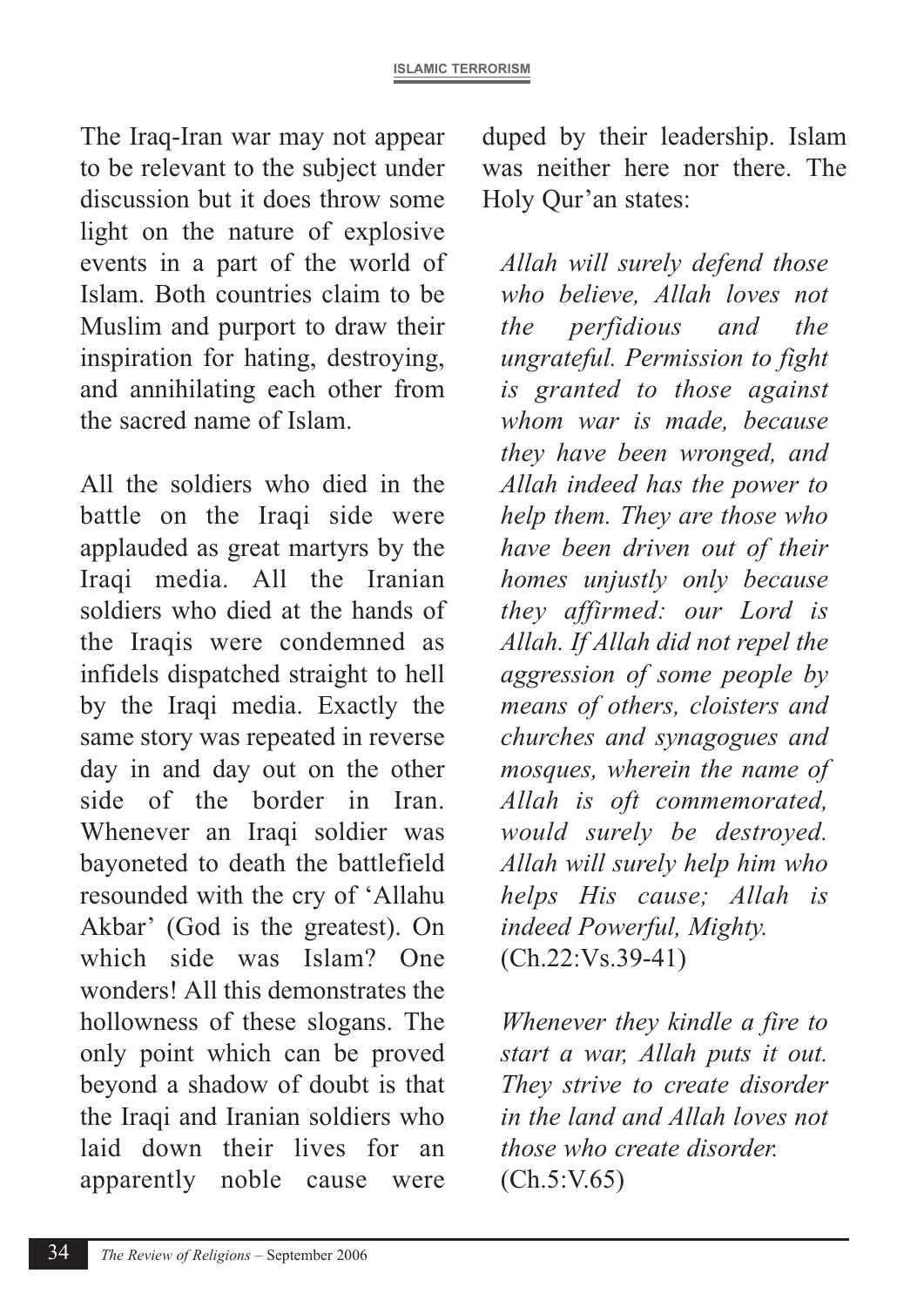*If two parties of believers should fall out with each other and start fighting, make peace between them. Then if one of them should transgress against the other, fight the one that transgresses until it submits to the command of Allah. Then if it should so submit, make peace between them with equity, and act justly. Verily, Allah loves the just. All believers are brothers; so make peace between your brothers, and be mindful of your duty to Allah that you may be shown mercy.* (Ch.49:Vs.10-11)

During the war, the above teachings were ignored by the warring nations. In Makkah, during the times of the annual pilgrimages some attempts were made by Iran to deliver the message of Khomenian revolution to the rest of the Muslim world through the pilgrims who came there. Unfortunately, these attempts sometimes resulted in very ugly situations, to the extreme embarrassment of Muslims. For instance, what happened in Makkah during the

1987 pilgrimage and the extreme counter-measures taken by Saudi Arabia were much talked about in the Western media. The Holy Qur'an, however, teaches all Muslims:

*But fight them not in the proximity of the Sacred Mosque unless they fight you therein, should they fight you even there, then fight them; such is the requital of disbelievers.* (Ch.2:V.192)

One benefit which all the great powers (which have overtly or covertly been supporting Israel), chief among them being the USA, have drawn from Khomeini and Khomeinism is that Khomeini was left with no choice but to prolong the Iraq-Iran war. That diverted the attention of the Muslim world from a most irritating thorn in their side, Israel, towards a completely different issue. The consciousness of an external enemy threat gave way to a growing mistrust between one Muslim and another.

The Middle Eastern world was torn apart. The 'fear' of Israel was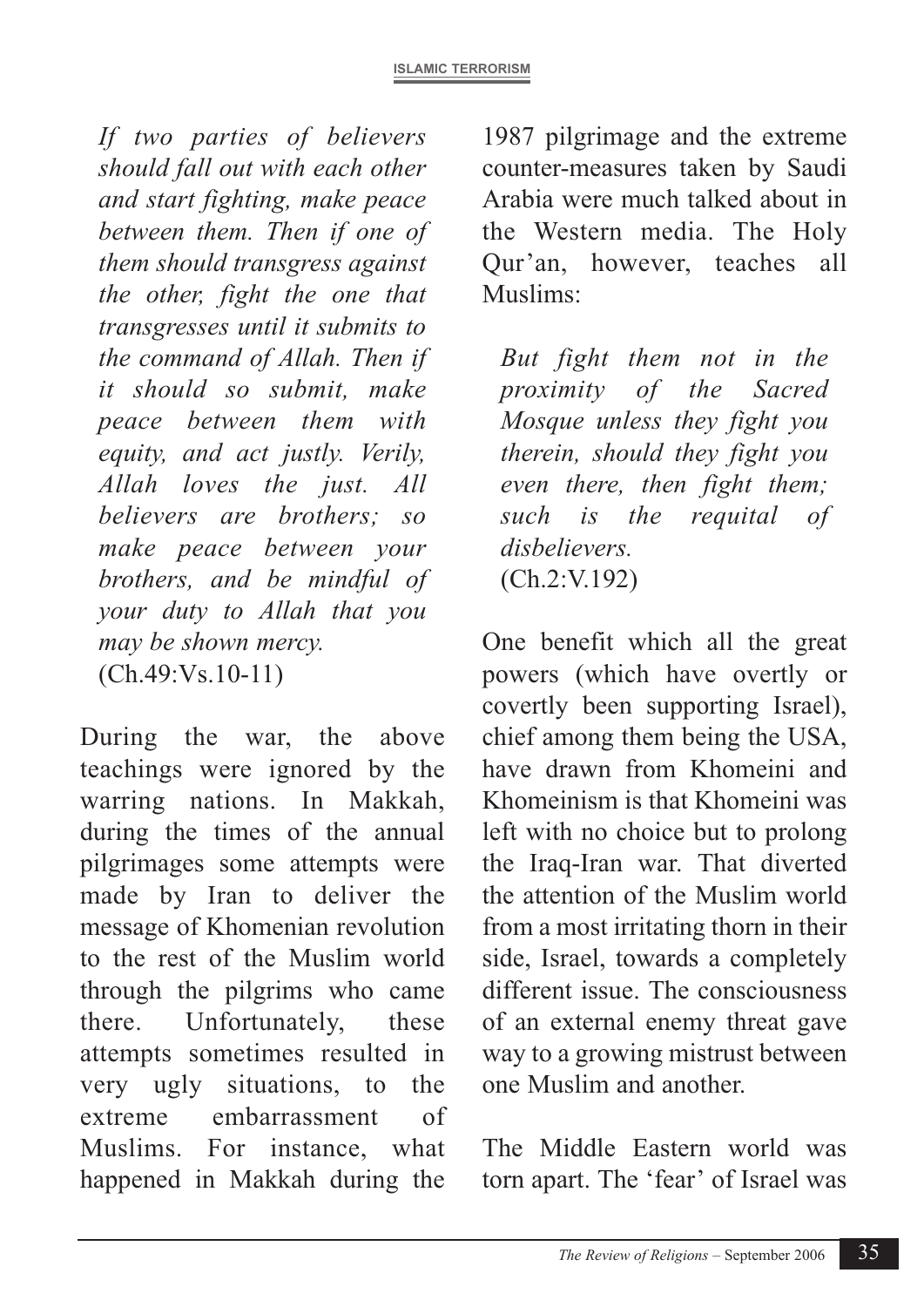shelved as a minor and latent danger which could be attended to later. The fear of one section of Muslims for another was a far more pressing and demanding factor which put into oblivion real or imaginary fears about an external enemy. Of course, to dupe the simple common soldier, the slogan that Islam was in danger was often used on both sides. In reality, what was happening was the revival of historic rivalries and jealousies between the Arabs and the Iranian *ajm* (non-Arabs, aliens). It was not a question of Islamic versus non-Islamic forces or Shiaism versus Sunnism, but a simple and straightforward reenactment of feuds surviving over thousands of years. That is why even those Arabs who had formerly been critical of Iraq and Saudi Arabia were inevitably led to taking the side of Iraq. It was simply a matter of Arab survival against the growing challenge and threat from Iran.

The Arabs indulged in prolonged inter-tribal feuds over petty matters before the advent of Islam. Islam put a stop to this. It joined Muslims into a brotherhood, free

of rivalries and discrimination of any sort. But when Muslims ceased to live by the teachings of Islam, brothers became foes and tribal rivalries returned to the forefront. So what we observe in the world of Islam is not truly Islamic in character. It is another case of the revival of old feudalistic tendencies.

The great powers roundly condemned the war and repeatedly demanded a cessation of hostilities, but they were themselves responsible for a constant supply of arms to both Iraq and Iran. After all, warplanes, rockets, missiles, cannons, tanks, other artillery vehicles and destructive weapons which were freely used by both warring factions were not manufactured on their own soils. Overtly and covertly, Middle Eastern oil and Western weapons changed hands. The fire of war was fuelled, in the ultimate analysis, by the oil which was produced by Iraq and Iran and converted into weapons by Western and Eastern non-Muslim powers. As far as the West was concerned, this was not a bad bargain at all – Middle Eastern oil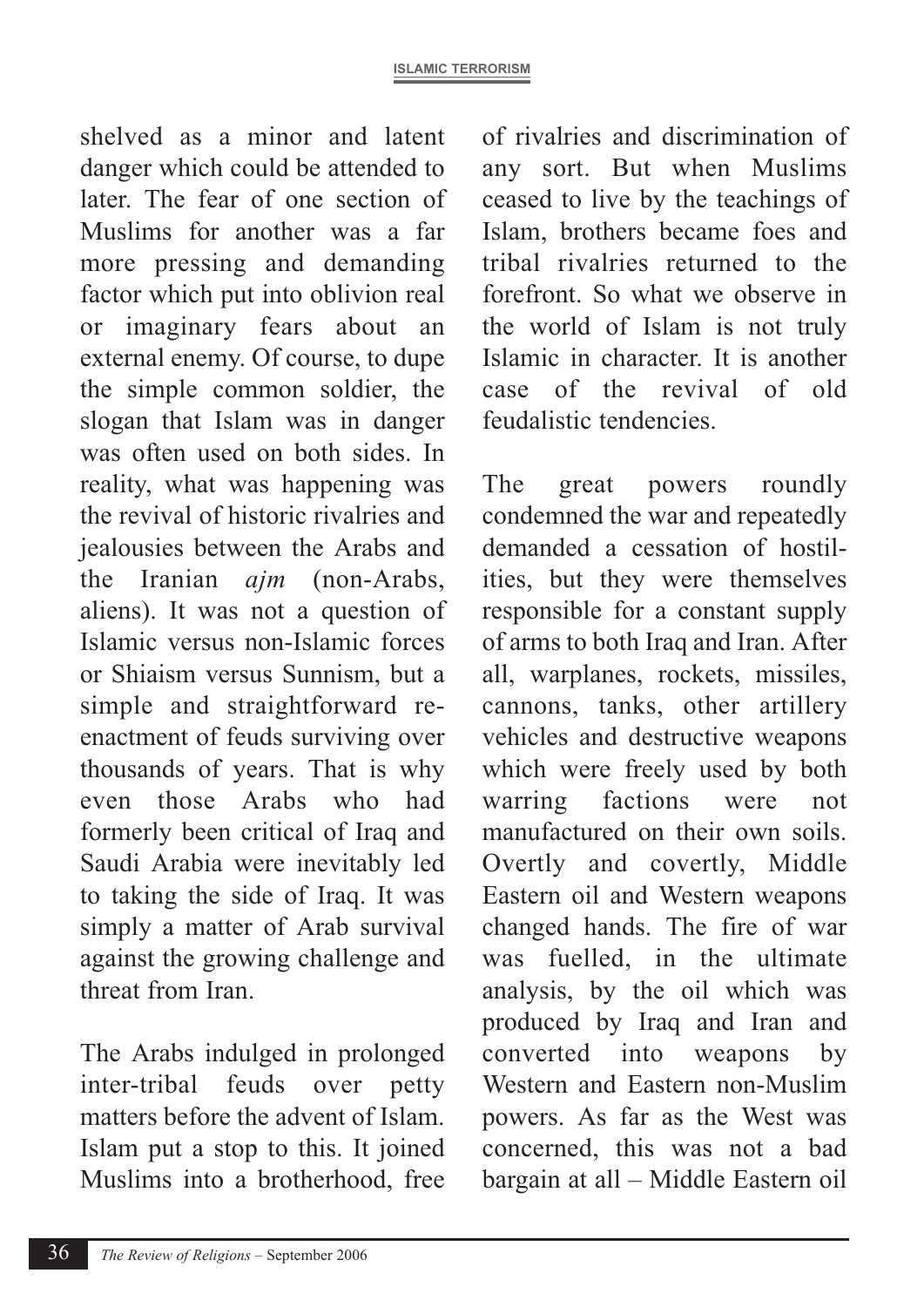was bought in exchange for obsolete or relatively old weapons. What more advantageous bargain could be envisaged than this?

As we have seen, even the Israeli arch-enemy was totally forgotten. Muslims killed Muslims. The oil of the Muslim world was used to burn and destroy the economy of the Muslim world. The painstaking economic achievements of the previous decade were nullified. As far as progress and prosperity were concerned, instead of moving forwards both Iraq and Iran started to travel backwards in time.

Of course, all wars have devastating effects on economic development, material and human resources, cultural achievements and industry. But in the case of advanced countries, the war industry can be supported from their own resources or those of their allies. The demands and pressures of war and the struggle for survival do not simply drain their resources; it enriches their scientific knowledge and technical know-how to a remarkable degree in a short span of time. The knowledge and expertise gained

during times of war can be employed immediately afterwards not just to rehabilitate the economy but to give it a tremendous boost. The destructive wars give rise to new constructive ideas and breakthroughs in scientific and industrial achievements. Therefore, though impoverished materially as a result of a prolonged war, they can be greatly enriched in order to build a better future.

Such, alas, is not the case in the scientifically and economically backward countries which indulge in the luxury of war. Their only choice is to sell whatever they have and even pawn their future by making arrangements with scientifically and industrially advanced countries to supply them with war materials. Without doing that, it would be impossible for any war in the Third World to be prolonged for such a long time and with such devastating effect, as happened in the Iraq – Iran war. The responsibility for whatever atrocities these countries commit against each other and occasionally against other countries must, to some extent, be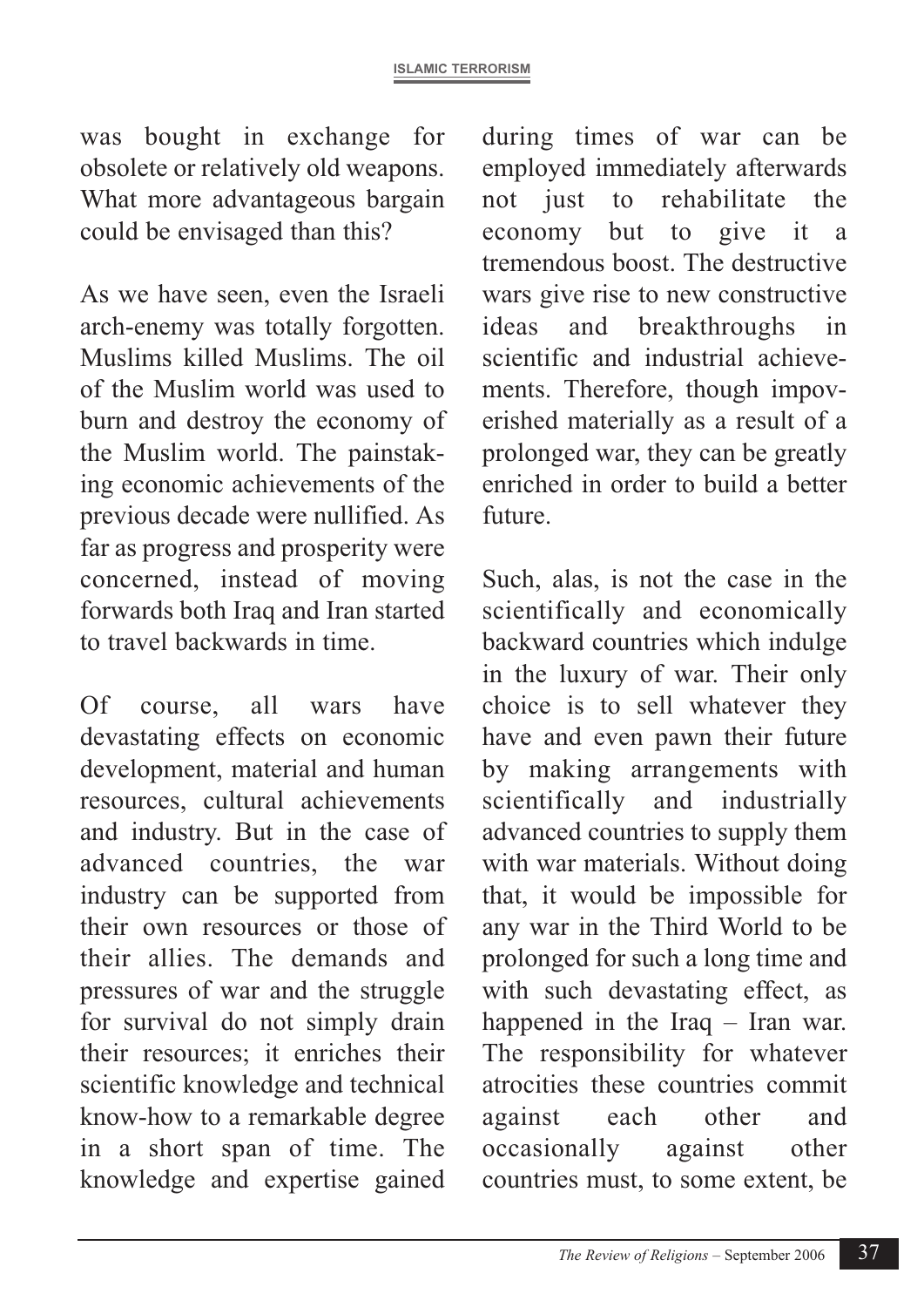shared by those who are responsible for the supply of arms and ammunition to them.

When all has been said and done, all debts settled, and the exchange of commodities taken into account, perhaps it would be pertinent to consider the question of who after all is the beneficiary of the hostilities?

We have seen that Islam is condemned as a barbaric religion which upholds terrorism, preaches hatred and intolerance and divides adherents into opposing camps of bloodthirsty foes. This is not surprising. There are fringe benefits to be obtained by those who design, plot, implement and provide the instruments of destruction to the most unfortunate warring factions of the Muslim *umma.*

Incidentally, the term 'Islamic terrorism' leads to another interesting term which has been coined by the Western media in the last decade: 'Islamic nuclear bomb'. Pakistan is alleged to possess this. Of course, there has to be an Islamic nuclear bomb if there is any such thing as Islamic terrorism. Maybe some other terms applicable to various modes of war will become attached to the prefix 'Islamic'. Why do we not hear of a Christian nuclear bomb, a Jewish nuclear bomb, a Hindu nuclear bomb, an Apartheid bomb or a Shinto bomb? It is strange that with the possibility of referring to thousands of other 'religions' bombs, the Western media has chosen only to pick upon, identify and censure the single Islamic bomb, whose very existence is doubtful

As stated earlier, the real forces at work are not truly and essentially religious in character. Why single out 'Islamic' whenever terrorist forces are at work today in Muslim groups or countries? Those powers responsible for the prolongation of the Iraq-Iran war by ensuring a constant supply of arms cannot escape their responsibility for the immense waste of life and property and the indescribable human suffering that has resulted from it. Whatever their ulterior motives may have been, they will only help Khomeinism to survive longer. Had the warring countries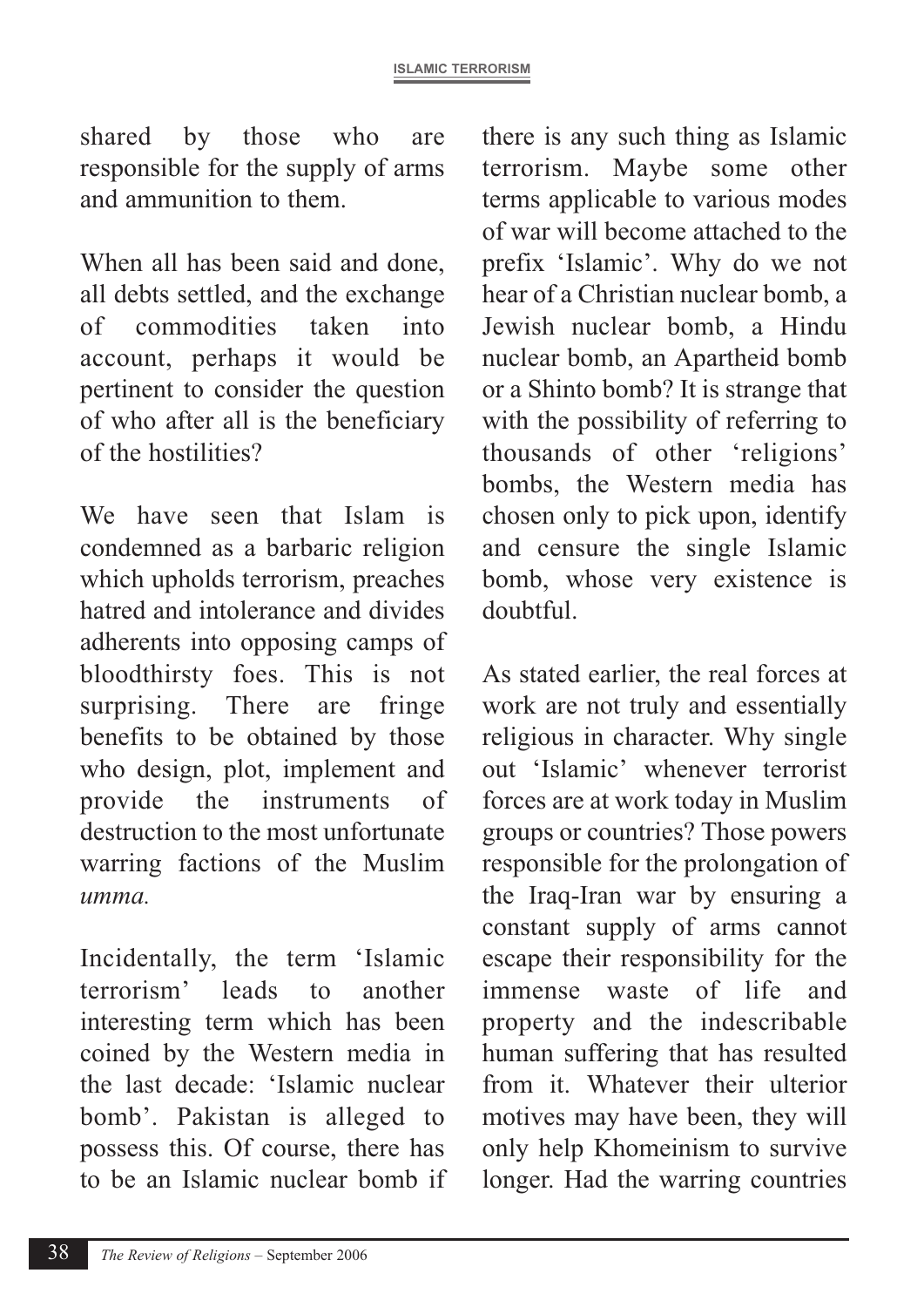been left alone with their meagre resources, Khomeinism might have started to decline.

Among other things, this war revived and strengthened a nationalist spirit which diverted the attention of the Iranians from internal problems towards the threat of an external enemy. But for the war, the Iranians might have become disillusioned much more rapidly with the overly intolerant and stiff cult of Khomeinism. Within Iran, there is a very strong tendency towards assessing the values of the revolution and judging its pros and cons. Though a major part of the elite has been wiped out, the intellectuals who have survived are bound to reassess their losses and gains during the Khomeinian revolution. A move towards finding a new order for Iran could be imminent.

During the war, the need to keep up the morale of the common masses in Iran was amply met by the excitement of the conflict. When Iran runs out of morale, that will be the day of great uncertainty. Whether the present

regime is replaced by leftist or rightist forces or by whatever is left of the middle-roaders, there will certainly be a great battle to gain supremacy and take over the government. Everything will go back into the melting-pot and nobody can say for certain what is in store for Iran. Allah knows best. I can only pray for the people of Iran that their difficult times may come to a peaceful and happy conclusion. They are a brave and gifted people indeed. They have suffered so much in the past and are still suffering, both at the hands of non-Iranian and Iranians – and, ironically, they have also acquired a bad name into the bargain. May Allah show mercy upon them and deliver them from their great predicament.

Now we turn to another aspect of the Khomeinian revolution in Iran. Soon after coming to power, Ayatollah Khomeini planned not only to change the life-style of Iranian Muslims from overt or covert foreign domination, but he also committed himself to bring about similar revolutions in the neighbouring Muslim states. He also made it known to the Muslim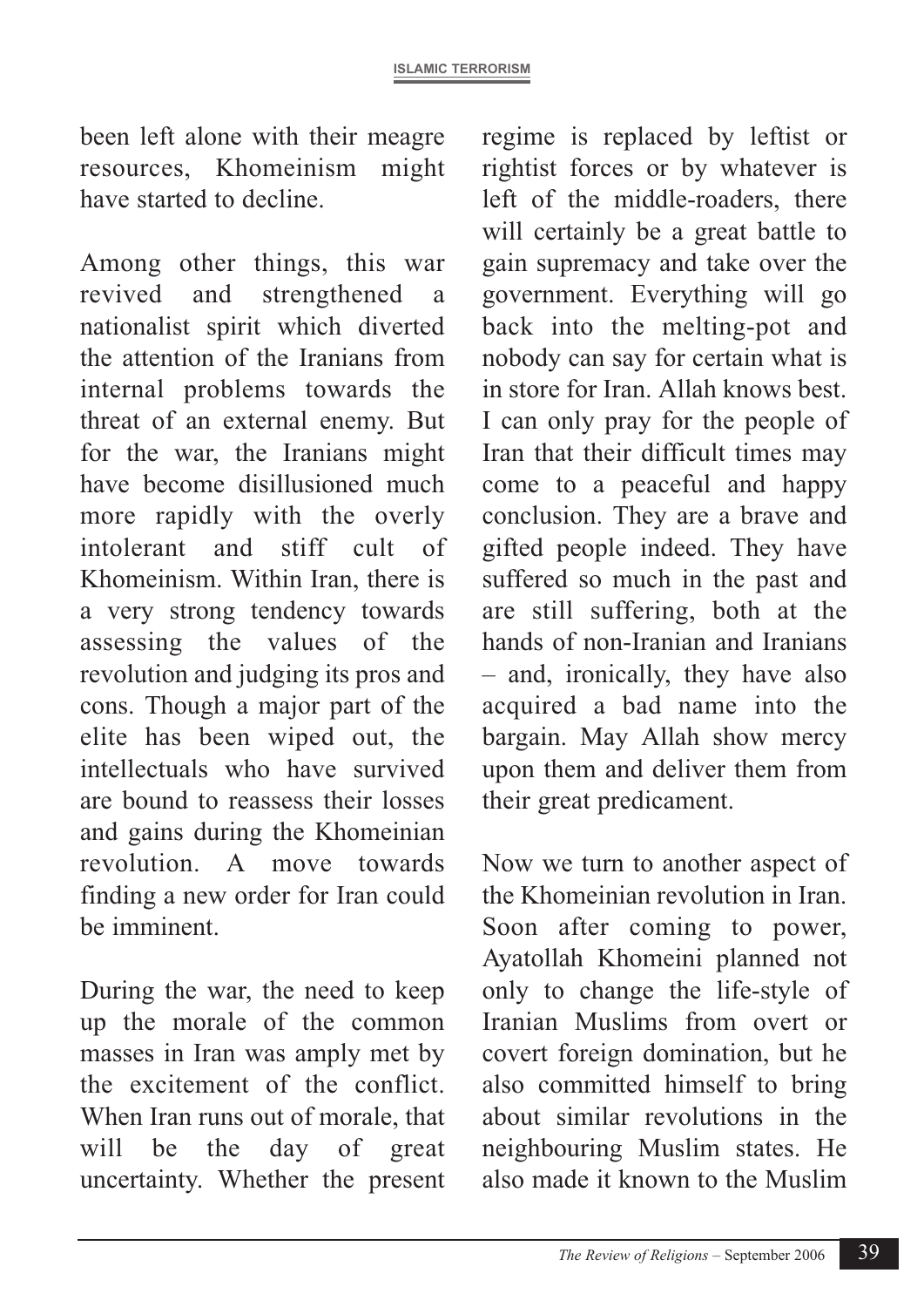world that he would play a stronger role in helping the Palestinians and defeating the Zionist forces. Obviously, neither the other Muslim states nor the state of Israel were willing to receive couriers of the Iranian revolution with open arms, so the export could not be effected through legal and peaceful means. Iran has failed to deliver the revolutionary goods to neighbouring Muslim countries. It has achieved a measure of success, without doubt, in the Palestinian – Israeli sector. As I have already explained, the terrorist activities carried out in this area, whether directed against Israel or against representatives of Western powers, take their licence not from Islam but from the philosophy of the Iranian revolution alone.

The growing talk of militancy and the use of force which we hear needs to be carefully analysed before we can understand the importance of this bizarre phenomenon. The narrow, nontolerant attitude is certainly becoming more popular with the Muslim 'clergy' in almost all Muslim countries. The

responsibility for this mainly lies on the shoulders of Saudi Arabia, which is attempting to capture the imagination of the whole Muslim world and seems resolved to spread its political influence under a religious guise. As it enjoys the unique advantage of being the custodian of the two holiest cities in Islam, Makkah and Madinah, it is certainly in a position to exploit this situation to its best advantage.

The religious philosophy of the Saudis emanates from Wahabism, which draws its inspiration from the non-tolerant world of medieval Islam rather than from the more benign understanding of Islam at the time of the Holy Prophet<sup>(saw)</sup>. The spread of Saudi influence is aided by Saudi petro-dollars and the colossal size of Saudi bank balances in major banks throughout the world. It is to the credit of Saudi Arabia that part of the interest accruing from these colossal investments is being used to form channels of aid from Saudi Arabian coffers to the poorer Muslim nations with sizeable Muslim populations. More often than not, this aid is provided not to boost their ailing economies, but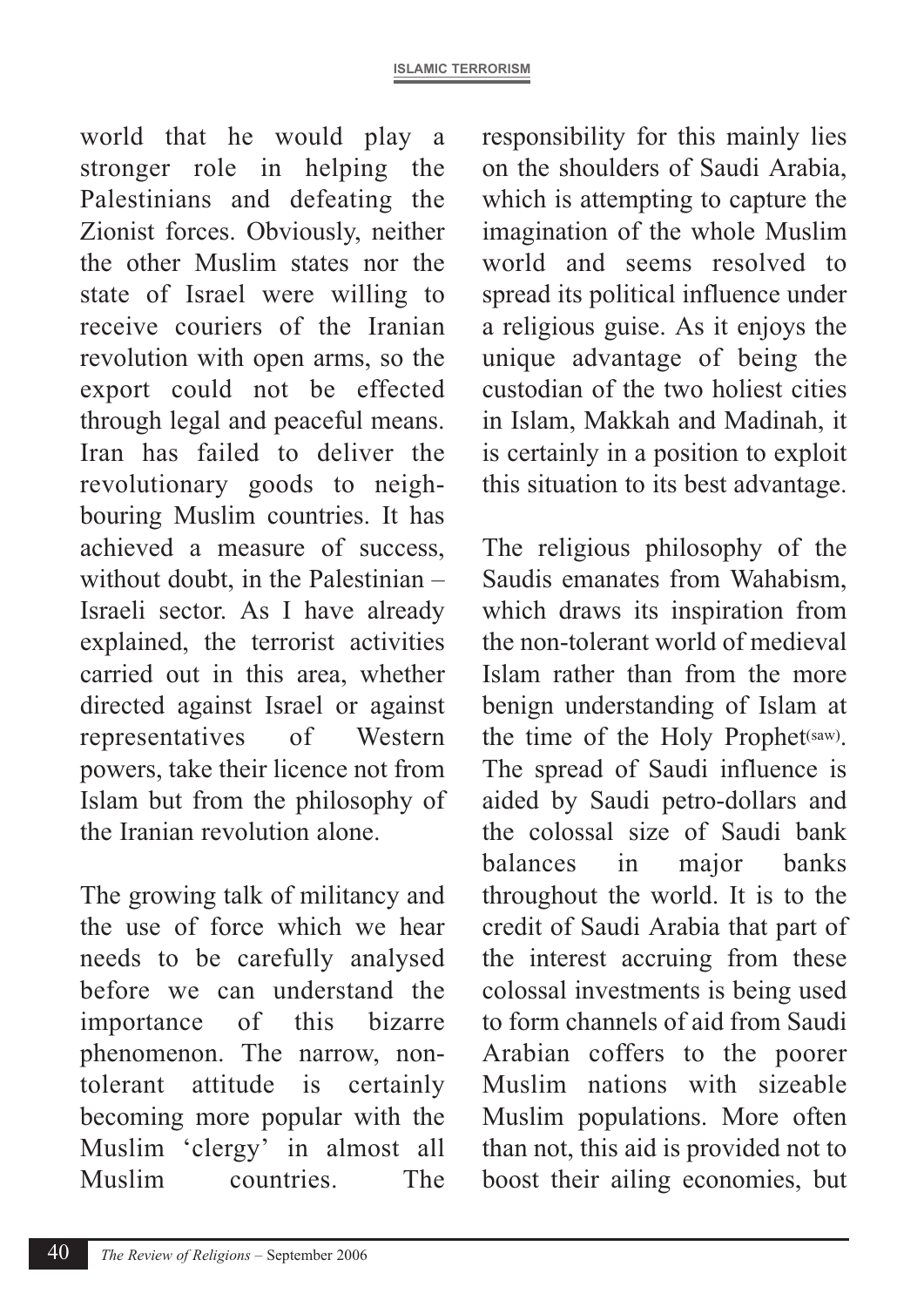to build mosques, training schools and institutes producing scholars of a Saudi brand.

Hence, wherever you follow the flow of Saudi aid, you will also observe a rapid increase in the narrow, non-tolerant attitudes of Muslim 'clergy''. No doubt, when the Christian world hears these voices roundly condemning all non-Islamic values and *preaching jihad* (that is, holy war), against non-Islamic governments, they are led to believe that the talk of this holy war will readily be translated into actual belligerency. What is happening is in fact completely different.

The Muslim 'clergy' talk loudly about holy wars and the utter destruction of non-Islamic forces. What they actually mean by non-Islamic forces is not Christian, Jewish, Buddhist, or atheist forces. According to their view, all Muslim sects other than their own are either non-Muslim in their character or hold to doctrines that render them liable to earn the wrath of Allah and His true servants. The real enemies of Islam, as they discern them, are

not non-Muslims but some sects of Islam within the world of Islam. The awakening militant tendencies are much more directed by Muslims of one sect against Muslims of another sect than against non-Muslims. This is why so much stress is laid by them on capital punishment for apostasy. That is their weapon against Muslims who differ on some doctrinal issues from the majority sect of a country. These sects are, in fact, dealt the death blow in two steps – first, their doctrines are declared to be non-Islamic, which earns them the title of apostates; and second, the doctrine of death being the penalty for apostasy, they are considered liable to be executed.

A neutral observer will agree that this growing militant tendency is creating disorder among the Muslims themselves and that it is responsible for generating extreme hatred in the hearts of adherents of one sect against the adherents of another.

As far as the non-Muslim powers are concerned, they can feel completely safe and should rest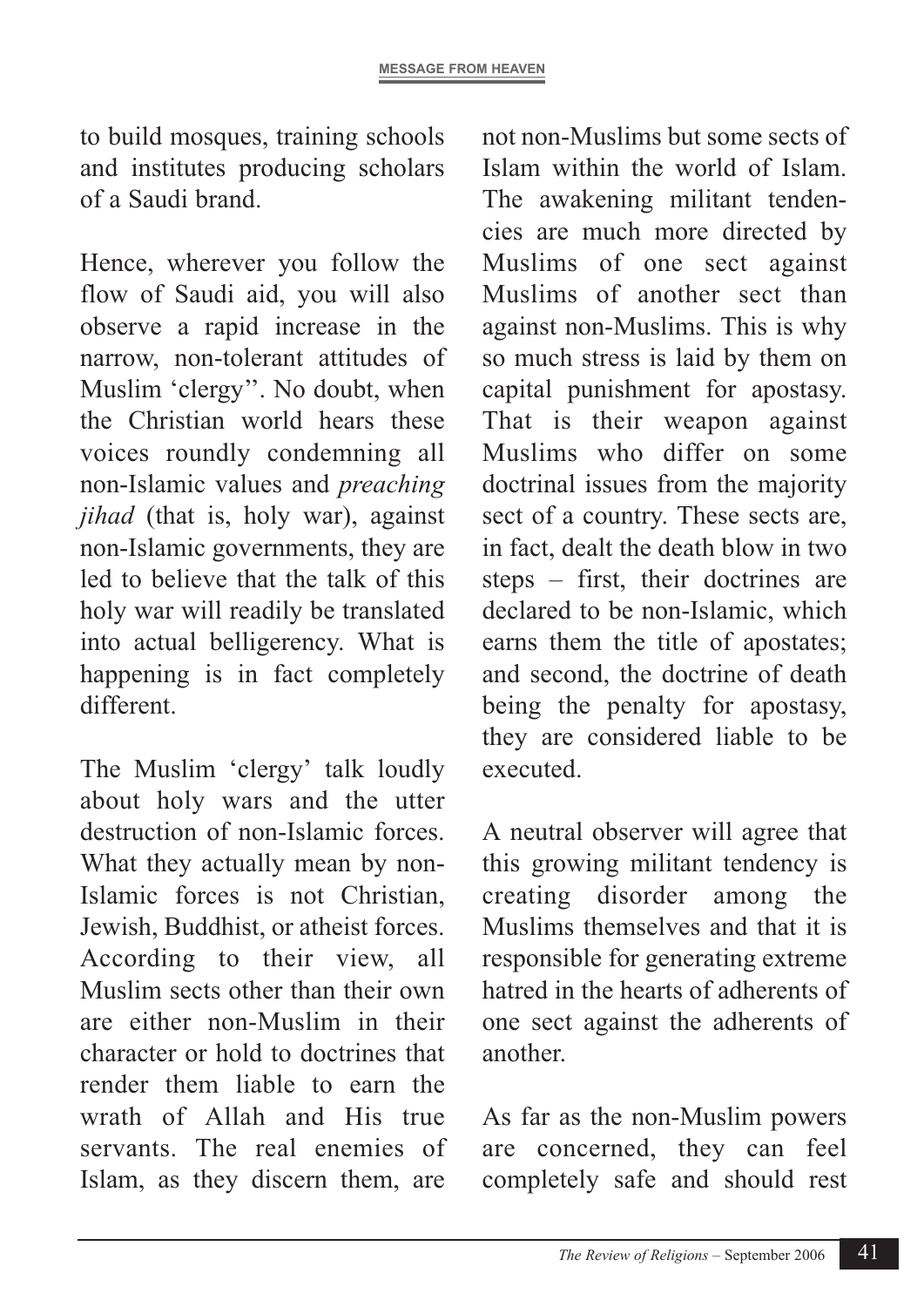assured that there is no danger whatsoever to them from the socalled militant tendencies of the Muslim world. To demonstrate this, one has only to consider the relationship of Saudi Arabia with the West, particularly the USA. It is inconceivable that Saudi Arabia or countries under her influence could even dream of raising the sword against the USA or her allies. The Saudi regime is 100 per cent dependent for survival on the USA. Almost the entire wealth of the ruling family is deposited with American and Western banks. On top of this, the dependence upon the West for internal and external security is so obvious that it need not be dwelt upon here. These two factors alone guarantee that neither Saudi Arabia nor any Muslim country under her influence can ever pose a threat to the non-Muslim West. Moreover, the very fact that none of the Muslim states is today self-reliant in its production of war materials, and has to depend either upon the West or East for all of its defensive or offensive requirements, provides more than enough of a guarantee for the safe and peaceful conduct of their relations with non-Muslim powers. The same principle is applicable to countries like Libya and Syria, which enjoy more cordial relationships with Eastern powers than with Western ones.

No one who has even a remote understanding of modem warfare can imagine a real threat from socalled 'Islamic' militancy. Of course, there is danger in these growing tendencies and one is bound to be perturbed by them. The danger from 'Islamic' militancy is a threat to the world of Islam itself; it is an inwardlooking threat which is destroying the peace of Muslims everywhere. All the intolerance, narrowmindedness and bigotry which we observe in the Muslim world today is playing havoc with the peace of the Muslim world. Alas!

I am conscious of the fact that, strictly speaking, the word 'terrorism' applies to acts of terror, attempts to cause bomb explosions, and so on. But I do not believe that this is the only type of terrorism the world is suffering from. I believe that whenever repressive measures are taken by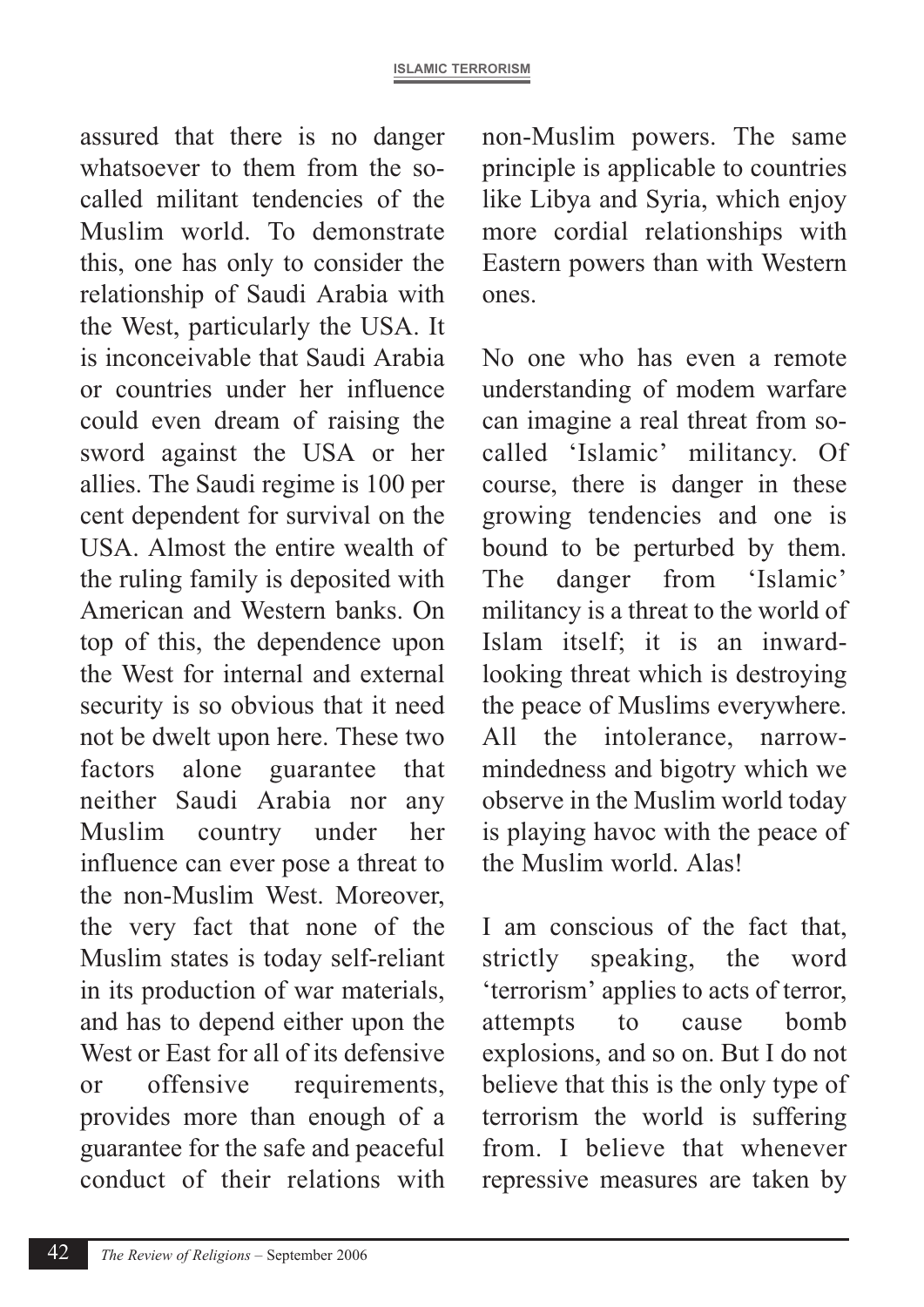governments against their own countrymen to still the voice of disagreement, those measures too should be included within the term 'terrorism' and be as strongly and roundly condemned as any other form of terrorism. I consider all oppressive measures taken by governments against the left or right within their own countries as terrorism of the worst type. When acts of terrorism are directed against foreign governments and take the form of the use of explosives here and there, or the hijacking of planes, such events gain a great deal of attention. World opinion sympathises with the victims of such callous terrorist acts, as indeed it should. Such sympathies are not merely voiced, but are generally followed by constructive means to prevent and pre-empt such attempts in the future. However, what about those hundreds of thousands of people suffering under the stem and merciless hands of their own governments? Their cries of anguish are seldom heard outside. Their cries of protest are very often muffled by the application of strict measures of censorship. Even if philanthropic agencies like

Amnesty International draw the attention of the world to such cruel acts of persecution, torture, and denial of human rights, such events are only mildly condemned, if at all, by world governments. More often than not, these are considered to be internal matters for the countries concerned. Instead of being described as acts of terrorism, they are widely mentioned as government efforts to suppress terrorism in these countries, and to establish peace, law and order.

I am quite convinced that in essence all restrictive and punitive measures taken by a government against its own people to suppress a popular movement or suspected opposition, more often than not, go beyond the limits of genuine legal measures and end up as brutal acts of violence designed to strike terror in the hearts of a dissatisfied section of their own people. Humanity has suffered far more through such acts of State terrorism than through all acts of sabotage or hijacking put together. As far as Islam is concerned, it categorically rejects and condemns every form of terrorism. It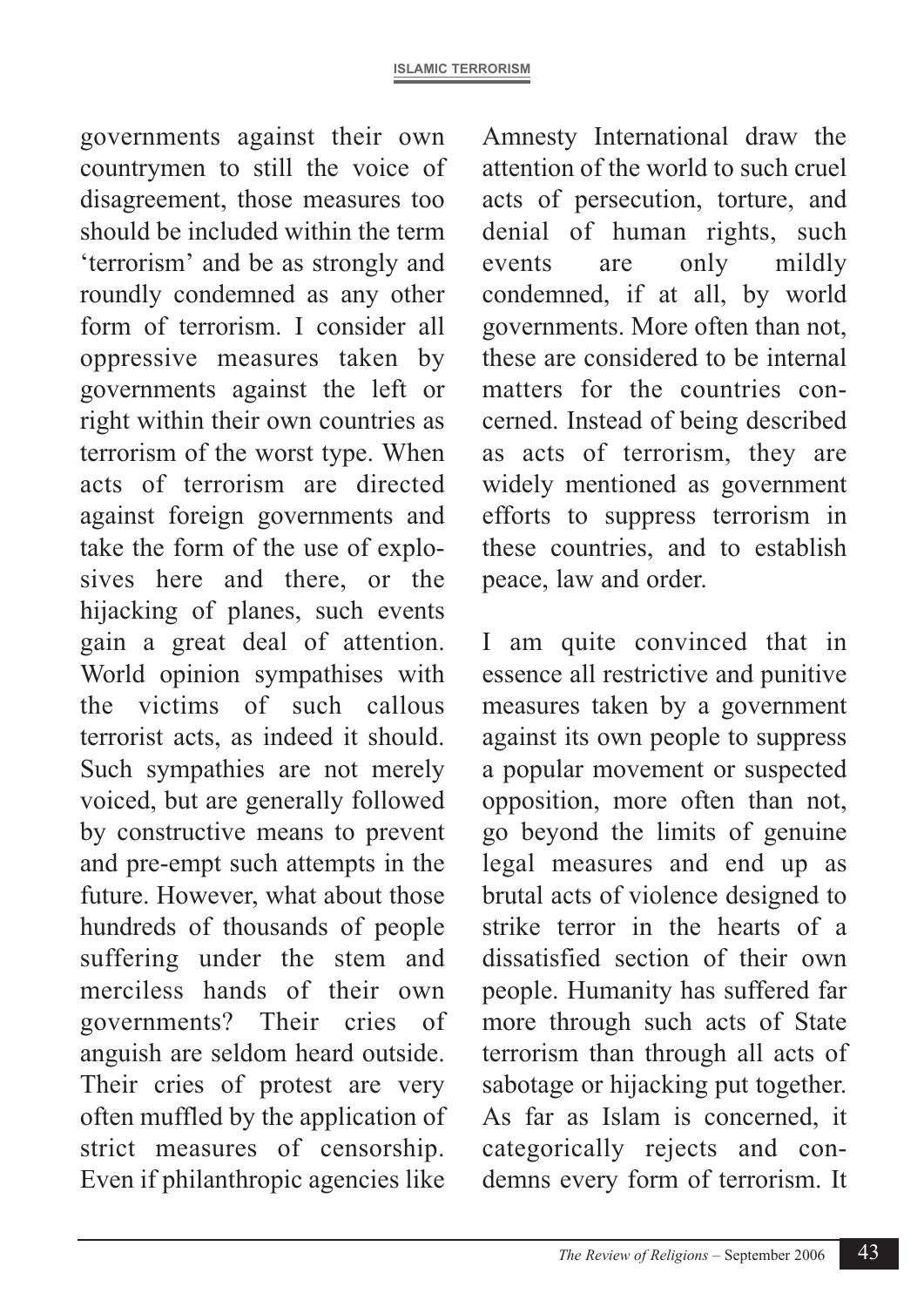does not provide any cover or justification for any act of violence, be it committed by an individual, a group or a government

There are, of course, regions of restlessness in the Muslim world where groups, organisations, and sometimes even governments, seem to be committed to acts of terrorism, violence and sabotage. Palestine, Lebanon, Libya and Syria are often in the news. In a majority of cases, those concerned happen to be Muslim by faith, but there are exceptions. Amongst Palestinians, for instance, there are many who have pledged themselves to terrorism against Israel but happen to be Christian by faith. For convenience or through lack of knowledge they are all dubbed by the Westem media as Islamic terrorists. In Lebanon, there have been Muslim terrorists and Christian terrorists, and also Israeli agents and soldiers involved at one time or another in terrorist activities which appal human sensitivities. But you will not hear of Jewish or Christian terrorism in relation to what is happening in Lebanon. All acts of violence are put together and wrapped up in the package of 'Islamic terrorism'.

As far as Salman Rushdie is concerned, no sane person with any real knowledge of the Holy Qur'an can agree with Imam Khomeini that his death sentence is based on any Islamic injunction. There is no such punishment for blasphemy in the Holy Qur'an or in the Traditions of the Holy Prophet of Islam(saw). Blasphemy against God is mentioned in the Holy Qur'an in the following words:

*And abuse not those whom they call upon besides Allah, lest they, out of spite abuse Allah in their ignorance.*  (Ch.6: V.I09)

No authorisation has been granted to any man to inflict any punishment for blasphemy against God.

Blasphemy was committed by Jews against Mary, the mother of Christ(as). It has been mentioned in the Holy Qur'an, where it says: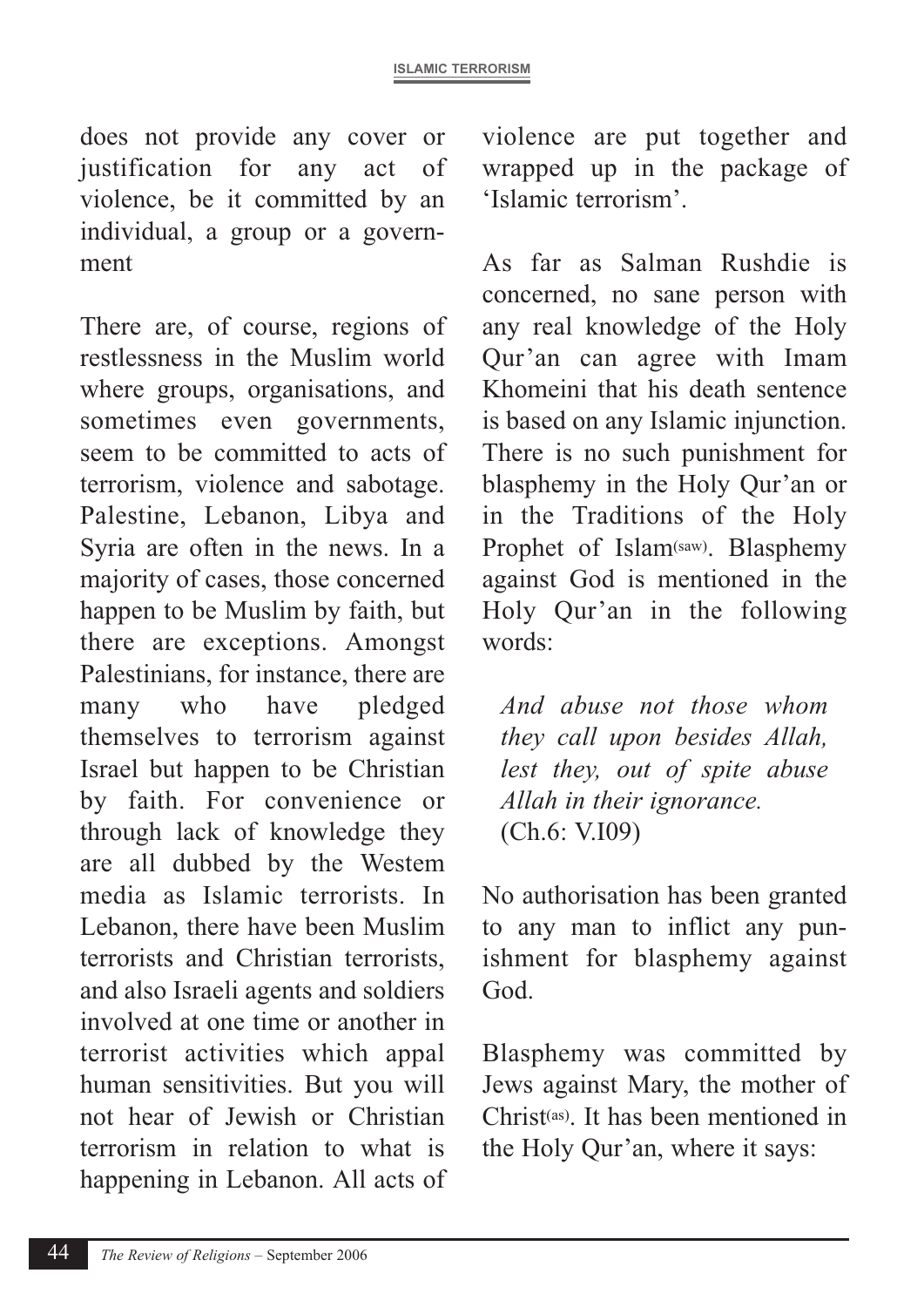*And for their disbelief and for their uttering against Mary a grievous calumny.*  (Ch.4: V.151)

Again no punishment other than by God Himself is prescribed. It is both tragic and deplorable that Imam Khomeini has thus inadvertently maligned Islam rather than defending it and has caused immense damage to the image of Islam in the free world.

The Imam of the Grand Mosque of Azhar, in Cairo, has already discredited Imam Khomeini's edict, and I am certain that there are also many Shia Muslims who would disagree with Imam Khomeini in this instance.

Despite all this, it would be unjust if one were to ignore the real issue. I feel it is unfair, as some politicians and scholars have done, to condemn Khomeini only rather than Salman Rushdie, who has produced a book whose extreme language is deliberately offensive to the many millions of Muslims throughout the world. Nor is this all. The book has helped to undermine peace between

Muslims and Christians and, if one can judge from the comments in some letters to national newspapers, to have unleashed the forces of racial intolerance.

Let it be very clear that I do not justify terrorism of any kind whatsoever, whatever the colour, religion, sentiment or objective the terrorist may claim to represent. Islam is my faith and religion; and Islam does not approve of disorder in any form. Islam is far from teaching terrorism.

What is the religion of the terrorism organised and supported by Colonel Qaddafi's oil-dollars, one may ask? What again is the religion of terrorist activities that Syria has been indulging in in the past? Is it Islam? If so, what is the difference between this Islam and scientific socialism? Is it not a fact that the *Green Book* of Colonel Qaddafi is only green in colour of its binding? The contents of the book are red through and through.

If the terrorist activities of the Muslim 'fundamentalists' of Iran or Libya are to be dubbed as 'Islamic terrorism', the colour of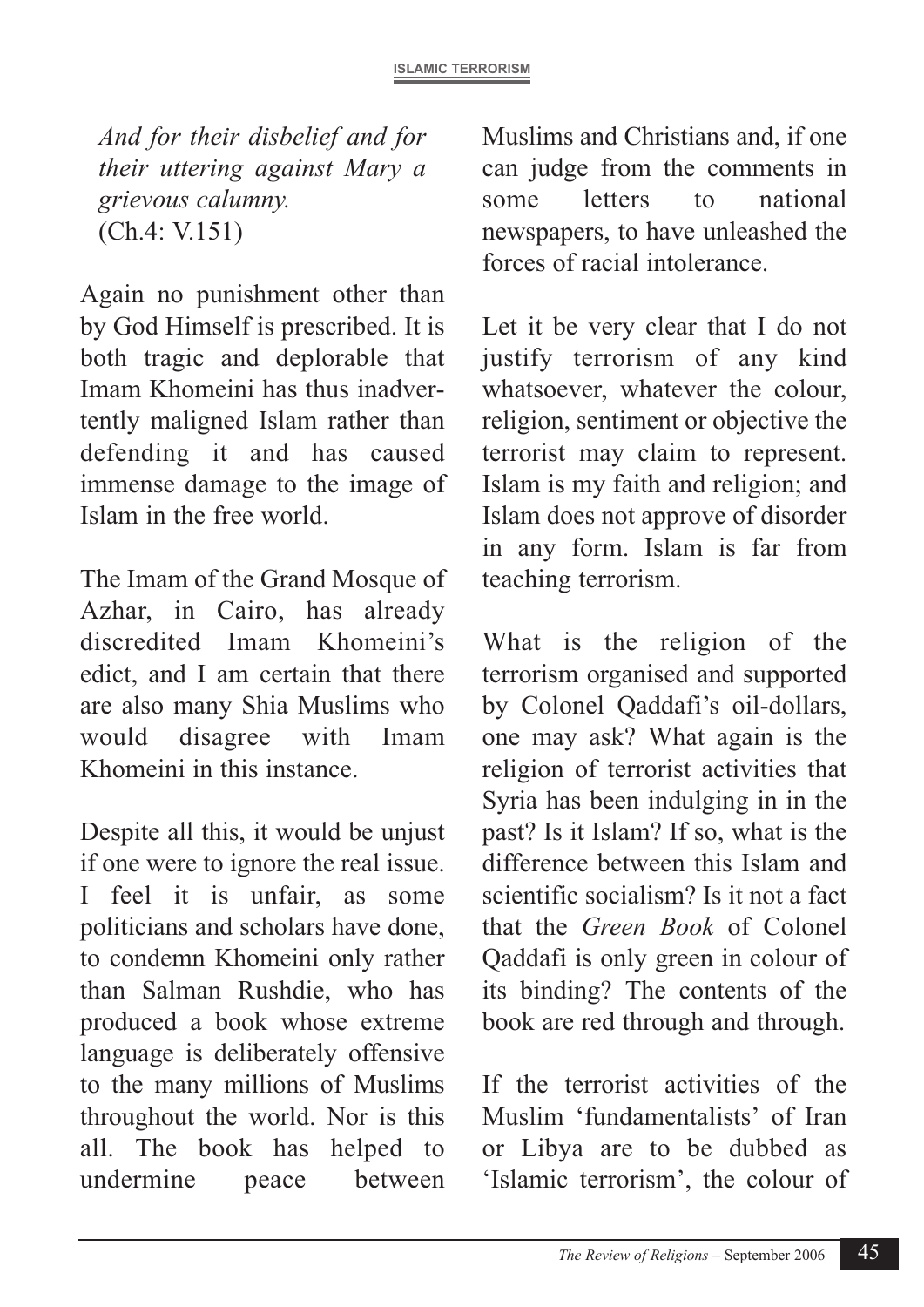their Islam would appear to be dark green. How could the concept of Islam be diametrically opposed to itself and how could Islam be 'green' and 'red' at the same time, one wonders? If anything, Libya's terrorism can only be seen as nationalist terrorism in disguise. Incidentally, it reminds one of Fidel Castro of Cuba. He marches far ahead of Colonel Qaddafi in his taste for violence and terrorism. Yet one never hears his deeds described as Christian terrorism.

One thing leads to another: the discussion of terrorism conjures up before one's vision various phases of history. Christianity has been purportedly involved in ugly acts of persecution and torture, and some Christian monarchs have indulged in brutal acts of violence and persecution under the misguided notion that they were serving the religion of Christ<sup>(as)</sup>. During the years of the Black Death, 1348-9, were not many Jews burnt alive in their homes? In the age of the Spanish Inquisition, a long reign of terror prevailed under the guidance and direction of some Christian priests.

Numerous helpless women at various times, were put to death because they were said to be witches and there was a distorted notion that this was the Christian way of dealing with witchcraft.

However much these acts were related directly to Christianity, the crimes against humanity were a product of a very dark age when ignorance ruled supreme. When will man begin to understand the difference between the conduct of a person and the teachings of his religion? If one confuses the two and tries to understand religion by studying the conduct of its adherents, many questions arise. The conduct of adherents of every religion varies from country to country, from sect to sect, from age to age, and from person to person.

How very different is the conduct of Jesus'(as) disciples from those in Pinochet's Chile, or in South Africa, who claim to uphold Christian values. Which is to represent Christianity? Are we entitled to describe the First and Second World Wars, in which millions of people lost their lives<sup>1</sup>,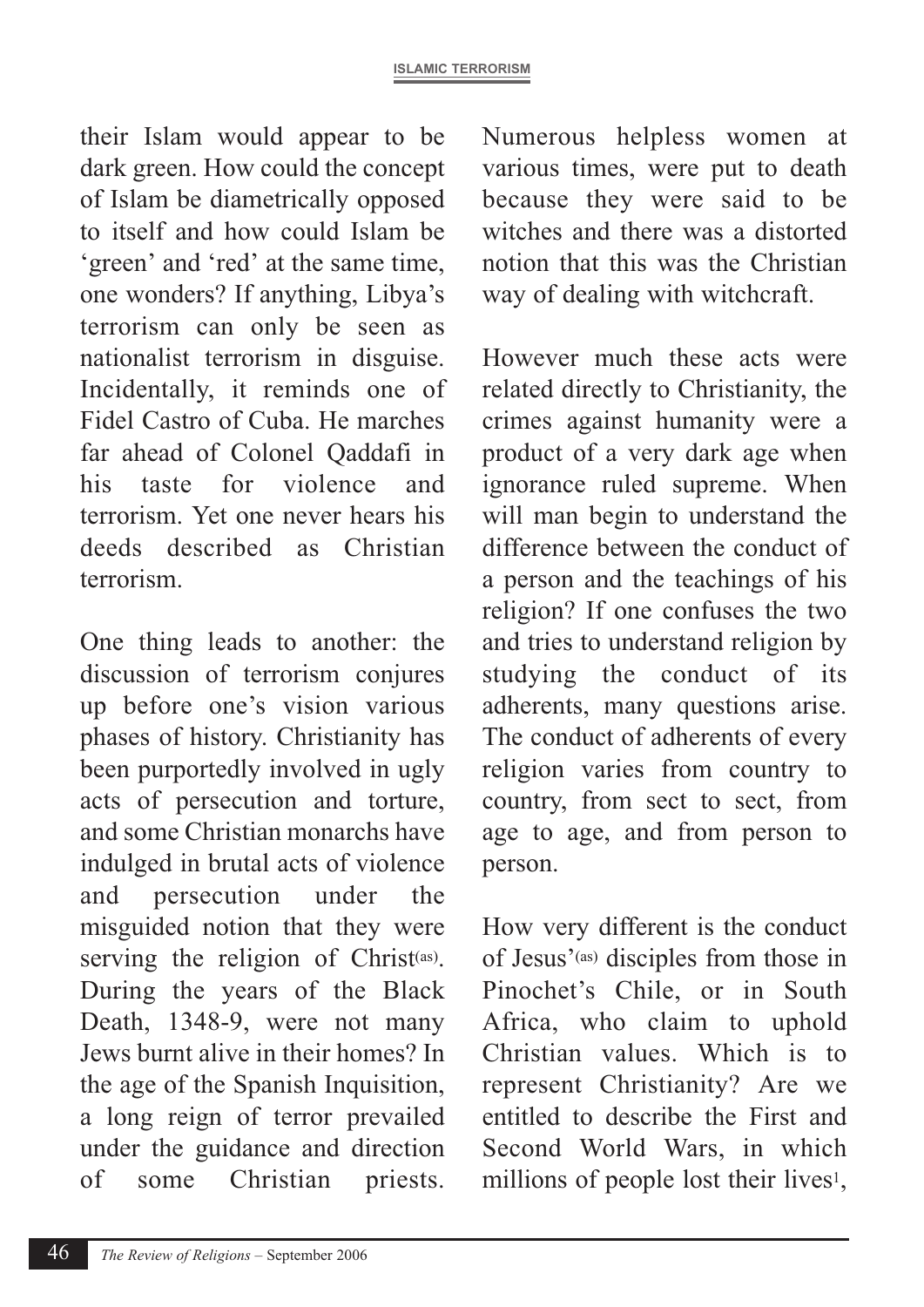as Christian wars against humanity? In the Second World War, Russian losses alone are estimated to have exceeded 6.1 million. Three-quarters of the entire population of Bosnia was wiped out. The loss of property and material are of such magnitude as to be almost impossible to assess2. Will this enormity be described as Christianity in action or shall we take our understanding of Christianity from those early Christians who, having been struck on one cheek, turned the other cheek towards the striker, and those who were fed to beasts and burned alive in their homes rather than answer violence with violence? I would much rather choose the latter.

Any act of war in a Muslim country is perceived in the West as the extension of 'Islamic terrorism' but in any other country such an act is seen as a political dispute. Why must such dual standards of justice prevail in this day and age? One really begins to wonder if there is an undercurrent of hatred for Islam beneath the apparently calm surface of Christian civilisation. Is it perhaps a hangover from centuries of Crusades against Muslim powers or is it the old wine of the orientalists' venom against Islam served in new goblets? The idea that Islam was spread by the sword is highly questionable. The wars of Muslim governments should be judged according to the prevailing principles of politics and international relations and not on the basis of religion.

The expression of violence is symptomatic of the many diseases in society. The Muslim world today does not know which way to turn. People find themselves dissatisfied about many things over which they have no control whatsoever. They are dead-meat for exploitation by their own corrupt leaders or agents and by stooges of foreign powers. Unfortunately, many leaders in Muslim countries themselves seek sanction from Islam for their acts of violence and oppression, as happened in the time of the late General Zia-ul-Haq of Pakistan. Bloody revolutions are totally alien to the philosophy of Islam and have no place in Islamic countries.

As a man of religion, and head of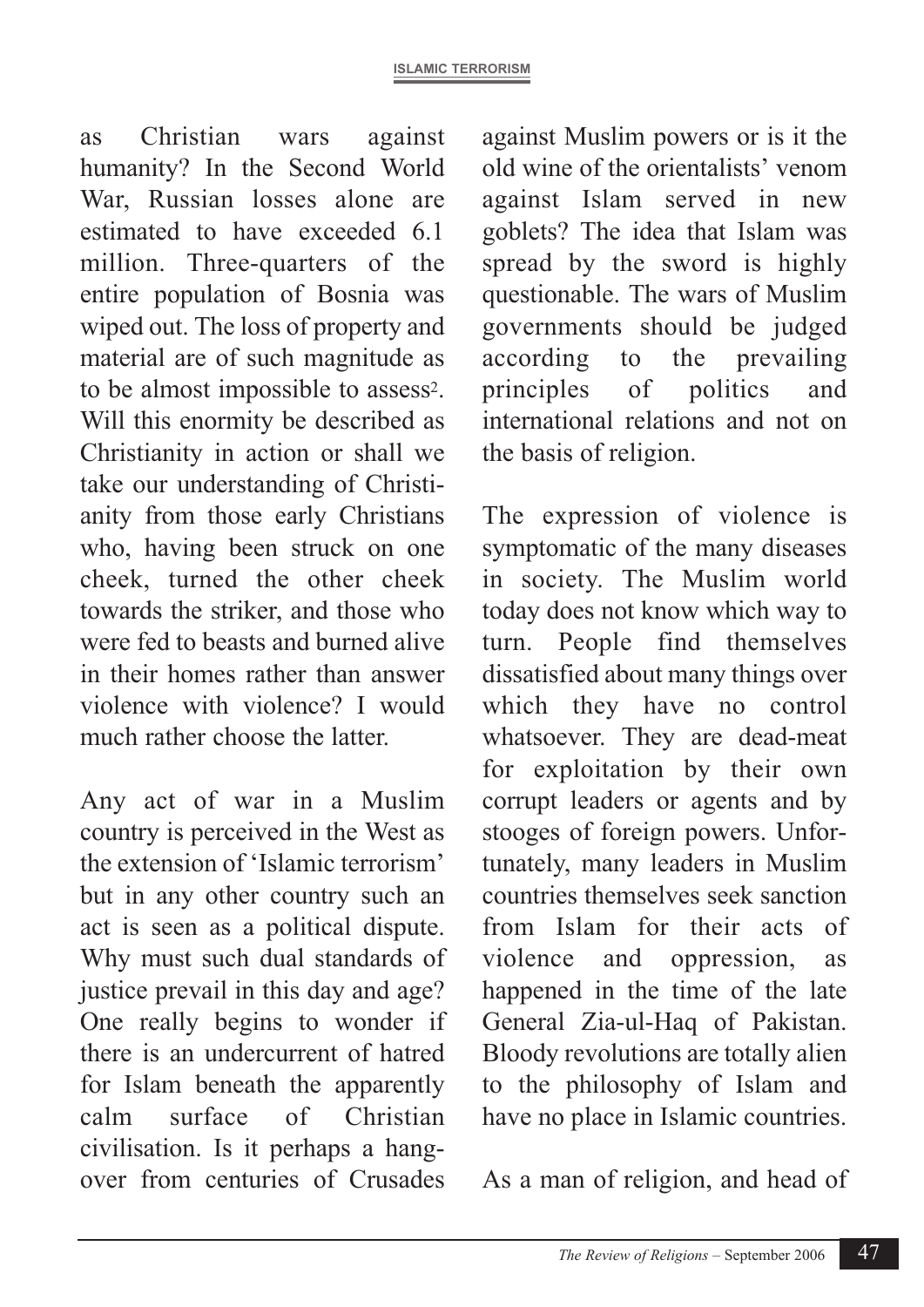a spiritual community of followers who have faced a century of persecution, terror and cruelty, I most strongly condemn all acts and forms of terrorism because it is my deeply rooted belief that not only Islam but also no true religion, whatever its name, can sanction violence and the bloodshed of innocent men, women and children in the name of God.

*God is love, God is peace! Love can never beget hatred, and peace can never lead to war.*

#### **References**

1 In the First World War, the mobilised forces of the Allies totalled 42.6 million and the Central Powers had 22.85 million. Total casualties on both sides were 57.6 per cent. In the Second World War, the peak armed strength was 72,581,566, out of which 16,829,758 were killed or missing (presumed killed) and 26,698,339 were wounded. (Source: Arthur Guy Enock,

*This War Business,* London: Bodley Head, 1951, and US Department of Defence.) The Carnegie Endowment for International Peace has estimated that the First World War cost \$400,000,000,000, excluding civilian property damage and the cost of loss of life. According to one estimate, the direct costs of the Second World War for the participating nations were a staggering grand total of \$1,098,938,000,000.

2 William 1. Roehrenbeck, *Collins Encyclopaedia,* vol. 23, article headed 'War Costs and Casualties'.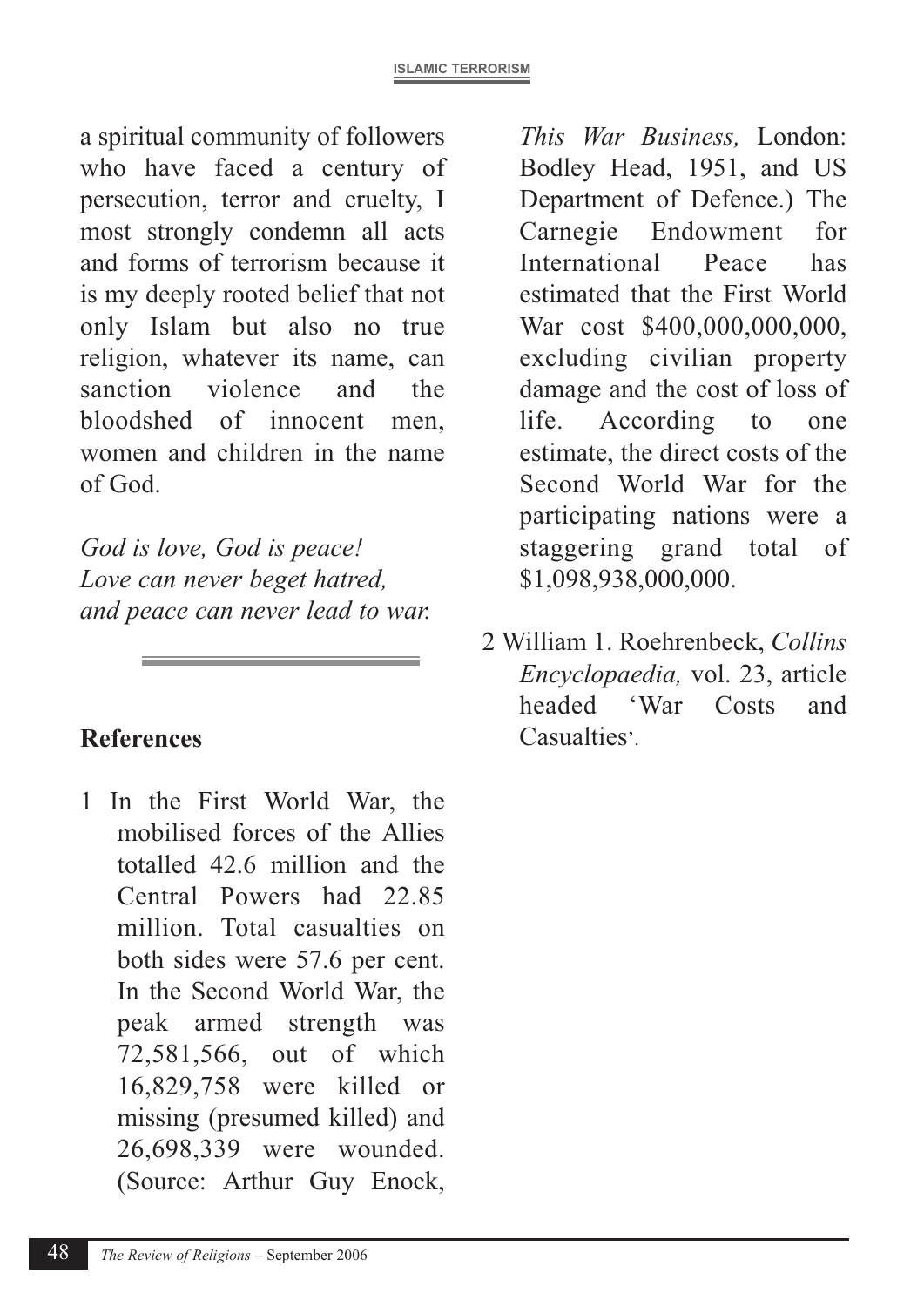## **Love of the Promised Messiah(as) for the Holy Qur'an**

*Based on a speech delivered by Dr Iftikhar Ahmad Ayaz OBE, at the Annual Convention of Ahmadiyya Muslim Community UK, July 2006*

The verse of the Holy Qur'an from Sura Al-Furqan (Chapter 25) holds a prophecy about the latter days. The prophecy was:

*And the Messenger will say, 'O my Lord, my people indeed treated this Qur'an as a thing to be discarded.'*

Our Master Hadhrat Muhammad Mustafa(saw) had given the glad tidings of the advent of The Promised Messiah(as) and the Blessed Guided One, who would hold the principal mission of exposing the superiority and excellences of the Holy Qur'an and its dissemination and promulgation.

The Holy Prophet<sup>(saw)</sup> said, 'When faith will rise to the Pleiades, then a man from Persia will bring it back'. In some other narrations it is mentioned that knowledge of the Holy Qur'an will vanish and the Holy Qur'an will be discarded.

That exactly was the scenario before the advent of the Promised Messiah<sup>(as)</sup>, and in accordance with the saying of the Holy Prophet<sup>(saw)</sup> that nothing will remain of the Holy Qur'an except its name, the Holy Qur'an was no more than a piece of decoration kept on the shelf and a number if ill-fated customs and rituals were associated with it. Perilously, both by virtue of meaning and by virtue of practice, it had been completely forsaken.

It was the time of the fulfilment of that great prophecy of the Holy Qur'an and the Holy Prophet of Islam(saw), and Allah The Exalted raised that true and devoted lover of the Holy Qur'an, Mirza Ghulam Ahmad of Qadian, the Promised Messiah<sup>(as)</sup> and the Guided One, who with fathomless depth of love and devotion submerged into the waters of the Holy Qur'an and secured such precious and priceless gems which were the need of the time.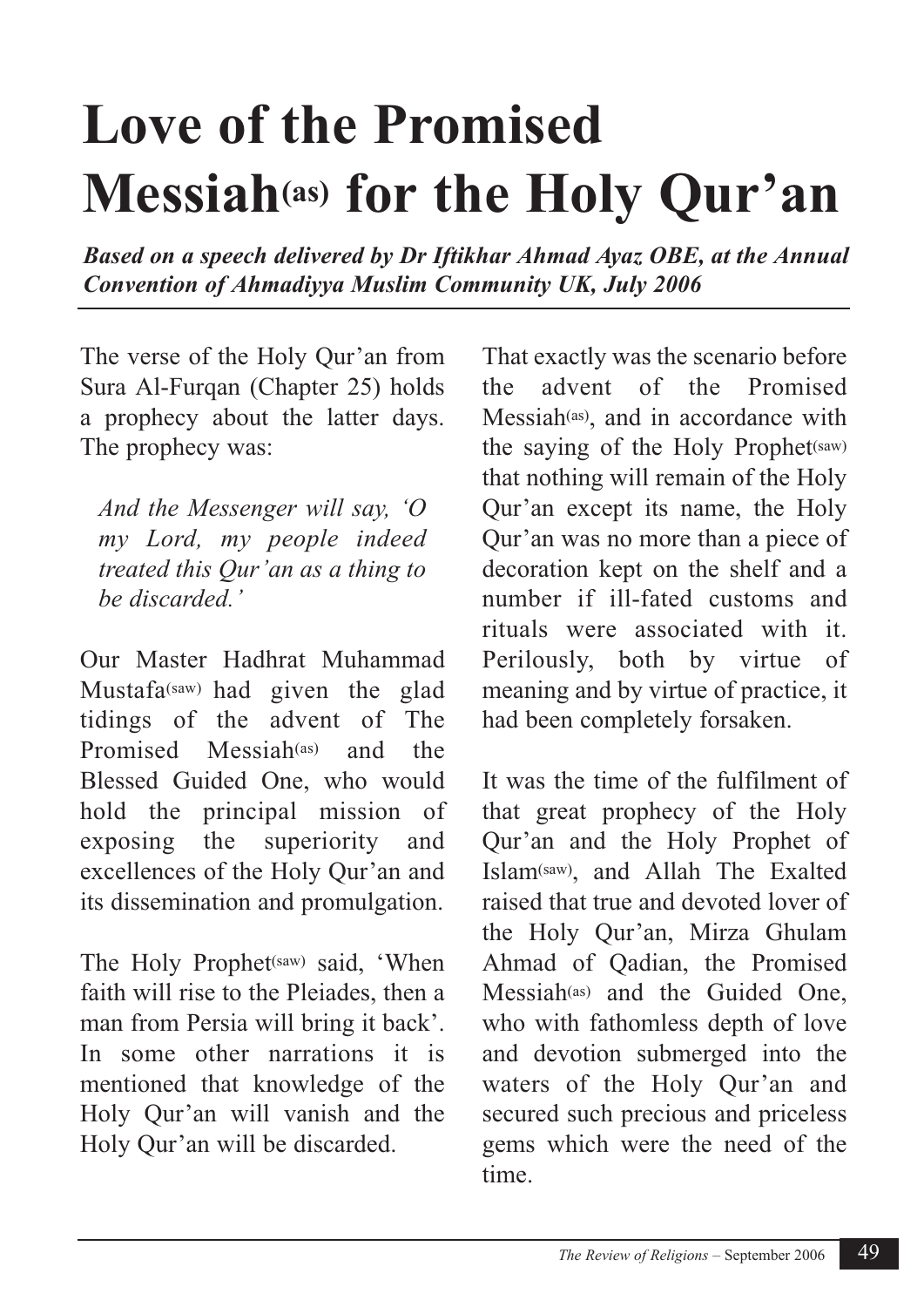The Promised Messiah(as) was constantly devoted to the cause and study of the Holy Qur'an. His unflinching loyalty and devotion to it and the intense feelings with which he expressed his love of the Holy Qur'an leaves one bewildered, perplexed and breathless.

His knowledge of and reliance on the Holy Qur'an as a potent source of guidance was only as a result of fervent prayers in solitude, through which he addressed his Lord and Creator.

Once, it was discovered that whilst studying and reflecting upon the Holy Qur'an the Promised Messiah<sup>(as)</sup> was intently addressing God prayerfully: 'O my Creator, this is Your message and I can appreciate it only if You teach me' *(Hayat en Nabi)*.

Every fibre of his being and every thought which dominated his heart was his intense love for the Word of God and every interest of his life was immersed in this.

When compiling his masterpieces of writings he would walk up and down his room with the Holy Qur'an in his hands, reading and meditating upon it. He always had a copy of the Holy Qur'an with him which he used to recite and mark at relevant places. It could be said without exaggeration that he had read it thousands of times. Unlike other writers, scholars or speakers who would refer to relevant literature when preparing their works, the Promised Messiah(as) invariably referred to the Holy Qur'an. That is why in all his writings one cannot help noticing Qur'anic verses being profusely quoted. In short, the entire literature produced by him is a treasure of exhaustive commentaries of the Holy Qur'an. The knowledge of the Holy Qur'an he exposed and the way he inspired and prepared his followers to cling to it and make it the order of their lives, is an astonishing achievement, the like of which the world has never witnessed.

The Promised Messiah(as) states in one of his writings:

'The light of the Holy Qur'an has penetrated to my heart and I could not have acquired it by any other means. And Allah is my witness that if there had been no Qur'an I would have found no pleasure in life'. *(Aina-e-Kamalat-e-Islam,*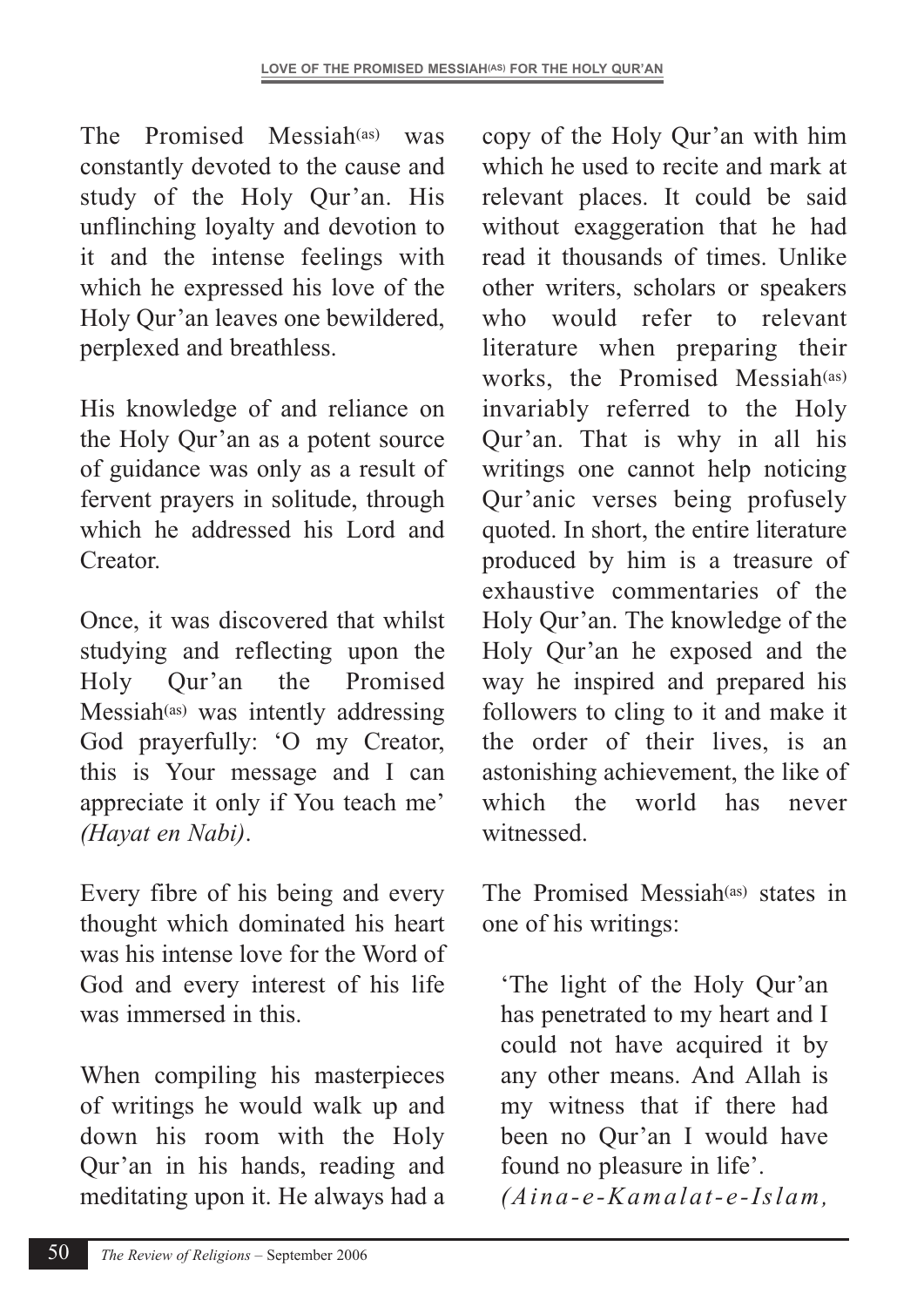*Ruhani Khazain, vol. 5, pp. 545- 546).* 

In this context, Hadhrat Khalifatul Masih IV(ru) said<sup>.</sup>

'The presentation of the Holy Qur'an as understood by the Promised Messiah(as), is the most attractive way of preaching and the strongest possible way' (Majlis Shoora Pedrobad, Spain, Sept. 1982).

Not only did the Promised Messiah<sup>(as)</sup> read, study and meditate upon the Holy Qur'an but he advised his followers to do likewise. He also loved to listen to the recitation of the Holy Qur'an. Once, he went for a walk when someone told him that the son-in-law of Haji Habib-ur-Rehman Sahib, amongst the party, recited the Holy Qur'an in a melodious voice. The Promised Messiah<sup>(as)</sup> sat down by the roadside and requested him to do so which he willingly did. While listening to the recitation, tears rolled down his cheeks.

His unparalleled love and devotion to the Holy Qur'an also found vivid expression at the Conference of Great Religions when his monumental work *Philosophy of the*

*Teachings of Islam* was read before a mammoth audience. This was a masterful exposition of the five assigned themes of the Conference from the Holy Qur'an by the Promised Messiah(as).

Those around him felt that the entire existence of the Promised Messiah(as) was for the cause of the Holy Qur'an.

An old lady by the name of Hayat Bibi, daughter of Late Fazal Deen Sahib, narrates that her father was very close to the Promised Messiah<sup>(as)</sup>. He used to collect and deliver food to Huzur. He said that Huzur would go inside, close the door and sit in the courtyard reading the Holy Qur'an. Sometimes he would go into lengthy prostrations and cry so much that the ground would become soaked by his tears.

The Promised Messiah(as) says:

'It is not possible that a person should believe fully in God Almighty except through the Holy Qur'an. For this characteristic is special to the Holy Qur'an that by following it perfectly all obstacles that exist between man and God are removed. God, Who is hidden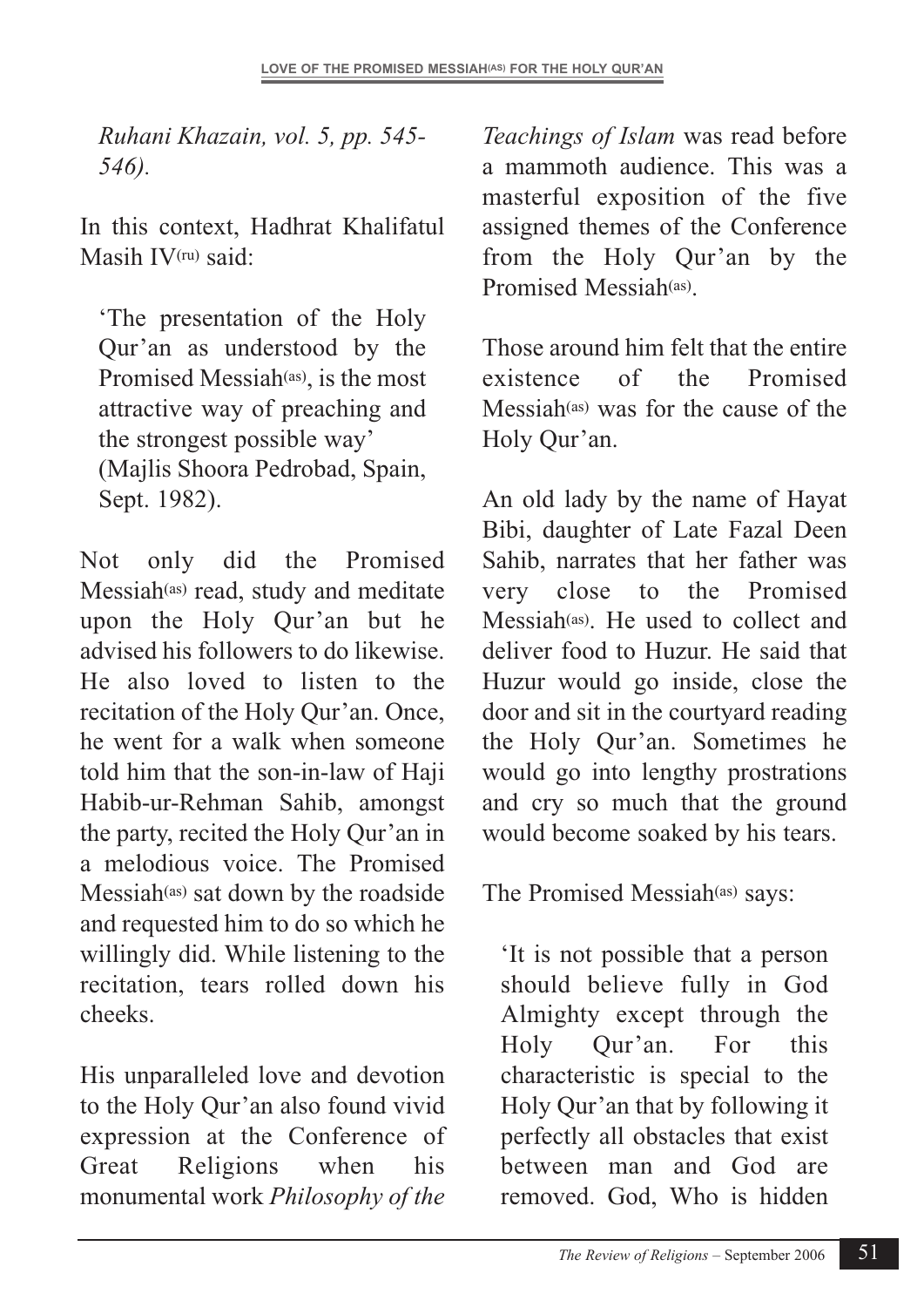from the entire world, is seen only through the Holy Qur'an' *(Chashma-e-Marifat, Ruhani Khazain, vol. 23, pp. 271-272).*

And by God! we are a witness that so many of his companions and so many in Jamaat Ahmadiyya today, by Allah's Grace, have experienced God in their lives through their devotion and dedication to the Holy Qur'an. This is the revolution which the Promised Messiah(as) created through his love for the Holy Qur'an. And this distinguishes him as the most outstanding unique lover and servant of the Holy Qur'an in this age, beyond compare.

The son of the Promised Messiah(as), Hadhrat Sahibzada Mirza Bashir Ahmad (Allah be pleased with him), narrates that the Promised Messiah(as) was most of the time absorbed in studies and he particularly concentrated on the Holy Qur'an.

Those who saw him found him reading the Holy Qur'an with such attention and devotion that he would be completely engrossed in its meaning.

It is said that a non-Ahmadi taxcollector, Munshi Adbul Wahid from Patiala, was a frequent visitor to Qadian to see Hadhrat Mirza Ghulam Murtaza Sahib, father of the Promised Messiah<sup>(as)</sup>. He knew the Promised Messiah(as) from an early age. He testified that when the Promised Messiah(as) was about the age of 14 or 15 years, he spent almost his entire day reading the Holy Qur'an and writing notes on it in the margins. The father of the Promised Messiah(as) commented that he was not concerned about anything else and spent his day reading the Holy Qur'an in the mosque (*The Review of Religions*, Urdu, Qadian, January 1942, p. 4).

Once, the Promised Messiah(as) was travelling in a Palanquin from Qadian to Batala. The journey took about five hours. Just as he left Oadian, the Promised Messiah(as) opened his pocket edition of the Holy Qur'an and started reading the first Chapter, Sura Al-Fatiha and for five hours he was completely absorbed in the study of this short Chapter as if it was a vast deep ocean in which he was diving to great depths in search of the pearls of love and mercy of his eternal beloved- the Holy Qur'an *(Seeratul-Mahdi, vol. II)*.

Deep and true love for the Holy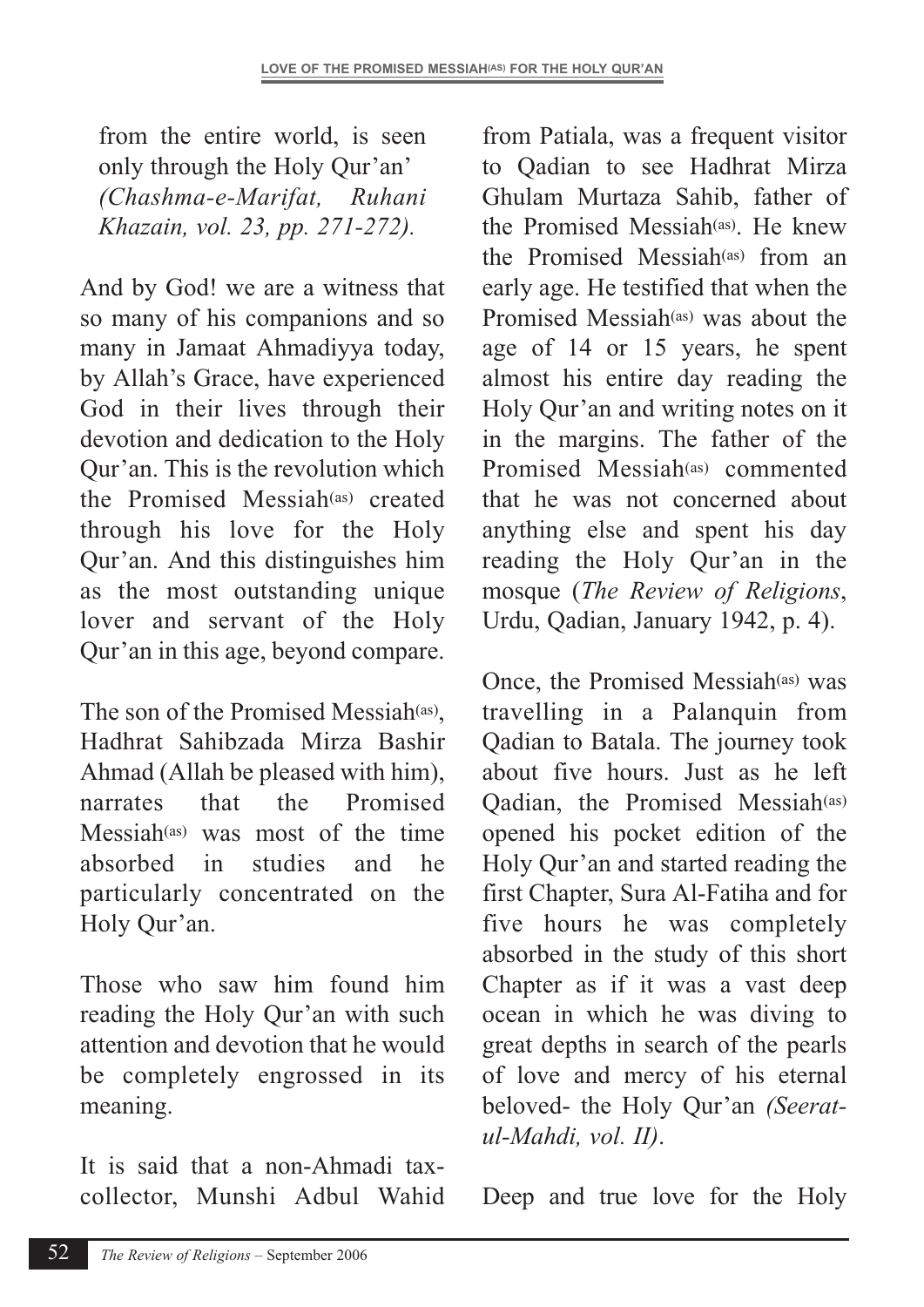Qur'an and by the blessings of devotedly following it, the Promised Messiah(as) was granted intimate knowledge of the Holy Qur'an by Allah.

The fact is that the Promised Messiah(as) was sent for the service of the Holy Qur'an. He himself states:

'God Almighty has raised me so that I expose to the world those buried treasures of the Holy Qur'an and purify and cleanse them of the vicious filth of objections heaped upon them by the opponents of Islam. Allah's torrential passion for the care of the honour of the Holy Qur'an at present is over-whelming and Allah is determined to sanctify and safeguard the honour of the Holy Qur'an against the tarnishing objections of the wretched enemy' *(Malfoozat vol.I, p.38).*

After the Promised Messiah's(as) divine commission, the Holy Qur'an furthermore became the order of his life. God Almighty revealed to him:

*'Every kind of goodness and blessing can only be found in the Holy Qur'an'.* 

And he abundantly benefited from that goodness and blessings throughout his life. He dived deep into the ocean of the wisdom and knowledge of the Holy Qur'an and surfaced such pearls and jewels which left the world dumbfounded and stunned. It was the intensity of his love that he presented the Holy Qur'an before the world as a perfect and living scripture.

In his grand publication *Baraheeni-Ahmadiyya*, he splendidly established forever the verity, veracity, truth and perfection of the Holy Qur'an by irrefutable arguments and convinced the world that it was the only scripture that would live till the Day of Judgement. He called upon followers of all other religions to contest the superiority of the Holy Qur'an regarding any matter on the condition that their claims and their arguments must be based on their religious scriptures. It was such a valiant challenge that it reduced all other faiths to silence. No one has ever accepted that challenge to this day, and no one will ever have the courage to do so till the Day of Judgement. That is the legacy he left behind for the Ahmadiyya community, and in fact for the entire humanity. To ensure that it lasts till the Day of Judgement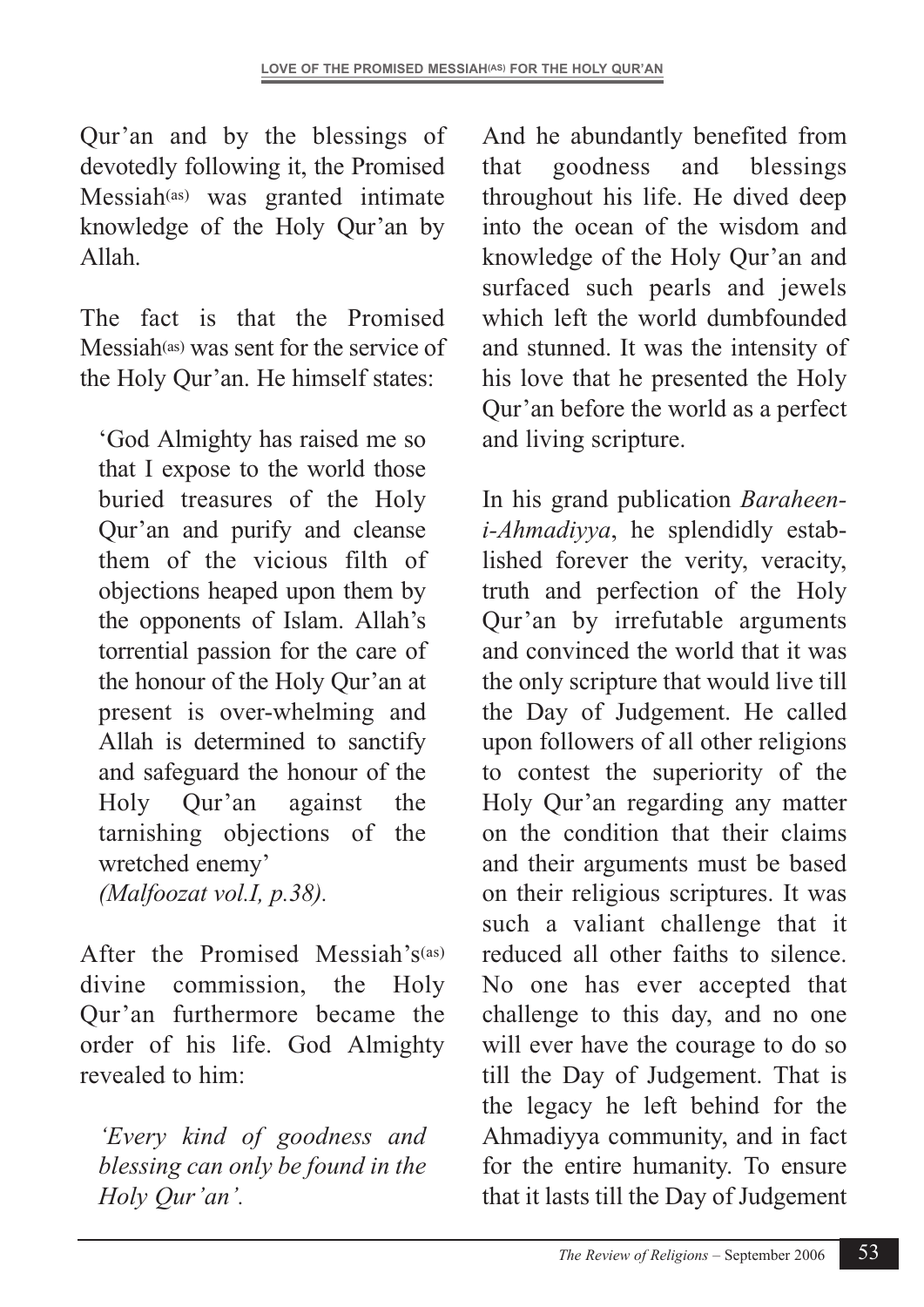in its pristine purity, Allah graced him with the re-establishment of the system of divine succession (Khilafat). Today, we are blessed with the fifth chapter of Khilafat and we find the gems of the Holy Qur'an offered to us by our beloved Khalifa (may Allah support him with His mighty help), to reform and enrich our lives and enjoy the real, everlasting prosperity.

We have at our disposal, over eighty books of the Promised Messiah(as) which unfold for the world the authenticity, truth and wisdom of the Holy Qur'an. It is a legacy of immeasurable treasure provided to us to publicise the Holy Qur'an all over the world and resolutely respond to any objection against it.

The Promised Messiah(as) was immersed in the love of the Holy Qur'an on account of its unique message and uncountable beauties. But the founding sentiment of his love for the Holy Qur'an was in reality the love of God, as he says in an Urdu couplet:

'The beauties of the Holy Qur'an are conspicuously obvious, but the real cause of my love for it O my heavenly **Master** 

Is that it has come from Thee, and my heart remains restless to kiss and circuit it over and over again.'

*(Qadian ke Arya aur hum)*

It is indeed the love of Allah from which sprouts the love of the Holy Qur'an.

To the Promised Messiah(as), the Holy Qur'an was the remedy to all ills, whether physical or spiritual.

Hadhrat Dr. Mir Mohammad Ismail Sahib (may Allah be pleased with him) narrates that on the day when the Ambassador from Rome was visiting Qadian; after Maghrib prayer, when Huzur was sitting on a seat, he felt pressure in his head so he lay down on a mat on the floor. The Companions moved in to press his head but Huzur soon stopped them and when most of them had left, he requested Maulvi Adbul Karim Sahib(ra) to recite some portion of the Holy Qur'an. Maulvi Sahib compiled and continued to recite in a melodious voice until Huzur said that he felt better *(Seerat-ul-Mahdi, Narration No. 459).*

The Promised Messiah(as) inundated mankind with the gushing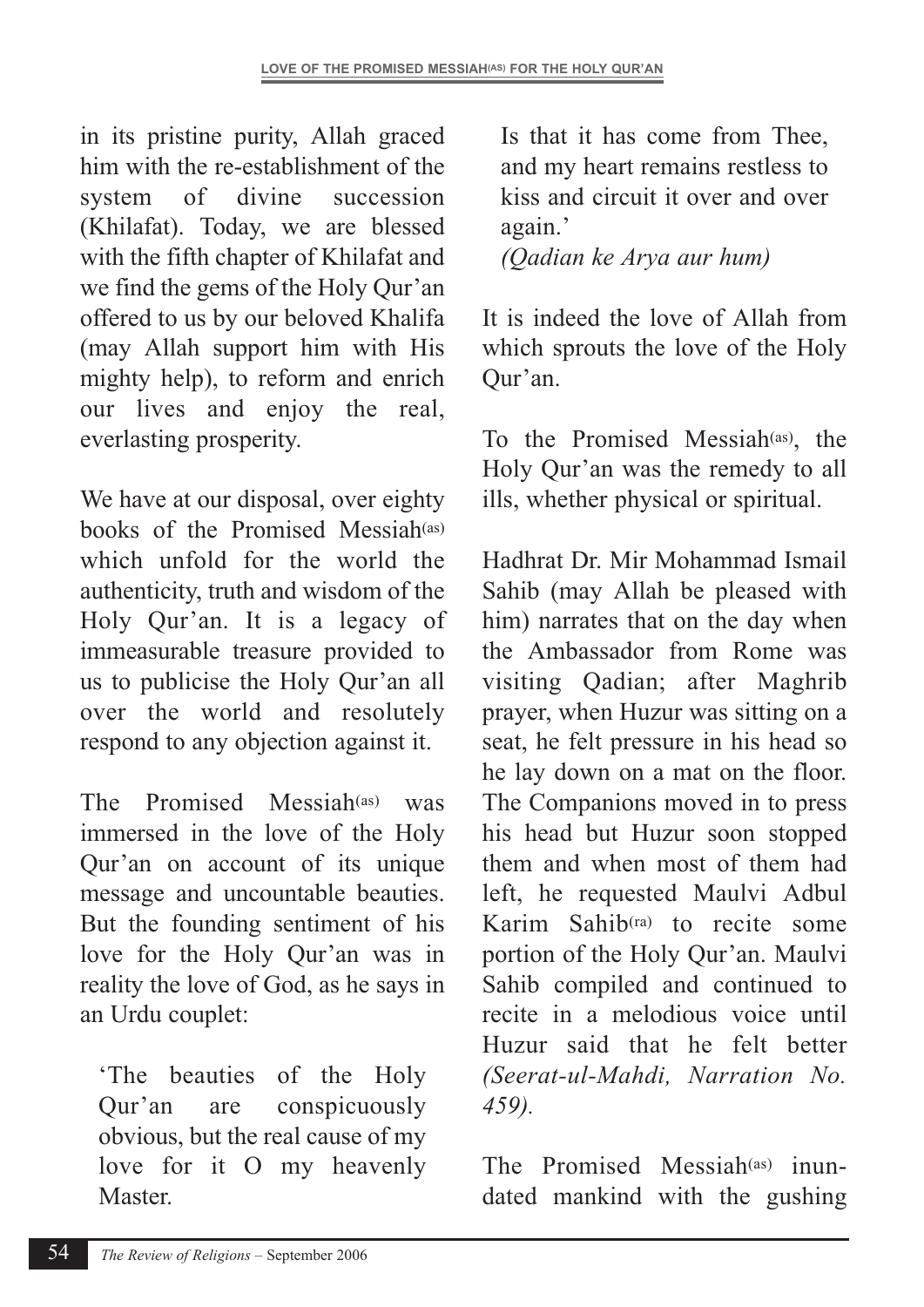rivers of the teachings and wisdom of the Holy Qur'an. He presented the Book of Allah as a living Book. He unveiled the real holy and radiant face of the Holy Qur'an by exposing the light of wisdom and knowledge granted to him by Allah. In all his publications and speeches, he vehemently proved by powerful reasoning that each and every letter and word of the Holy Qur'an is safeguarded and will be meticulously preserved from any sort of interpolations till the Day of Judgement.

Addressing the Jama'at, the Promised Messiah(as) states:

'I am repeatedly admonishing you that genuine love and obedience of the Holy Qur'an and the Holy Prophet<sup>(saw)</sup> turns a person into a man of miracles and the doors of the unseen are opened upon such a perfect soul'. *(Zameema-i-Anjam Atham, p.61)*

How many outside the panel of Ahmadiyyat today can dare to make such a claim and produce even one person who by the blessings of the Holy Qur'an has become a man of miracles and the doors of the unseen have been opened upon him? This is an exclusive honour for those who in

the footsteps of the Promised Messiah(as) have moulded their lives in the template of the Holy Qur'an.

The Promised Messiah(as) further states:

'By raising me at the head of the fourteenth century, Allah the Exalted commissioned me to revive and rejuvenate the vigorous faith of Islam. It is my mission that during these tumultuous times I manifest the beauties and the greatness of both the Holy Qur'an and the Holy Prophet of Islam<sup>(saw)</sup>, and with all the light and blessings and miracles and divine knowledge Allah has given me, defend Islam against the attacks of all its enemies' *(Barakatud Dua, p.36)*

This remains the primary mission of Jama'at Ahmadiyya today. There are no people on this earth today beside the Ahmadiyya Jama'at who are ever ready to lay their lives for the honour and sanctity of the Holy Qur'an. Indeed, it is the Ahmadis who have been slain and tortured and locked up in the terrifying dark cells for expressing their love and devotion to the Holy Qur'an. They have been made victims of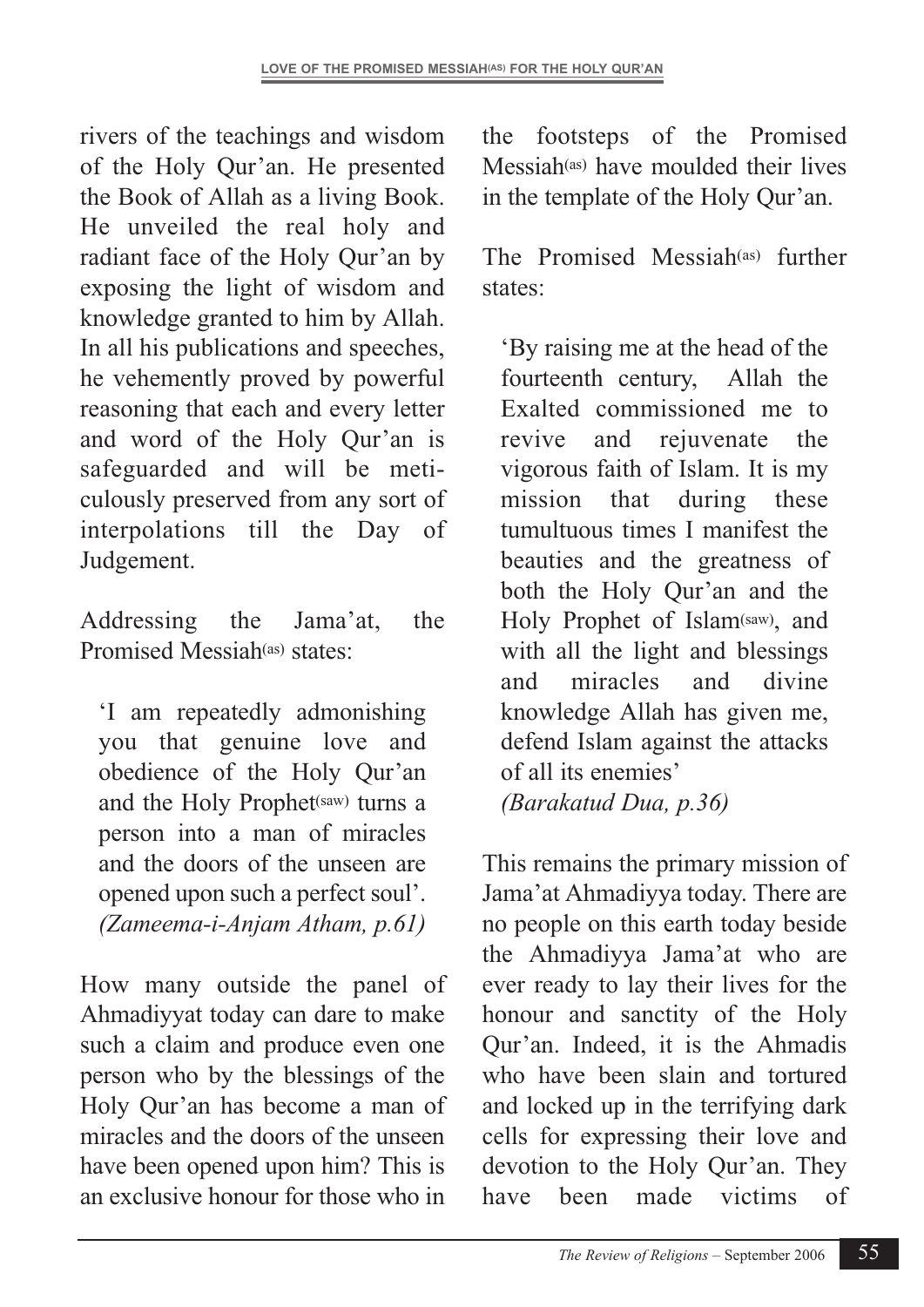blasphemy by those who have totally discarded the Holy Qur'an and their example, practice and behaviour, tarnishing the very name of the Holy Qur'an, and who, by writing misconceived commentaries of the Holy Qur'an, continue to strengthen the hands of the opponents of Islam and are in fact themselves a disgrace to Islam. Whatever they do, let them know that each and every Ahmadi, man and women, old and young, is ever ready to offer every sacrifice for the honour of the Holy Qur'an. It is through this Jamaat and only this Jama'at that the Holy Qur'an will become the order of this world soon.

With the blessings of the knowledge bestowed upon him by Allah the Exalted, the Promised Messiah(as) inundated mankind with the gushing rivers of the teachings and wisdom of the Holy Qur'an. He presented the Book of Allah as a living Book. He unveiled the real holy and radiant face of the Holy Qur'an by exposing the light of wisdom and knowledge granted to him by Allah. In all his publications and speeches, he vehemently proved by powerful reasoning that each and every letter and word of the Holy Qur'an is safeguarded and will be meticulously preserved from any sort of interpolations till the Day of Judgement.

The Promised Messiah(as) says:

'I hereby assure the audience that God, on whom depends the salvation and everlasting prosperity of man, cannot be found other than through following the Holy Qur'an. Understand with conviction that just as it is not possible for us to see without eyes, listen without ears or speak without a tongue, similarly it is not possible to set our eyes on that Beloved without the Holy Qur'an' *(Philosophy of the Teachings of Islam)*

Stating the excellences and the greatness of the Holy Qur'an, the Promised Messiah(as) says:

'The Holy Qur'an has expressed its eloquence and richness by its truth, wisdom and encompassing all the rightful needs of humanity, and in an amazing manner has absorbed the truths of all faiths. There is no truth which is not contained in the Holy Qur'an. The beauty of it is that not even a single word in the Holy Qur'an is excessive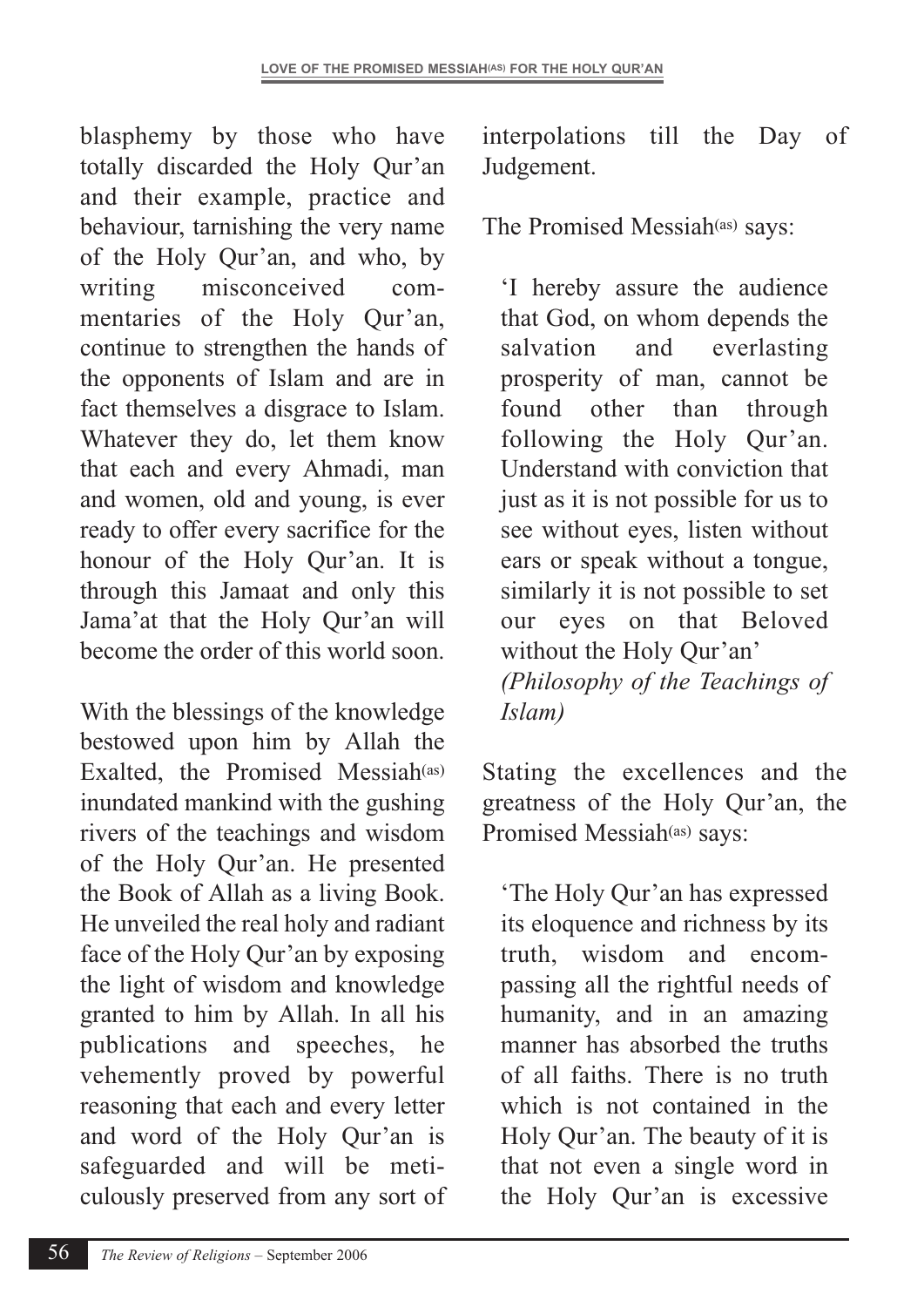and there is nothing that is irrelevant. Its luminous style is beyond imagination. Its boundless richness is absolute-ly fabulous, reflected in the beauty of its arrangement, succinctly covering mountains of knowledge from the beginning to the end'.

*(Barahin-e-Ahmadiyya Vol IV)*

As such, the Promised Messiah(as) firmly relied on the Holy Qur'an to retaliate and defend Islam against the attacks of the opponents. Whichever part, or verse of the Holy Qur'an was targeted by the opponents, the Promised Messiah(as) responded promptly in a smashing manner, completely crushing the enemy's will to move any further. Such an awe inspiring way of protecting the grandeur of the Holy Qur'an manifests the infinite passion and love of the Holy Qur'an with which he was inebriated.

His love was not limited to expressions of sentiments; he brought forth the miraculous power of the Holy Qur'an in such a forceful manner that the entire world of religion was spellbound.

A Christian Priest, Imaduddin, wrote a book by the name *Zain-ul-* *Aqwal* specifically criticising and vilifying the Holy Qur'an. In reply, the Promised Messiah(as) wrote the book *Noor-ul-Haq*, in which he profusely revealed the depth of knowledge and distinguished teachings of the Holy Qur'an. There are not a few, but several such instances found in his publications, where he proved the falsehood of untrue religions from the Holy Qur'an. Accordingly, he exhorted every believer to always base the claims of faith and support reasoning on the Holy Qur'an.

Those who love and take that passion to its ultimate heights always eulogize and portray their beloved in various ways and sing in praise of its beauties and attributes. In the same tone, the Promised Messiah<sup>(as)</sup> revealed glimpses of the intensity of his love for the Holy Qur'an in various ways.

For instance, Hadhrat Yusuf<sup>(as)</sup> is said to be exceptionally handsome, but in the sight of the Promised Messiah(as) the Holy Qur'an is far superior in its attractiveness, beauty, charm and elegance. He says:

'It is said that the beauty of Yusuf<sup>(as)</sup> was very attractive, but the Holy Qur'an is unique in its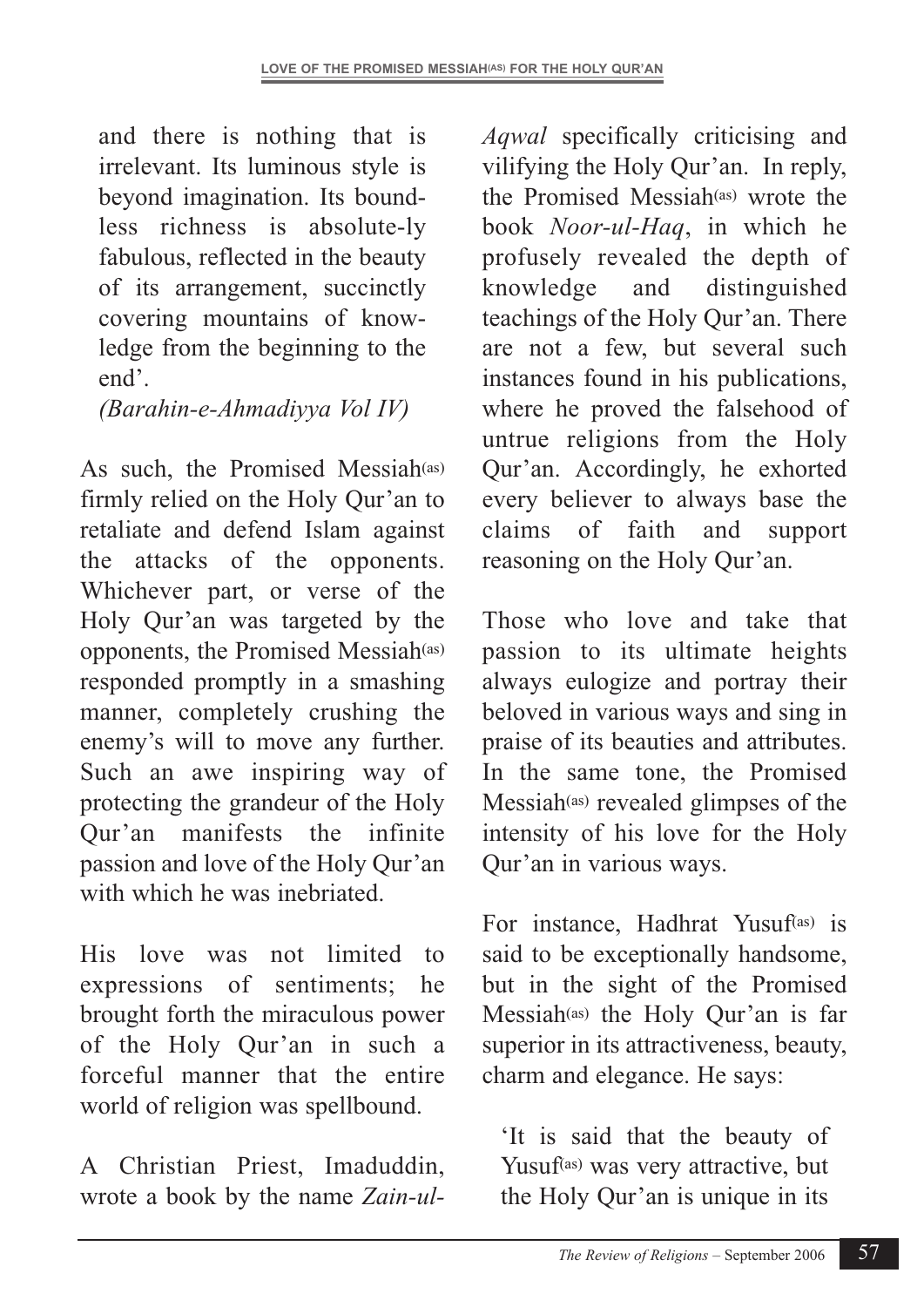quality and charm; You have heard that Yusuf fell into a gorge but this Book rescues those who are in the gorge and that is its claim'. *(Durrisameen, Urdu)*

And he says:

'The elegance and beauty of the Holy Qur'an is the soul of every Muslim.

Crescent is the moon of others;

Our moon is the Holy Qur'an'.

The Promised Messiah(as) writes:

'I always felt my heart inclined towards the subtleties, intricacies and vastness of the knowledge of the Holy Qur'an and I was enamoured by its fathomless beauty. I have seen that it gives me the knowledge and so many different kinds of fruit of wisdom which will never run out and neither shall I ever be deprived of those. It is my conviction that the Holy Qur'an strengthens faith and enriches belief. By God! It is a priceless, matchless pearl. Its inner self is light and its outer self is light and its each and every word is light. It is a

spiritual garden whose clustered fruits are within easy reach and through which streams flow. Every fruit of good fortune is found in it and every torch is lit from it. I was magnetised towards it and it is firmly lodged in my heart. It has nurtured me like a baby is nurtured in its mother's womb. It has an astonishing impact upon my heart. Its beauty has charmed me. I have seen in a vision that all honours and blessings are irrigated by the waters of the Holy Qur'an which is a surging ocean of the elixir of life. He who drinks from it comes to life; Indeed, he brings others to life. By God! Its face is more beautiful than everything else. It is a face which has been moulded in the template of beauty and crowned with splendour'

*(Aina-e-Kamalat-e-Islam, Ruhani Khazain, Vol. 5, pp.545- 546).*

Regarding the authenticity of the Holy Qur'an, the Promised Messiah<sup>(as)</sup> said, the Holy Our'an is superior to Hadith and is a divine arbiter to check the validity and authenticity of a Hadith. However, he further stated that: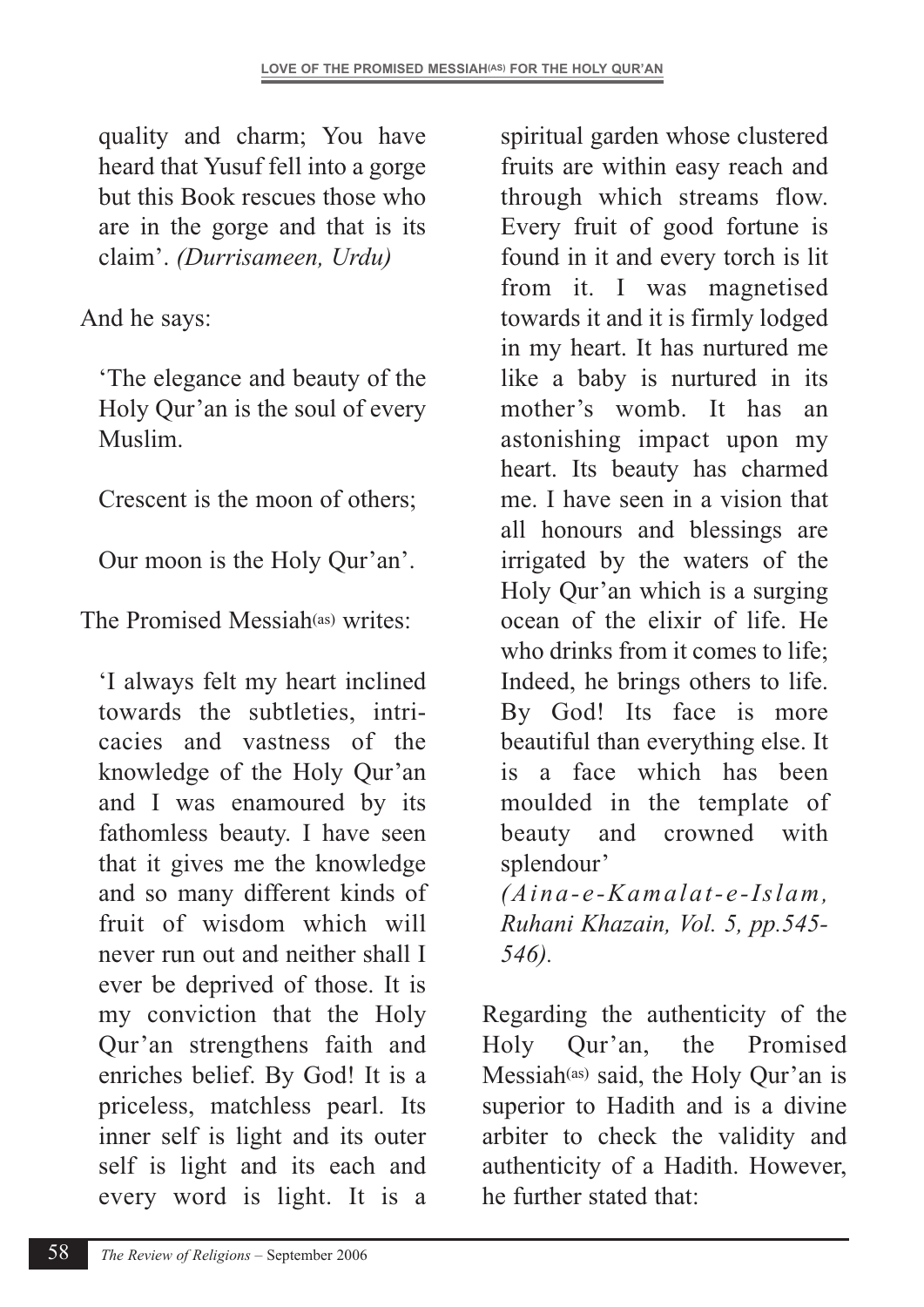'It is incumbent upon our Jama'at that if a Hadith, that is a saying of the Holy Prophet<sup>(saw)</sup> is not against the Holy Qur'an and practice, then whatever its rank, it should be accepted and followed in practise and given priority over man-made jurisprudence'.

*(Al-Haq Ludhiana Debate, 1891, Review Debate Chakralvi, p. 506).*

Before the advent of the Promised Messiah(as), several Muslim sects believed that some verses of the Holy Qur'an had been abrogated and were not worth practice anymore. They were there merely for recitation and it was not incumbent to follow them in practice. The incandescent fervent love of the Promised Messiah(as) for the Holy Qur'an could not stand this abrogation of the verses of the Holy Qur'an and with utmost conviction he proclaimed that not even a dot of the Holy Qur'an had ever been repealed and it would never be repealed. He was that ardent and genuine lover of the Holy Qur'an who was bent upon protecting the Holy Qur'an and strived in announcing that today only those would be honoured in Heaven who would honour the Holy Qur'an.

His doctrine is that the Holy Qur'an superseded all previous scriptures and laws, but itself it can never be abrogated as it is the Word of God. The earth and the heaven can vanish, but the Law, the Commandments and any verse of the Holy Qur'an can never be altered. He stated that if someone believes in abrogation, he is in hissight excluded from the group of believers and is a non-believer heretic.

The Promised Messiah(as) states:

'The Holy Qur'an is that authentic, pure and final word of God in which man has absolutely no involvement, not even to the extent of a dot or stroke. In all its contexts, in all its words and meaning, it is from Allah the Exalted in totality, and no sect of Muslims has any excuse not to accept it as such. Its each and every word has an excellent order of continuation and succession. It is an immutable revelation- the letters of which have been counted and because of being a miracle in itself, it will always remain safe from any kind of change or interpolation'.

*(Azala i Auham, Vol.2, P.219)*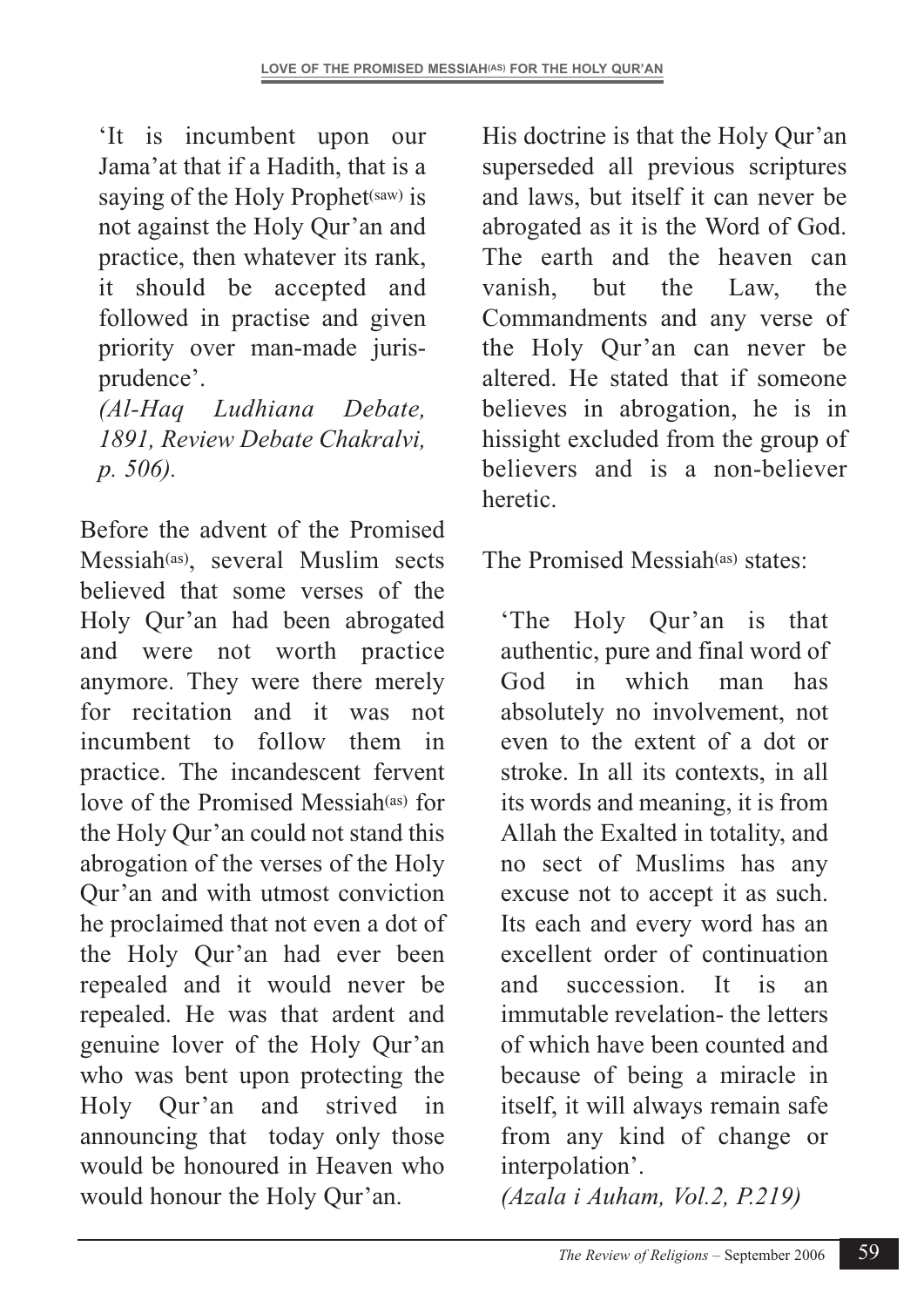Hence, the Promised Messiah(as), with his profound sentiments of love for the Holy Qur'an, eradicated and eliminated all misconceptions about the Holy Qur'an, and restated its irrevocable honour.

The Promised Messiah(as) not only himself gained mastery over the knowledge of the Holy Qur'an, but also provided assured guidance to others to understand the Holy Qur'an. Undoubtedly it was an adorable service to the Holy Qur'an.

There was a time when people thought that no one can either understand the Holy Qur'an, nor follow it in practice, but he unleashed and scattered before the world all the secrets and gems of its understanding.

The Promised Messiah(as) says:

'The one who as a devoted follower of the Holy Qur'an genuinely pursues and perseveres in pure love and enhances it to limits, is graced as a shadow to manifest the attributes of Allah the Exalted. All that is the result of that ferocious power and impact that we witness in the discourse of the Holy Qur'an. Such an overwhelming effect cannot be found in any other book which is considered revealed by any other faith'. *(Zamima Chashma i Maarfat, page 59)*

In each and every book of the Promised Messiah(as), there are glimpses of the love of the Holy Qur'an in one way or another. His versified writings in Urdu, Arabic and Persian, equally demonstrate the depth of his boundless passion and love for the Holy Qur'an in such a touching manner that there is no example of its kind anywhere else.

He says:

'The light of the Holy Qur'an is a light more clear and bright by far than any other kind of light! And Holy indeed is He, Who is the source of this veritable river of radiance! O Lord! Does Thy Word constitute only a book? Or is it a Universe in itself? For, whatsoever was indispensable for mankind, for progress of the human mind, we find amply provided in this marvellous scripture!'

*(Durrisameen, Urdu)*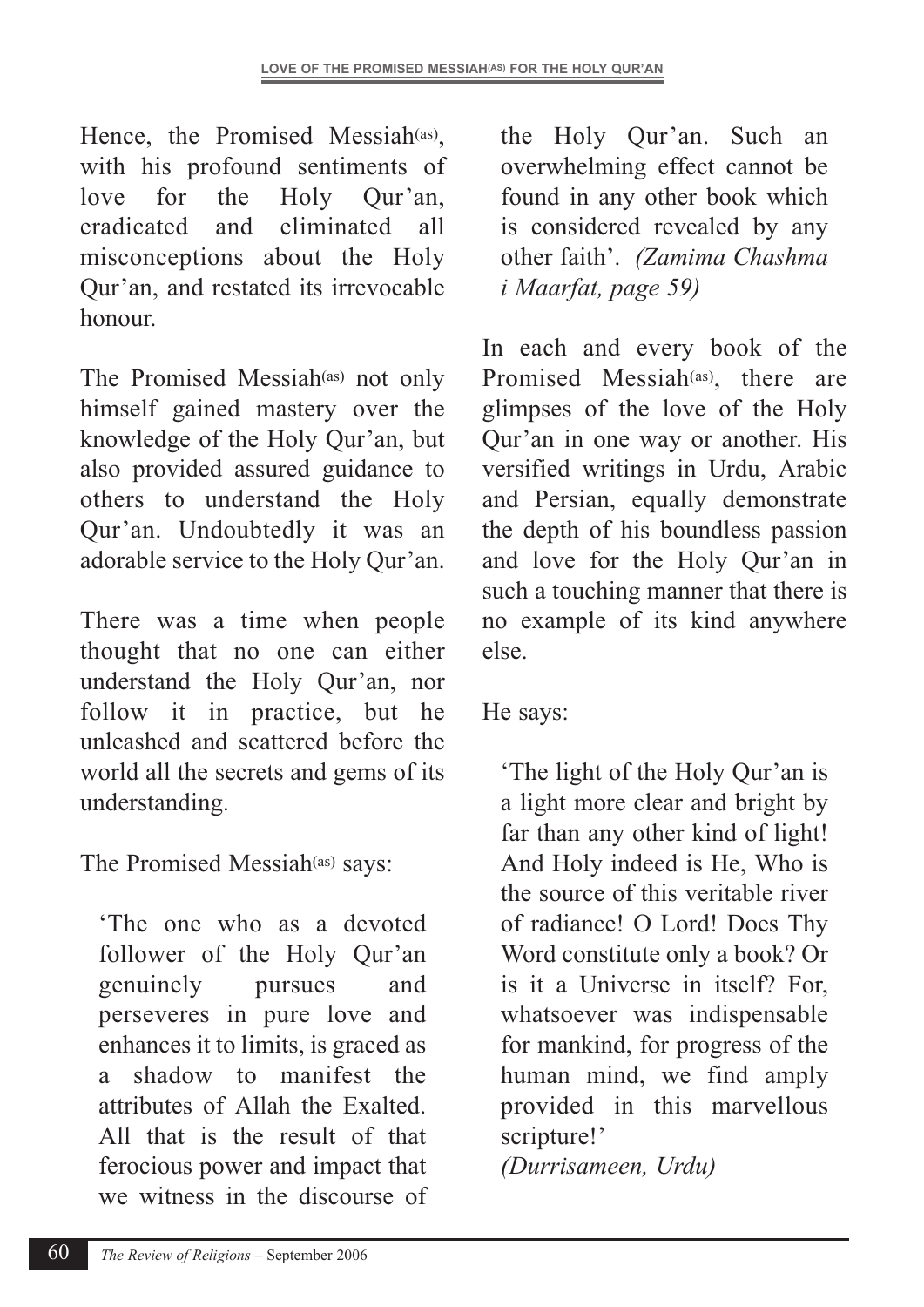Similarly, in an Arabic verse, the Promised Messiah(as) says:

'A holy book which is the embodiment of all distinctions, it causes its faithful to drink cups of knowledge and never stops providing more. We have observed in it, manifest signs of guidance and we have found in it wisdom which saves from destruction and blesses with prudence'.

*(Barahin-e-Ahmadiyya)*

To express the beauty, the glow, the enticement and captivation of the beloved, the lovers correlate it with the sun and the moon. But the Promised Messiah<sup>(as)</sup> beautifully expresses his innermost sentiments for his beloved, the Holy Qur'an, in a Persian couplet when he says:

'The eye that has not accessed light from the Holy Qur'an,

By God! It will never be relieved of spiritual blindness all its life.

I cannot compare this light with the light of the sun because I can see that hundreds of Sun are encircling the Holy Qur'an'. *(Durrisameen, Farsi)*

The Promised Messiah(as)'s attach-

ment and fondness of the Holy Qur'an was limitless. He says:

'Ay ye those who read Ummul Kitab, that is Sura Al-Fatiha! Now watch this sun with my eyes. Ponder upon the supplication of Al-Fatiha again and again. It manifests the reality of it all.' *(Durrisameen, Urdu)*

He further says:

'The light that is emanated by the Holy Qur'an exceeds that of a thousand Sun.' *(Durrisameen, Urdu)*

Addressing the Jama'at, the Promised Messiah(as) exhorts:

'You should study this Holy Scripture with the utmost attention and deepest deliberation and cherish it with love. You should love it as you have never loved anything else. Indeed, God has conveyed to me: "All good lies in the Qur'an". All kinds of good is to be found in it and this is the truth. Unfortunate indeed are those who give preference to other things over it. The Holy Qur'an is the fountainhead of all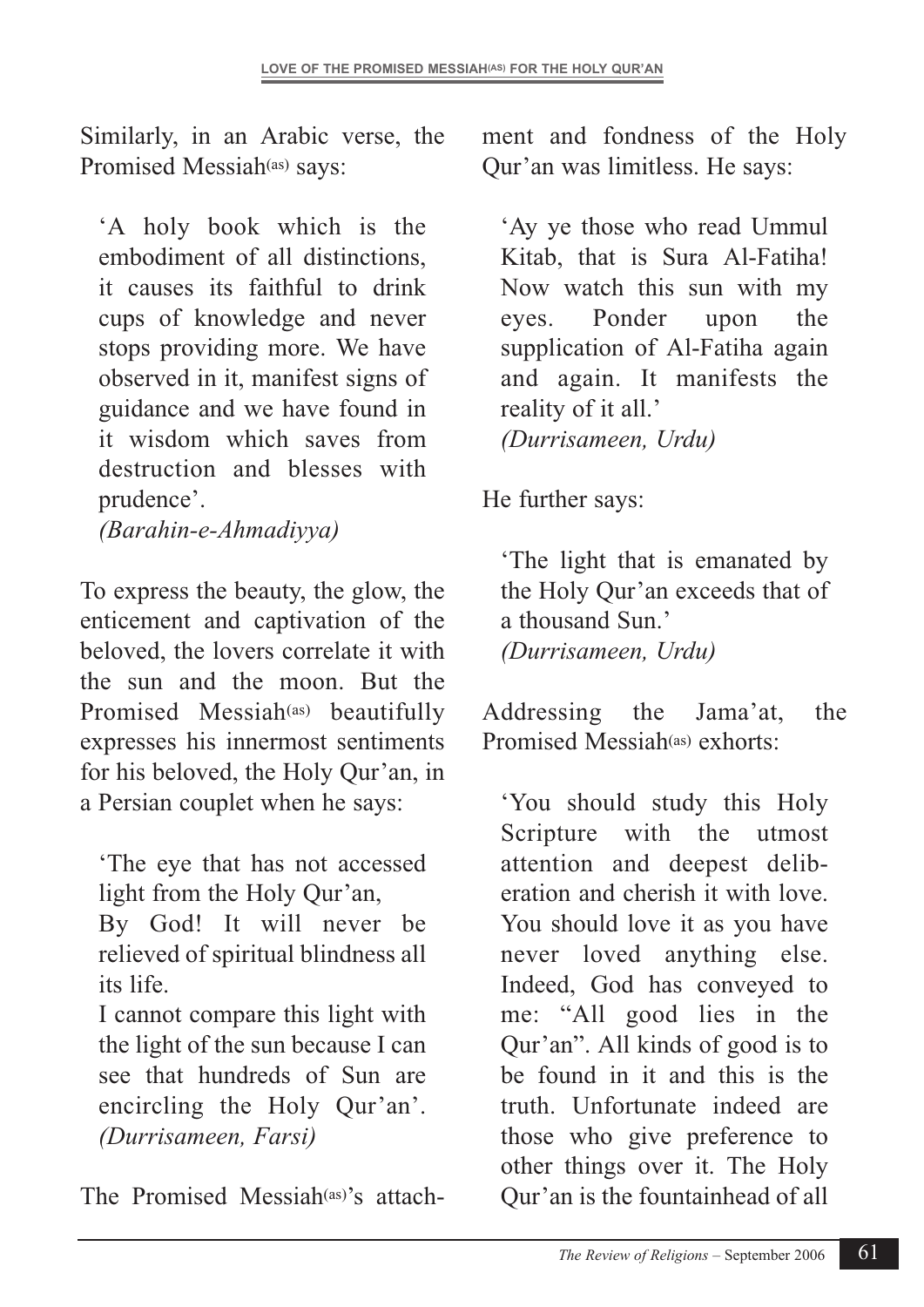salvation, for all betterment and success. There is not a single spiritual need which has not been met for you in this Holy Book. It is the Holy Qur'an that, will testify the truth or falsehood of your faith on the Day of Judgment. Appreciate therefore the value of blessings bestowed upon you. It is a precious blessing and a great treasure. Without the Holy Qur'an, the whole world would have been no better than a dirty clot of half-formed flesh. Indeed, it is a book compared to which all other sources of guidance amount to nothing' *(Noah's Ark, p.36-37)*

During the time of the Promised Messiah<sup>(as)</sup>, a journalist once visited Qadian and he was amazed to see the earnestness and fervour of everyone for the Holy Qur'an. He wrote:

'The genuine and true love for the Holy Qur'an that I saw in this Jama'at in Qadian, I have never seen anywhere else before. After morning prayer in the Mubarak Mosque, I went round for a walk and saw everyone without exception, young and old, sitting by a lantern reciting the Holy Qur'an. It was a truly captivating scene'. In a nutshell, he said that 'in Ahmadiyya Qadian I could see nothing but the Holy Qur'an everywhere'. *(AlHakam, Qadian, reproduced Alfazl, Rabwah, 4-01-2006)*

That is the atmosphere we need to revitalise and sustain in our lives everywhere. Our true love for the Promised Messiah(as) can best be expressed through our love for the Holy Qur'an and the devotion of our life to its service.

The inestimable meritorious service of the Holy Qur'an inaugurated by the Promised Messiah<sup>(as)</sup> is being vehemently pursued and developed by Jamaat Ahmadiyya today. The Jama'at is restless to continue and accomplish the mission of the Promised Messiah(as) to uphold the honour, purity and superiority of the Holy Qur'an and ensure that it reaches each and every household on this planet, and its dazzling light obliterates darkness for ever from the hearts of mankind.

Let me conclude with a heart rending Persian couplet of the Promised Messiah(as):

'O ye ignorant, tighten up your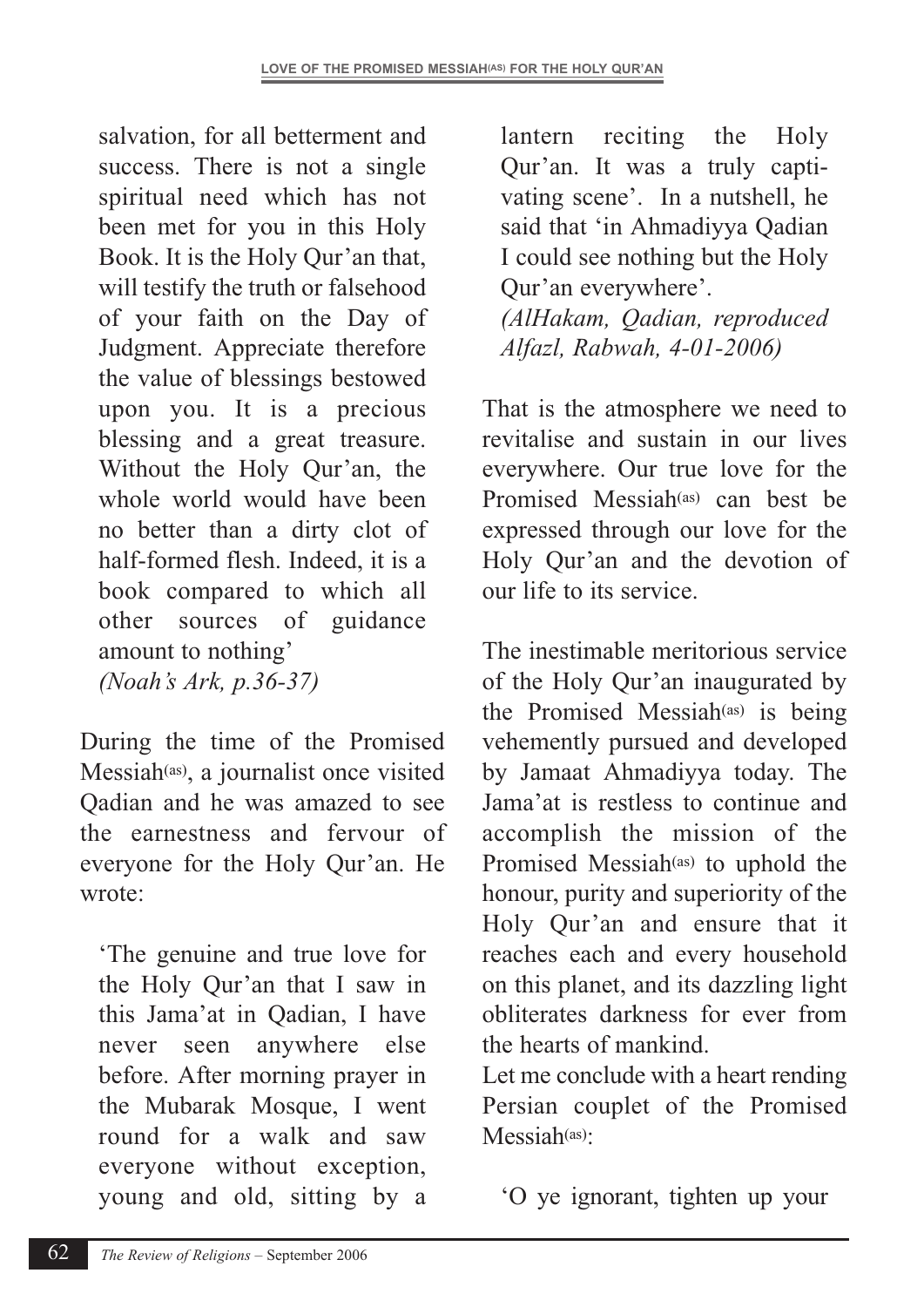belt for the service of the Holy Qur'an before you hear that so and so is dead.' *(Durrisameen, Farsi)*

Let us take that message to our hearts. Let us live for the Holy Qur'an. There should be none amongst us who misses on the daily recitation of the Holy Qur'an. Each and every one of our household should remain perfumed with the fragrance of the Holy Qur'an. Let us put our heart and soul into its understanding. Let us follow its teachings faithfully in our lives so delete we are accepted into the fold of the beloveds of Allah. Remember, that, that is the only way to the love of Allah. Let us be amongst those chosen to illuminate the entire world with the glow of the Holy Qur'an and bring lasting peace to the world through its teachings and lead humanity out of darkness into the ever shining light of Islam Ahmadiyyat. Allah enable us to do so. That then would indeed be an honourable tribute to the love of the Promised Messiah(as) for the Holy Qur'an!

阊 Advertise your business in *The Review of Religions* and see sales scale to new heights. Existing adverts can be placed and sponsorship on regular features is available in this longest running worldwide Muslim monthly magazine in the English language. Rates available on request from the Manager at: **The Review of Religions 16 Gressenhall Road, London SW18 5QL**

<u> ग्रत्राग्रत्नगरागरागरागरागरागरागराणि ज</u>